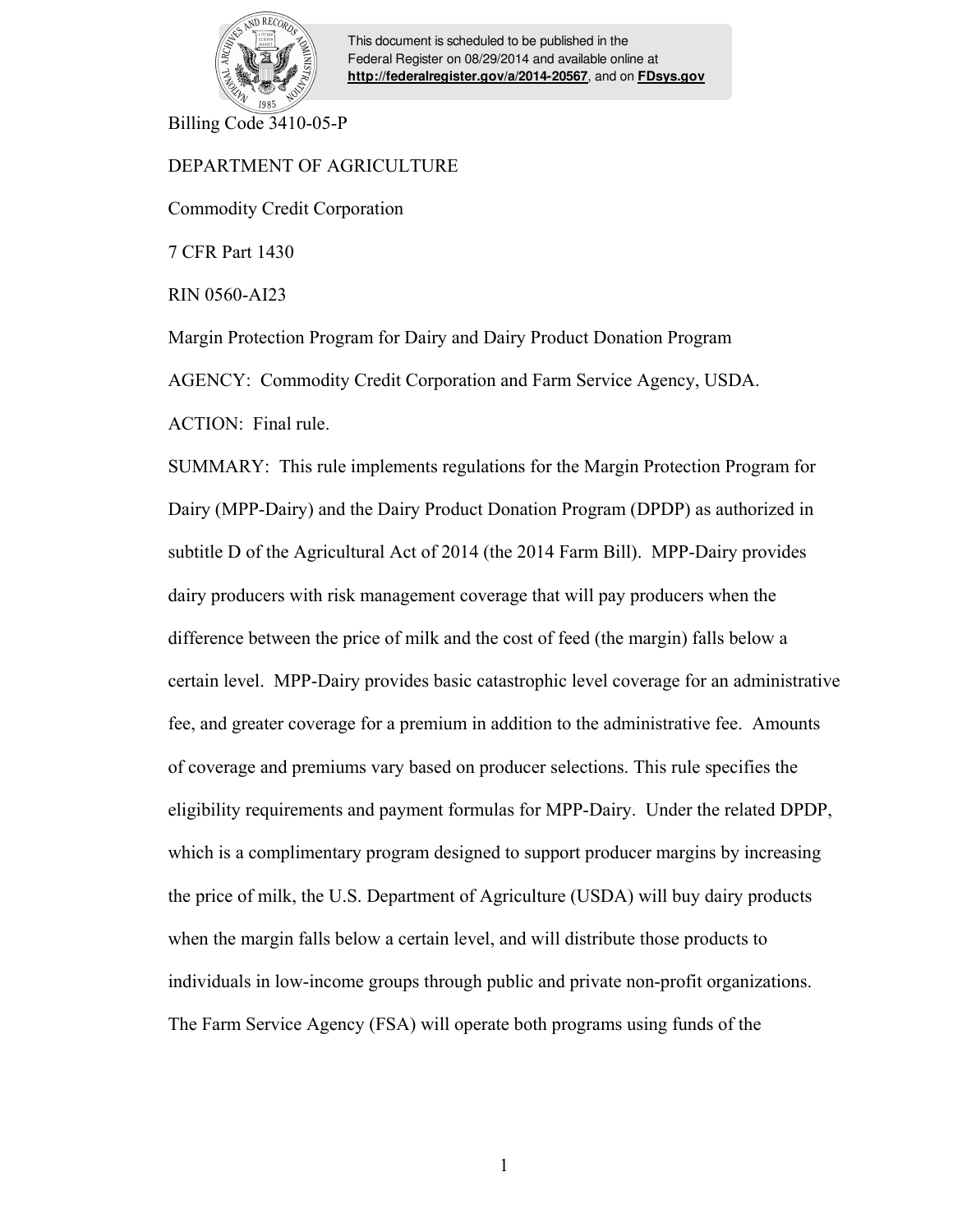Commodity Credit Corporation (CCC). The USDA Food and Nutrition Service (FNS) will assist in the distribution of the dairy products under DPDP.

DATES: Effective Date: This rule is effective **[Insert date of publication in the FEDERAL REGISTER].** 

Comment Date: We will consider comments we receive by **[insert date 60 days after publication in the FEDERAL REGISTER]**.

ADDRESSES: We invite you to submit comments specifically to address the questions related to intergenerational transfers in this document. In your comment, please specify RIN 0560-AI18 and include the volume, date, and page number of this issue of the Federal Register. You may submit comments by any of the following methods:

- Federal eRulemaking Portal: Go to http://www.regulations.gov. Follow the online instructions for submitting comments; or
- Mail, Hand Delivery, or Courier Danielle Cooke, Special Programs Manager, Price Support Division, FSA, USDA, STOP 0512, 1400 Independence Ave. SW, Washington, DC, 20250-0512.

All written comments will be available for inspection online at www.regulations.gov and at the mail address above during business hours from 8 a.m. to 5 p.m., Monday through Friday, except holidays. A copy of this rule is available through the FSA home page at http://www.fsa.usda.gov/.

FOR FURTHER INFORMATION CONTACT: For MPP-Dairy: Danielle Cooke; telephone: (202) 720-1919. For DPDP purchases: Christine Gouger, telephone: (816) 926-3379. For DPDP donations: Anne Fiala, telephone: (703) 305-2662. Persons with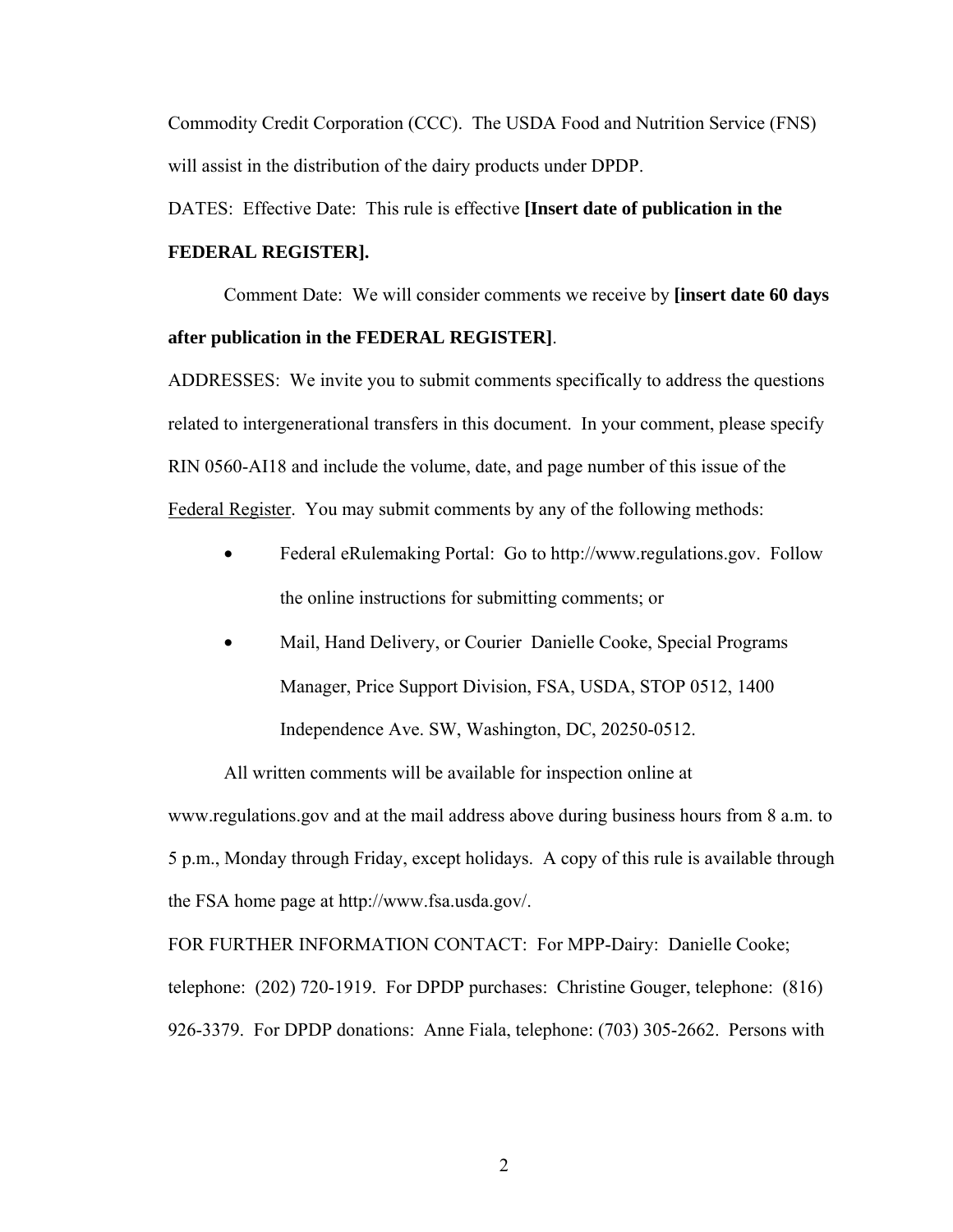disabilities who require alternative means for communication should contact the USDA Target Center at (202) 720-2600.

SUPPLEMENTARY INFORMATION:

MPP-Dairy– Overview

This final rule establishes the regulations for the new MPP-Dairy as specified in sections 1401-1410 of the 2014 Farm Bill (7 U.S.C. 9051-9060, Pub. L. 113-79). MPP-Dairy provides a risk management program for dairy operations and is authorized through December 31, 2018.

MPP-Dairy is a voluntary risk management program that provides payments when the margin between the national average milk price and a national average feed cost falls below a specified "trigger" level. Eligible producers may purchase coverage for their dairy operations by paying an administrative fee, and a premium as applicable. The coverage is for a dairy operation; all producers in an operation must agree to register the operation for the program in order for that operation to be eligible for MPP-Dairy coverage. MPP-Dairy pays dairy operations when the national margin falls below the operation's selected margin trigger for one of the specified 2-month periods in this rule. As part of the initial registration process, dairy operations must agree to carry MPP-Dairy coverage through calendar year 2018, but they can select a different level of coverage during each annual enrollment period. At the time of registration and annually thereafter, the dairy operation must make coverage level elections. For example, if margins are consistently above the trigger point or the dairy operations decide they want only limited coverage, the operation may switch during the annual enrollment from a coverage level with a higher premium to the catastrophic coverage level with a lower or no premium, but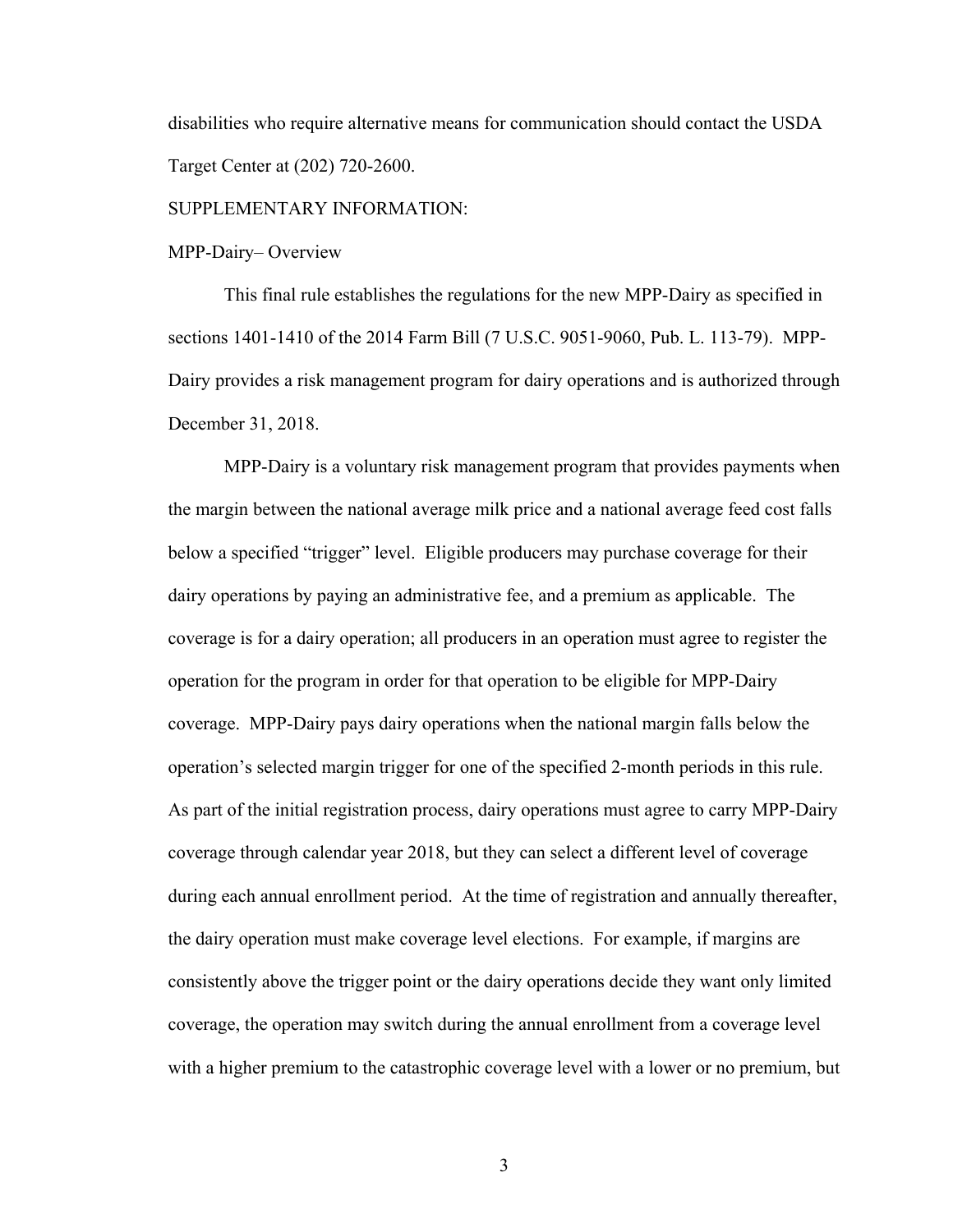they cannot drop coverage altogether, except in cases where a producer is retiring, dies, or the operation goes out of business.

### Eligible Operations for MPP-Dairy

 Any dairy operation that produces and commercially markets milk in the United States may register for MPP-Dairy. As required by the 2014 Farm Bill, to be an eligible dairy operation for MPP-Dairy, each of the producers in an eligible dairy operation must share in the risk of production, and must make contributions (including capital, land, labor, equipment, or management) to the operation commensurate with such producer's share of the proceeds. Participating dairy operations can be operated by more than one producer. A single producer may be member of more than one operation and each operation may separately participate in MPP-Dairy.

# Definition of a Dairy Operation

This rule specifies that any dairy facility that was part of a single dairy operation that was eligible for and participated in the Milk Income Loss Contract (MILC) Program administered by FSA as of February 7, 2014 (date of enactment of the Agricultural Act of 2014) is a "dairy operation" for the purposes of MPP-Dairy. All other operations must meet the requirements specified in this rule to be a dairy operation for the purposes of MPP-Dairy these include the criteria and procedures established under the MILC Program. Operations that are determined to be "new operations" under this rule, will be subject to the "affiliation" test if the operation elects to participate in MPP-Dairy separately.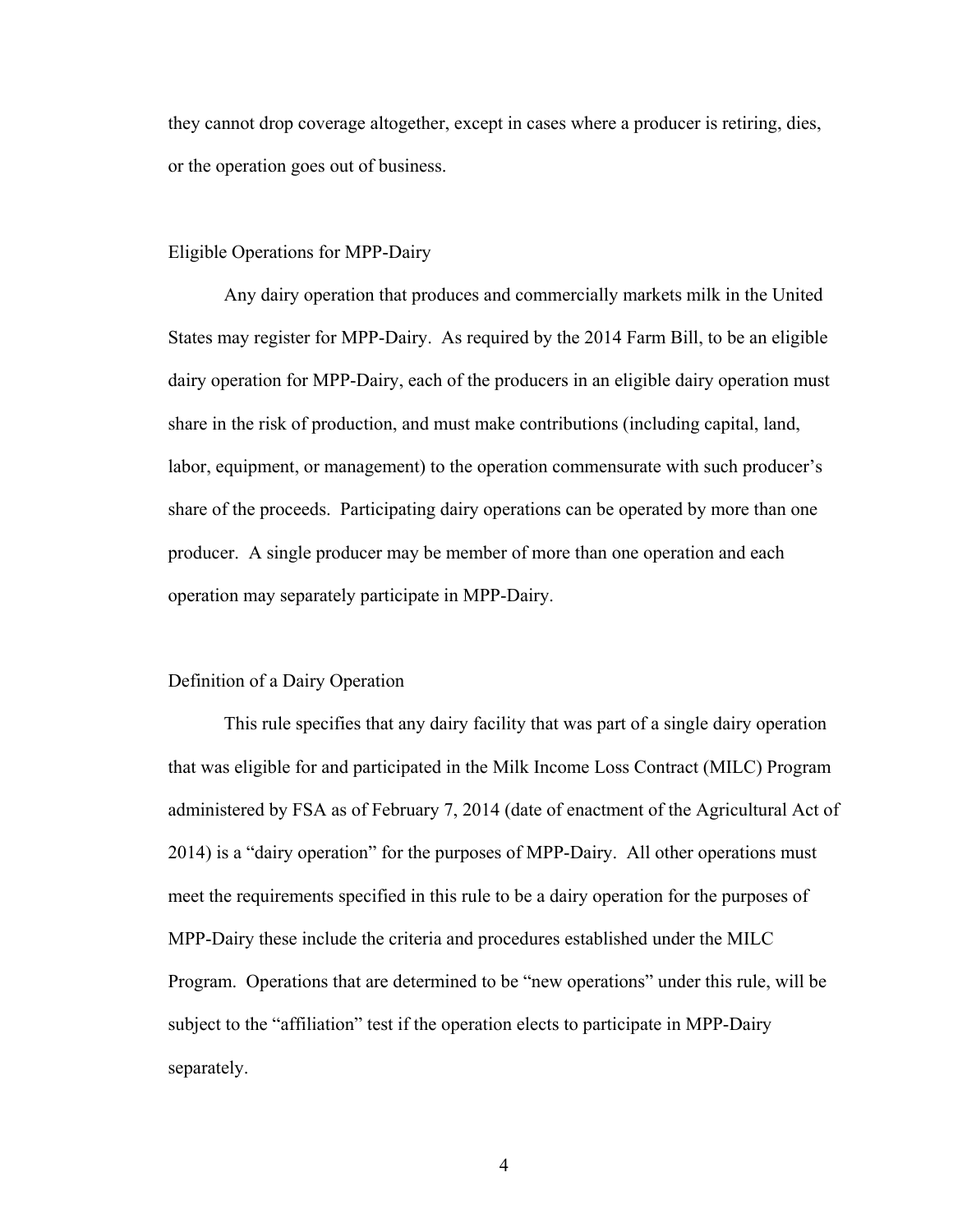For the purposes of this rule, a "new" operation is one that did not produce and commercially market milk at least 12 full months as of February 7, 2014. Under certain circumstances new operations may participate in MPP-Dairy and existing operations can restructure and still be eligible for MPP-Dairy. A dairy operation can be sold or transferred and keep MPP-Dairy eligibility. The main restriction on eligibility for a new operation is that an existing operation that restructures or reconstitutes cannot result in an increase in production history as a whole.

# Production History for MPP-Dairy

 MPP-Dairy payments for a given dairy operation are based on a coverage level and percentage of coverage annually elected by a participating dairy operation for the operation's production history. Such production history for existing operations with at least a year of production history as of February 7, 2014, will be the highest of the operation's annual milk marketings in any one of 2011, 2012, or 2013 calendar years, subject to an annual upward adjustment in subsequent years to reflect any increase in the national average milk production as specified in this rule.

 Eligible production history for new operations will be determined by one of two methods, at the election of the dairy operation. The first option is to extrapolate from actual production data for the first calendar year with at least one full month of production history, adjusted using a national seasonality index to calculate a yearly amount of production. The national seasonality index was created by FSA using monthly milk production data for 2009 through 2013. Since milk production naturally fluctuates in some regions during different seasons of the year, the index is needed to extrapolate a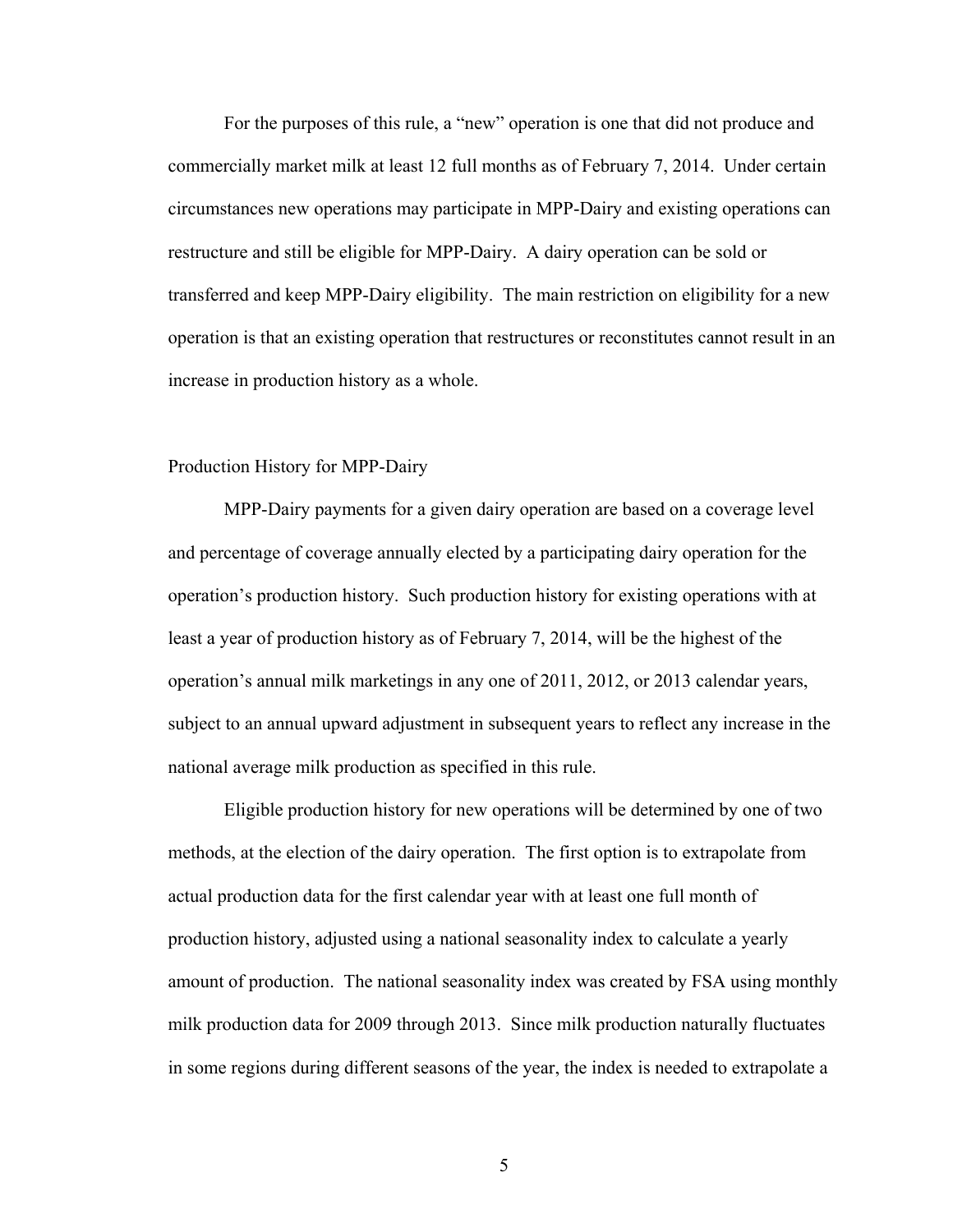full year production amount from partial year production data. To develop the index, the total milk production for the 5 years for each individual month was divided by the total annual milk production for those years to determine the share of annual milk production produced in each month. The resulting figure is the seasonality index that is set for the duration of MPP-Dairy. Alternatively, new operations may choose a second option to determine production history. Under this option, annual production would be estimated based on the herd size of the dairy operation relative to the national "rolling herd average" production data published by the Secretary.

As required by the 2014 Farm Bill, the production history amount established for an operation will never be reduced because of changes in national milk production, but may only be increased. Once a dairy operation has enrolled in MPP-Dairy and the production history is established for that operation, USDA in subsequent years will update the production amount to reflect annual changes in the national average milk production. That adjustment factor will be announced each year.

The production history is established for a participating dairy operation, and it is assigned to that operation, not to an individual producer. If a participating dairy operation, with an established production history, sells or changes ownership of the operation, the established production history will stay with that operation, and be assigned to the new owner. For participating dairy operations, with an established production history, that relocate or otherwise move their operation to another location, the production history will move to the new location. If the new location has existing production history, the production history may be reconstituted that combines the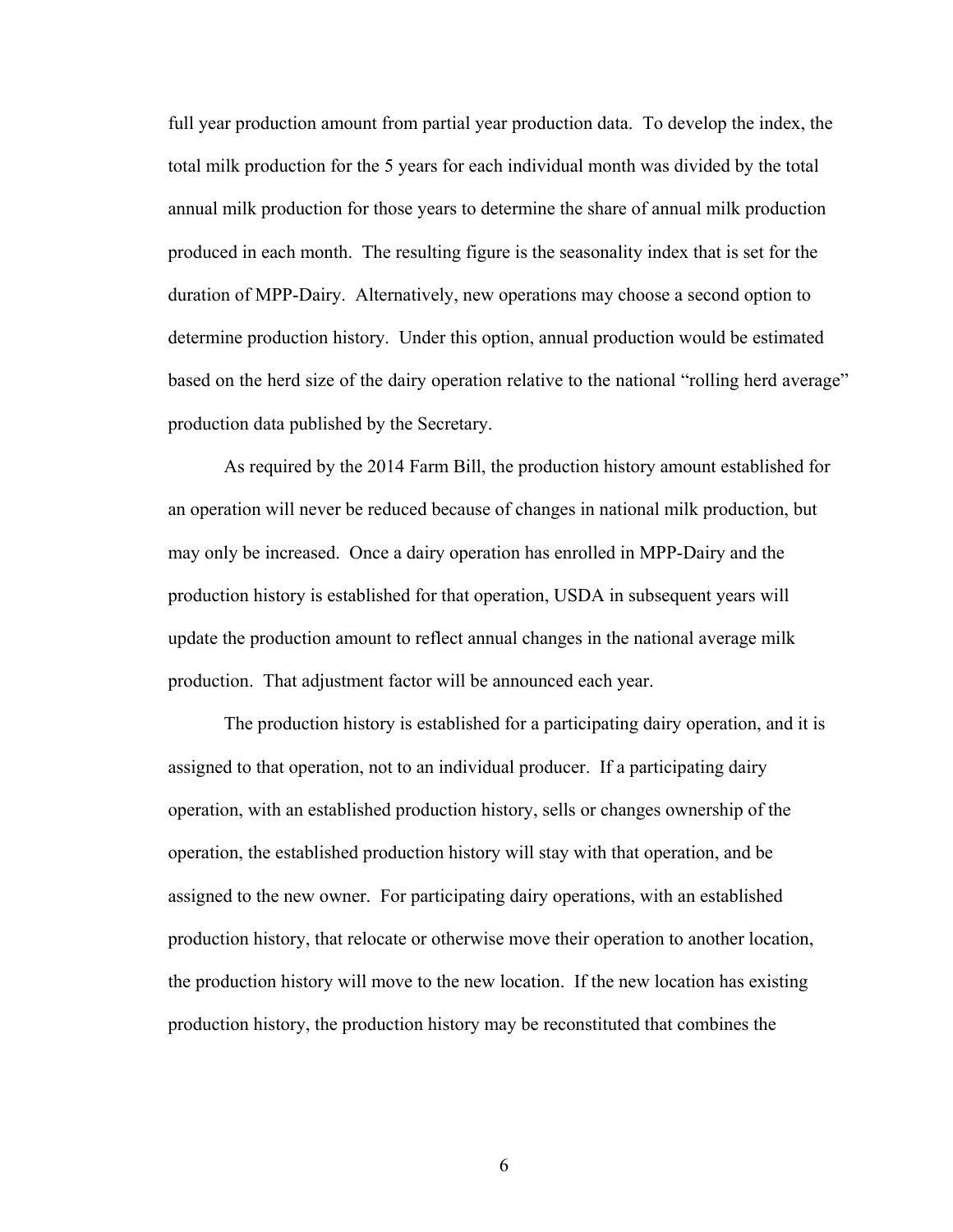production history of the relocated operation and the new location to the new location and become available for the next calendar year of coverage.

Section 1410 of the 2014 Farm Bill specifies that USDA is required to establish regulations that "prohibit a dairy producer from reconstituting a dairy operation for the purpose of the dairy producer receiving margin protection payments." This rule therefore prohibits an increase in production history as a result of most restructurings and reconstitutions. Only in cases where a dairy producer purchases a dairy operation with no established production history can a new history be established, subject to the affiliation rule. For example, if a father and son jointly operate a dairy and the son decides to leave and purchase a dairy operation that is already participating in MPP-Dairy with an established production history, the son would get the production history already established by the participating dairy operation and would not be considered a new dairy operation for the purposes of MPP-Dairy. (No new production history would be created; it would only be transferred.) However, if the son purchased a dairy operation that lacked any production history, then the son may be considered a new dairy operation for MPP-Dairy purposes and could establish a new production history for that operation, subject to the affiliation rule.

### Other Eligibility Requirements and Limits

 MPP-Dairy benefits are not subject to payment limitations or average adjusted gross income (AGI) limitations that apply to most FSA and CCC programs. However, these benefits are subject to the conversation compliance requirements provided for in 7 CFR part 12. Further, there is no set program maximum number of pounds any dairy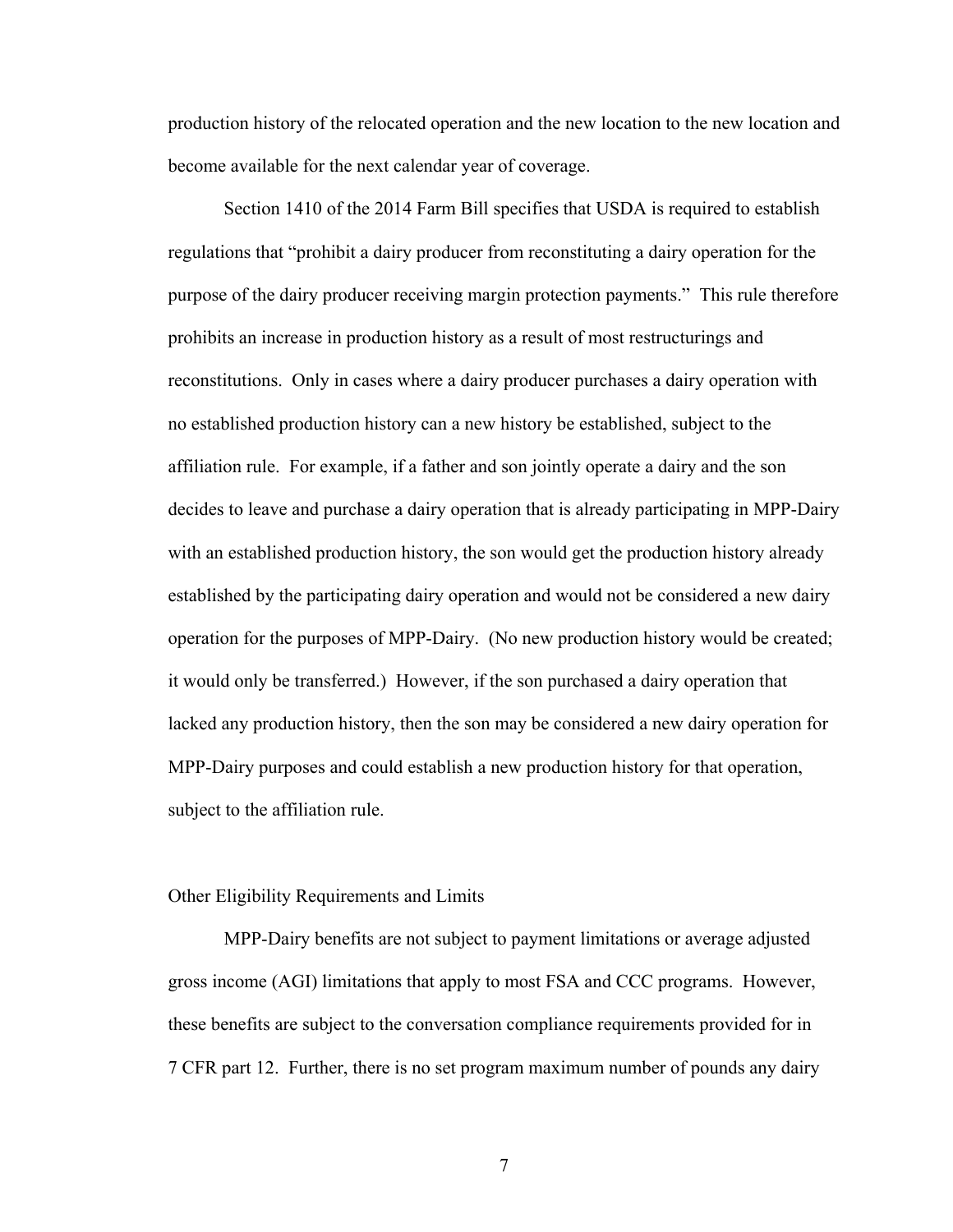operation can cover under the program. MPP-Dairy's coverage limitation for a specific dairy operation is 90 percent of the operation's production history.

 In general, all U.S. dairy producers are eligible to participate in MPP-Dairy through their eligible dairy operation; however, producers cannot participate in both MPP-Dairy and the Livestock Gross Margin for Dairy (LGM-Dairy) insurance program administered by the USDA Risk Management Agency (RMA). For 2014 and 2015, producers already enrolled in LGM-Dairy may register for MPP-Dairy, but in no case will they receive benefits from both programs. If an operation with LGM-Dairy coverage registers for MPP-Dairy, coverage under MPP-Dairy will not become effective until after the target month of marketings under LGM-Dairy has ended or the dairy operation provides proof that the LGM-Dairy policy has been cancelled.

# MPP-Dairy Coverage Levels

As part of the annual coverage election process for MPP-Dairy, the dairy operation is required to select the level of coverage and pay an administrative fee and, if applicable, a premium based on the level of coverage elected. In addition, once a participating dairy operation registers for MPP-Dairy, regardless if it fails to make a coverage election, it must annually pay the administrative fee through December 31, 2018. The level of coverage chosen by a participating dairy operation requires two selections. One is the margin trigger (between \$4 and \$8 per hundredweight (cwt), in 50 cent increments); the other is the percentage of production history that will be covered (from 25 percent to 90 percent, in 5 percent increments). The operation can only select one margin trigger level and one percentage of production history; the operation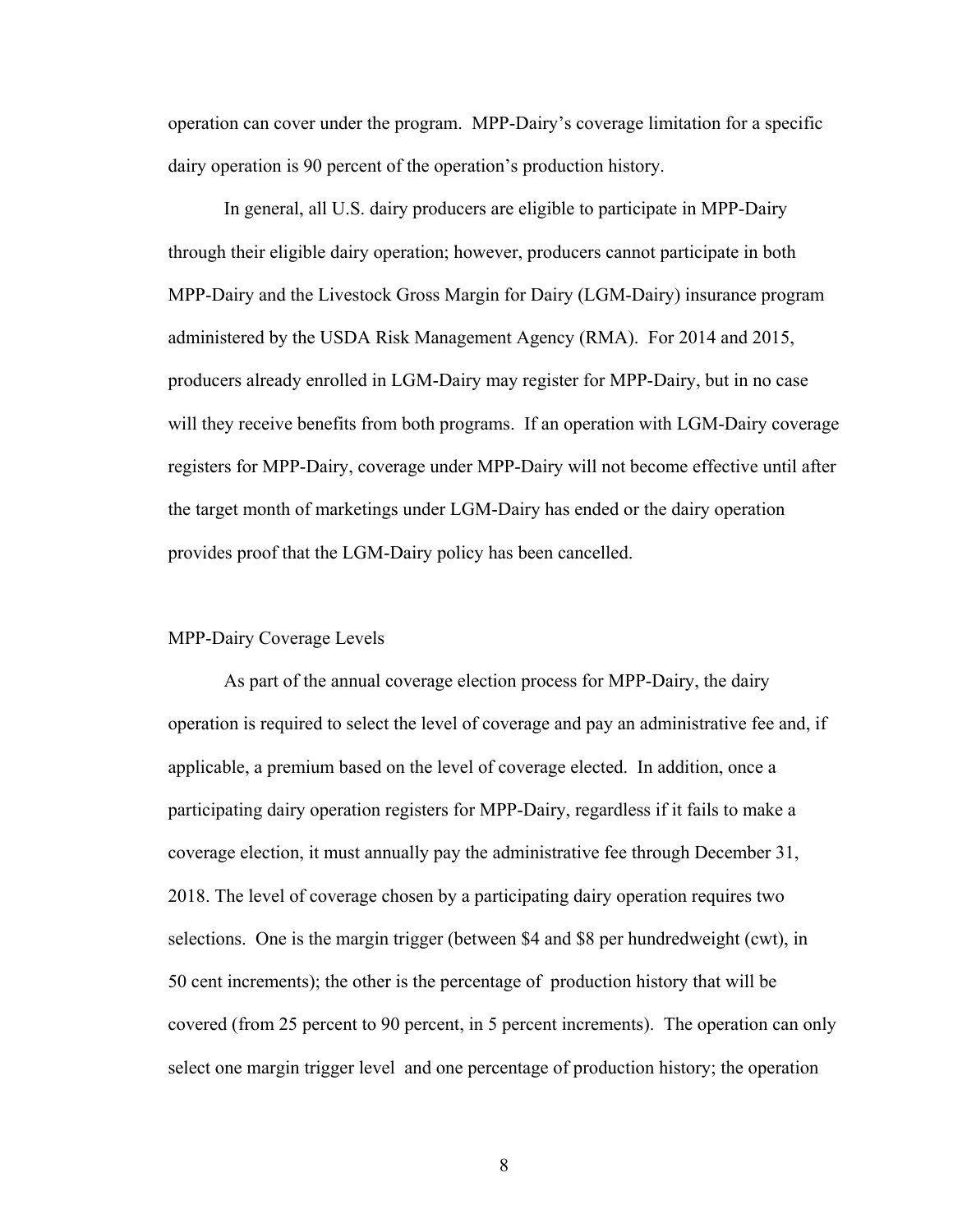cannot "split" the operation's coverage and, for example, purchase \$4 margin coverage on 25 percent of production history and \$8 coverage on 50 percent of production history. (At the catastrophic level coverage of \$4, the producer will be paid when the margin, the difference between the price of milk and the cost of feed, falls below \$4.)

As specified in the 2014 Farm Bill, operations may elect a \$4 per cwt margin trigger for the administrative fee of \$100 with no premium owed. This rule defines this to be catastrophic level coverage, in that it provides the lowest level of margin protection offered under MPP-Dairy. If \$4 margin coverage is selected, 90 percent of production history will be covered, the maximum amount of production coverage allowed by the 2014 Farm Bill. Alternatively, participating dairy operations may elect a higher margin trigger, up to \$8 per cwt of milk (in 50 cent increments), for 25 percent to 90 percent of production (in 5 percent increments). Margin triggers higher than \$4 require payment of a premium. At each margin trigger level, corresponding rates are different with respect to the first 4 million pounds (40,000 cwt) of covered production history and covered production history above 4 million pounds. As specified in the 2014 Farm Bill, the premiums for the first 4 million pounds of eligible covered production history will be reduced by 25 percent for each of calendar years 2014 and 2015.

 The annual premium rates listed in this regulation are specified in the 2014 Farm Bill. USDA has no discretion to set different premium rates other than those in the 2014 Farm Bill. The premium will be determined based on the producer's election of each of the margin trigger and percentage of coverage. The schedule of premiums below refers to these levels as Tier 1 (first 4 million pounds of production history covered by the program) and Tier 2 (covered production in excess of 4 million pounds).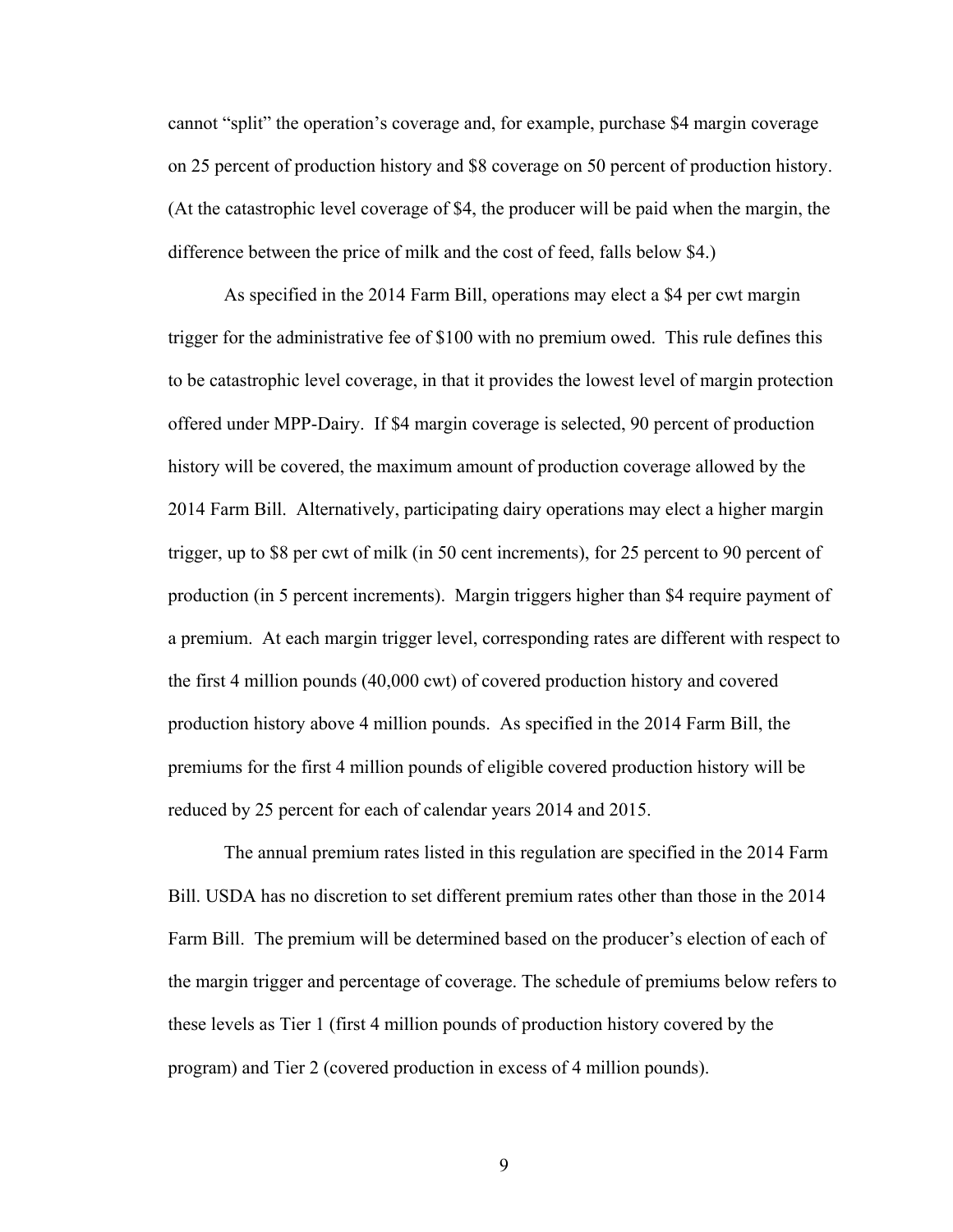For example, a dairy operation with a production history of 6 million pounds that elects a coverage level of \$6 and a 50 percent coverage percentage will pay a premium based on the premium rate for covered production history for up to 4 million pounds because as a function of the dairy operation election to cover at the 50 percent rate, only 3 million pounds of production history is being covered by the program. (Note that production history is in pounds, while the premium schedule below is per cwt, so we divide covered production by 100 to calculate the premium). Therefore, in this example, the dairy operation pays a premium for a calendar year of coverage during 2016, in the amount of \$1,650 based on 6 million pounds covered at a 50 percent coverage level, yielding 3 million pounds of covered production history. The 3 million pounds of production history multiplied by \$0.055, the premium at the \$6 margin level for covered production up to 4 million pounds (50 percent of 6 million is 3 million; 3 million divided by 100 is 30,000 cwt; 30,000 cwt x \$0.055 per cwt =\$1,650). The premium schedule is as follows; the 2014 Farm Bill specifies the amounts:

| Coverage Level<br>(margin)                                                                 | Tier 1<br>Premium per cwt in 2014 and 2015<br>(for the covered <sup>1</sup> production history that is<br>4 million pounds or $less)^2$ | Tier 2<br>Premium per cwt, all years<br>(for the part of covered <sup>1</sup> production<br>history over 4 million pounds) |  |  |  |
|--------------------------------------------------------------------------------------------|-----------------------------------------------------------------------------------------------------------------------------------------|----------------------------------------------------------------------------------------------------------------------------|--|--|--|
|                                                                                            | None                                                                                                                                    | None                                                                                                                       |  |  |  |
|                                                                                            | \$0.008                                                                                                                                 | \$0.020                                                                                                                    |  |  |  |
|                                                                                            | \$0.019                                                                                                                                 | \$0.040                                                                                                                    |  |  |  |
|                                                                                            | \$0.030                                                                                                                                 | \$0.100                                                                                                                    |  |  |  |
|                                                                                            | \$0.041                                                                                                                                 | \$0.155                                                                                                                    |  |  |  |
|                                                                                            | \$0.068                                                                                                                                 | \$0.290                                                                                                                    |  |  |  |
|                                                                                            | \$0.163                                                                                                                                 | \$0.830                                                                                                                    |  |  |  |
|                                                                                            | \$0.225                                                                                                                                 | \$1.060                                                                                                                    |  |  |  |
|                                                                                            | \$0.475                                                                                                                                 | \$1.360                                                                                                                    |  |  |  |
| The "covered production history" is the amount elected for MPP-Dairy coverage by the dairy |                                                                                                                                         |                                                                                                                            |  |  |  |

operation; this will be 25 percent to 90 percent. The catastrophic coverage level provided at the \$4 margin is 90 percent.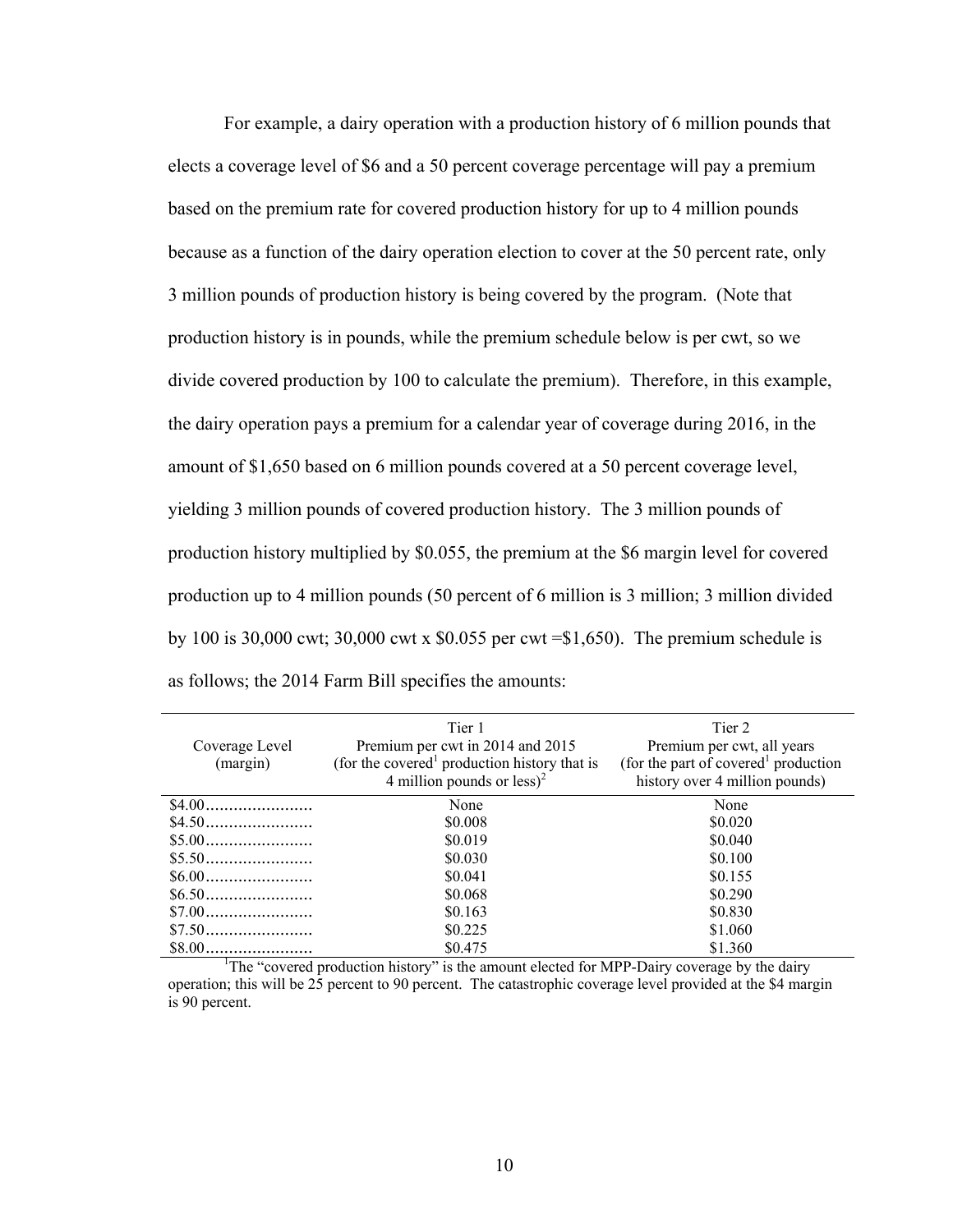| Coverage Level<br>(margin)                                                                              | Tier 1<br>Premium per cwt in 2016, 2017, and 2018<br>(for the covered <sup>1</sup> production history that is<br>4 million pounds or less) | Tier 2<br>Premium per cwt, all years<br>(for the part of covered <sup>1</sup> production<br>history over 4 million pounds) |  |  |  |
|---------------------------------------------------------------------------------------------------------|--------------------------------------------------------------------------------------------------------------------------------------------|----------------------------------------------------------------------------------------------------------------------------|--|--|--|
|                                                                                                         | None                                                                                                                                       | None                                                                                                                       |  |  |  |
|                                                                                                         | \$0.010                                                                                                                                    | \$0.020                                                                                                                    |  |  |  |
|                                                                                                         | \$0.025                                                                                                                                    | \$0.040                                                                                                                    |  |  |  |
|                                                                                                         | \$0.040                                                                                                                                    | \$0.100                                                                                                                    |  |  |  |
|                                                                                                         | \$0.055                                                                                                                                    | \$0.155                                                                                                                    |  |  |  |
|                                                                                                         | \$0.090                                                                                                                                    | \$0.290                                                                                                                    |  |  |  |
|                                                                                                         | \$0.217                                                                                                                                    | \$0.830                                                                                                                    |  |  |  |
|                                                                                                         | \$0.300                                                                                                                                    | \$1.060                                                                                                                    |  |  |  |
|                                                                                                         | \$0.475                                                                                                                                    | \$1.360                                                                                                                    |  |  |  |
| <sup>1</sup> The "covered production history" is the amount elected for MPP-Dairy coverage by the dairy |                                                                                                                                            |                                                                                                                            |  |  |  |

operation; this will be 25 percent to 90 percent. The catastrophic coverage level provided at the \$4 margin is 90 percent.

 The following is an example with higher coverage levels and both tiers of premium: If a dairy operation with an established production history of 10 million pounds elects a coverage level of \$8 and a 75 percent coverage percentage, 7.5 million pounds would be considered covered production history (10,000,000 x 0.75), and of that 7.5 million pounds, 4 million pounds would be assessed at \$0.475 rate from the lower (Tier 1) premium schedule for production at 4 million pounds or less (4,000,000 x \$0.475/100=\$19,000), and the remaining 3.5 million pounds of covered production history would be assessed at the \$1.360 rate from the higher premium schedule for production in excess of 4 million pounds  $(3,500,000 \times$  \$1.360/100=\$47,600). The dairy operation would pay a total premium for a calendar year of coverage in the amount of  $$66,600$  (\$19,000 + \$47,600) based on 7.5 million pounds of covered production history that falls under each premium schedule at the \$8 coverage level.

 For calendar years 2014 and 2015, the premium per cwt for covered production that falls under the first 4 million pound premium schedule will be reduced by 25 percent, except at the \$8 coverage level, from the table shown above. The premium reduction is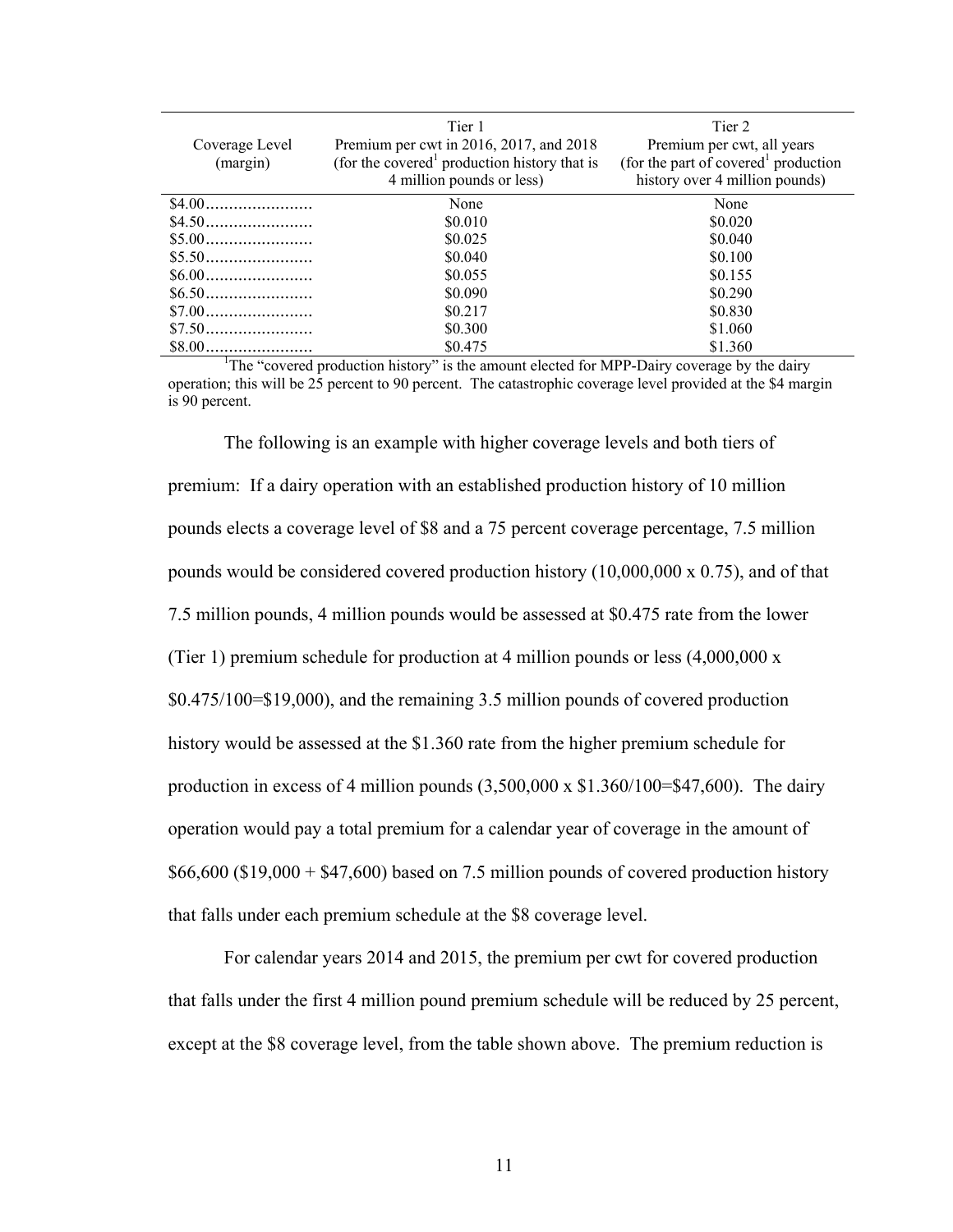required by the 2014 Farm Bill. FSA will provide premium calculators on the FSA website, so that producers can evaluate the costs of different coverage options easily.

### Registration Process

 Registration of a dairy operation under MPP-Dairy results in a multi-year contract between CCC and the dairy operation. As discussed above, dairy operations agree to pay an administrative fee to register and annually thereafter through December 31, 2018. In addition, a participating dairy operation is obligated to pay the premium, if any, associated with its annual coverage elections, through calendar year 2018.

The \$4 per cwt margin level coverage is available for a \$100 administrative fee, without premium; higher levels of coverage are available for a premium plus the administrative fee. Operations must pay at least half the premium for the year (if applicable), plus the \$100 administrative fee, at the time of the election of coverage. Once the election period has ended, a dairy operation's election of coverage is final and it can be changed only for the next calendar year of coverage during the next election period.

The 2014 Farm Bill requires that USDA offer more than one method by which a participating dairy operation may pay the required premium in any manner that maximizes participating dairy operation payment flexibility and program integrity. Unless otherwise determined by the Deputy Administrator, at the time of coverage election, operations must pay either:

1) The full premium plus the administrative fee; or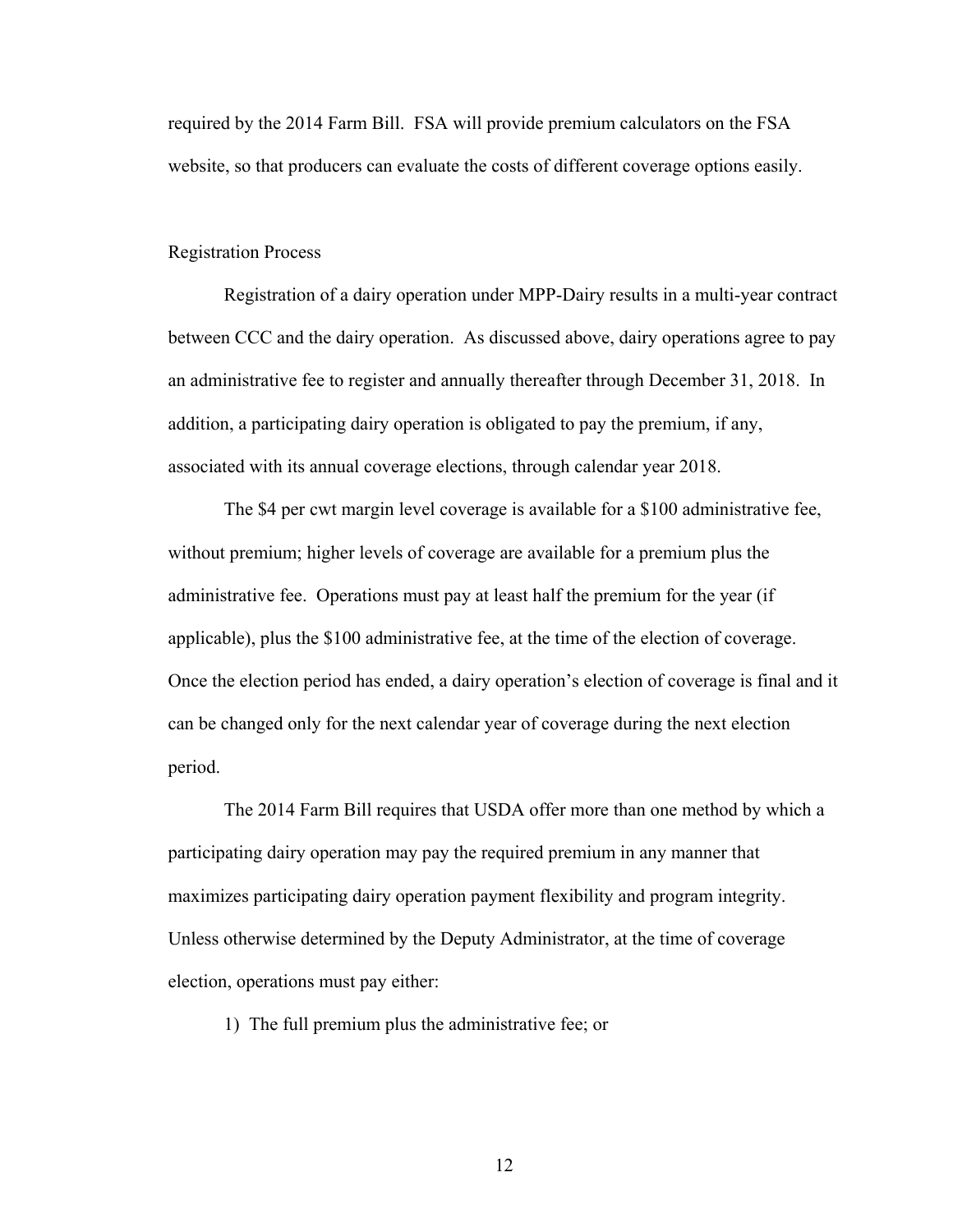2) A minimum of 50 percent of the total premium (if applicable) plus the administrative fee, with the remaining balance due no later than June 1 of the applicable calendar year of coverage.

However, a premium calculated for calendar year 2014 only (which provides coverage through December of 2014) must be paid in full at the time of coverage election. The coverage election period for 2014 partial year coverage and 2015 full year coverage will both be during the fall of 2014. New operations registered during a calendar year starting in 2015 will be allowed to pay a prorated premium for the first year of participation.

If an operation fails to pay either the required annual administrative fee or premium owed on time, it remains obligated for payment of such administrative fee and entire premium, but will lose coverage until the premium is paid. If an operation does not make an annual coverage level election, it will still be liable for the administrative fee for the following year. It will automatically receive coverage at the \$4 coverage level at 90 percent, but only if the administrative fee is paid. For dairy operations that want to continue coverage levels established in the prior calendar year, the Deputy Administrator will establish a procedure to allow such coverage levels to continue that will include the requirement of a timely payment of administrative fees and any premiums, if applicable.

### How Margins are Calculated to Determine Payments

 The 2014 Farm Bill specifies what prices for milk and feed USDA is required to use to calculate the "actual dairy production margin." The margin, based on published USDA national data for milk and feed prices, is used to trigger payments under MPP-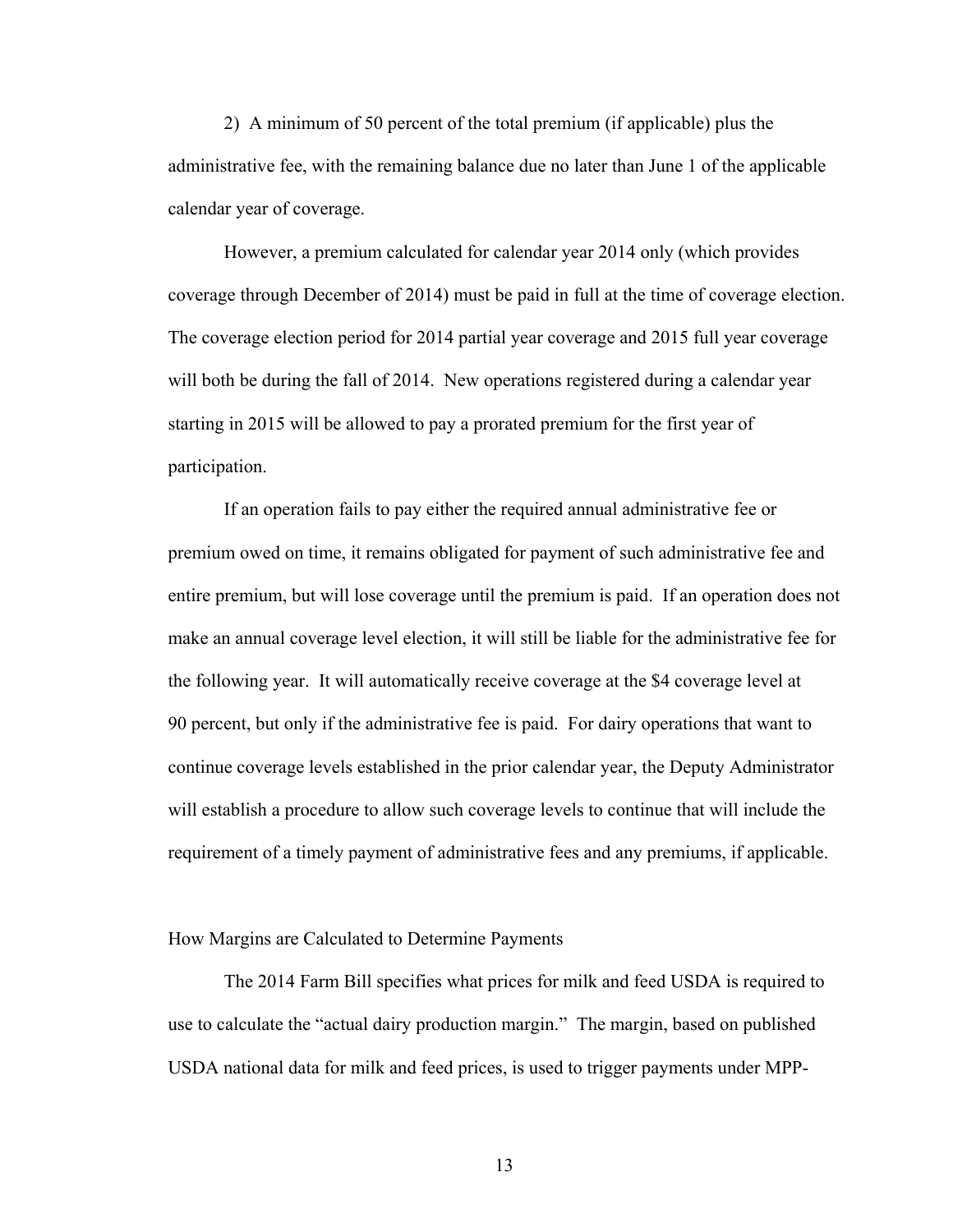Dairy and the authority to make purchases under DPDP. The 2014 Farm Bill requires the margin to be based on the average price received, per cwt of milk, by dairy operations for all milk sold to plants and dealers in the United States. It also requires calculation of a national average feed cost, based on specific sources for the monthly price of corn, soybean meal, and alfalfa hay. Therefore, MPP-Dairy uses USDA-reported monthly national average price data for all classes of milk (the all-milk price) and the cost of the three specified feeds, which represent the bulk of purchased feeds in dairy rations (corn, soybean meal, and alfalfa hay) to calculate the "actual dairy production margin" by subtracting from the price for a cwt of milk produced the cost of an average feed ration used to produce a cwt of milk. The 2014 Farm Bill prescribes that USDA calculate the actual dairy production margin in consecutive 2-month periods.

If the actual dairy production margin falls below the selected margin coverage level of an operation for any such consecutive 2-month period, that operation will be eligible for a payment under MPP-Dairy. For example, if, for a particular consecutive 2-month period, the actual dairy production margin is \$6, and the operation has chosen \$4 coverage level, there will be no payment, but if the operation had chosen the \$7.50 coverage level on 50 percent of production, it would have been paid \$1.50 times 50 percent of its covered production history. A recalculation would occur in each subsequent 2-month period. MPP-Dairy pays only on the basis of such 2-month periods; in no case does the program pay for a period of low margins shorter than such 2-month periods.

 USDA will calculate the actual dairy production margin using the national "allmilk price" minus the national "average feed cost," as those terms are specified in the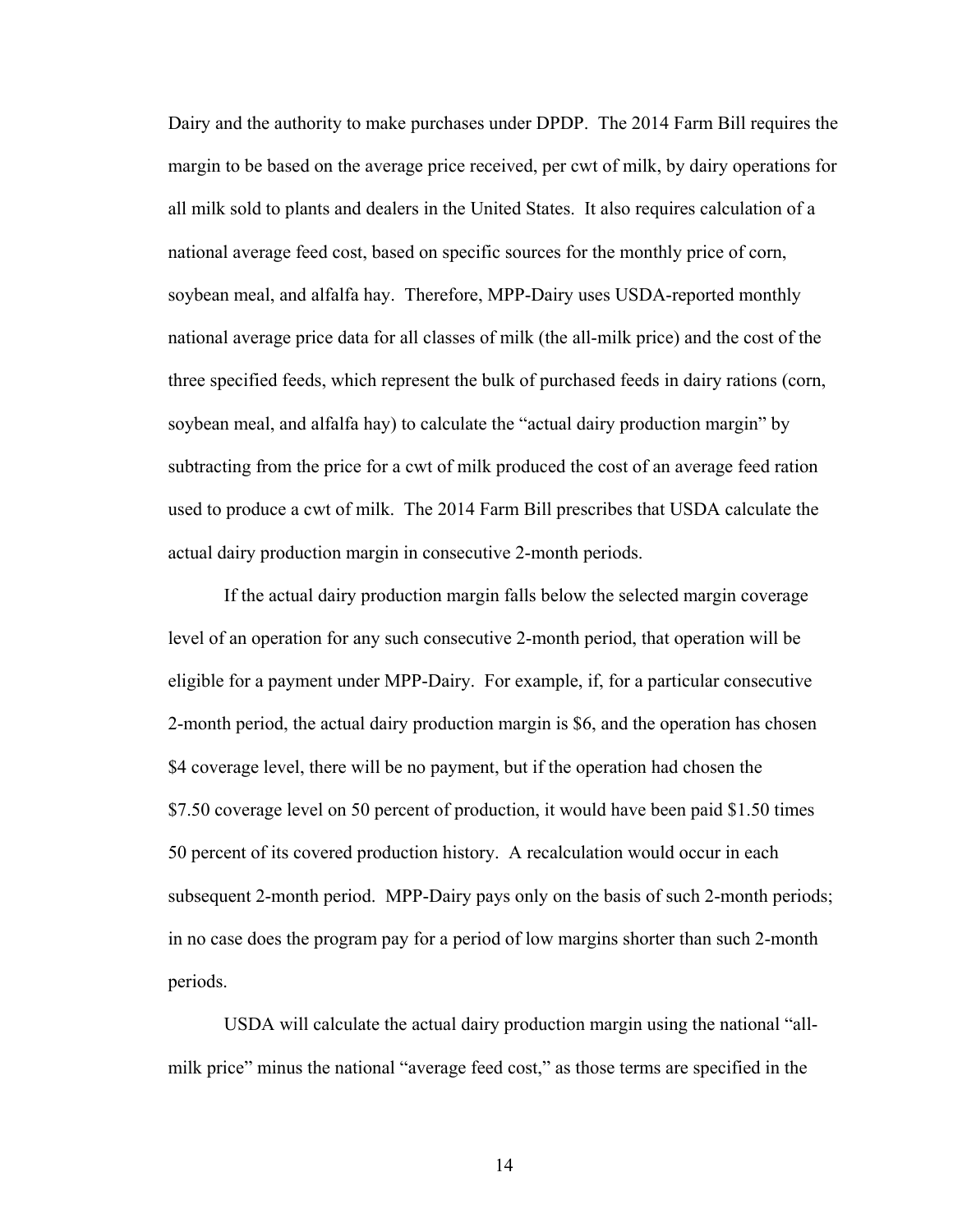2014 Farm Bill. If the actual dairy production margin calculation produces a negative number, then the margin will be considered zero. For example, if the cost of feed is higher than the price of milk by \$1 per cwt, the margin will be considered to be zero. The term "all-milk price" is defined in the 2014 Farm Bill to mean the average price received, per cwt of milk, by dairy operations for all milk sold to plants and dealers in the United States, as determined by USDA. The term "average feed cost" is defined to mean the average cost of feed used by a dairy operation to produce a cwt of milk using the sum of:

- 1.0728 times the price of corn per bushel;
- 0.00735 times the price of soybean meal per ton; and
- 0.0137 times the price of alfalfa hay per ton.

The 2014 Farm Bill specifies which USDA-published price series FSA is required to use for such prices; FSA has no discretion in what prices to use.

The 2014 Farm Bill requires the margin to be calculated using specific consecutive 2-month pairs – January and February, March and April, May and June, July and August, September and October, and November and December.

 If a dairy operation has a premium due at the time it becomes eligible for a payment under MPP-Dairy, the premium will be automatically deducted from the payment. If the premium is overdue (past June 1 of the coverage year) however, an operation will not be eligible for a payment, because it will have lost coverage. In the case of an operation with an overdue premium, the operation will regain coverage only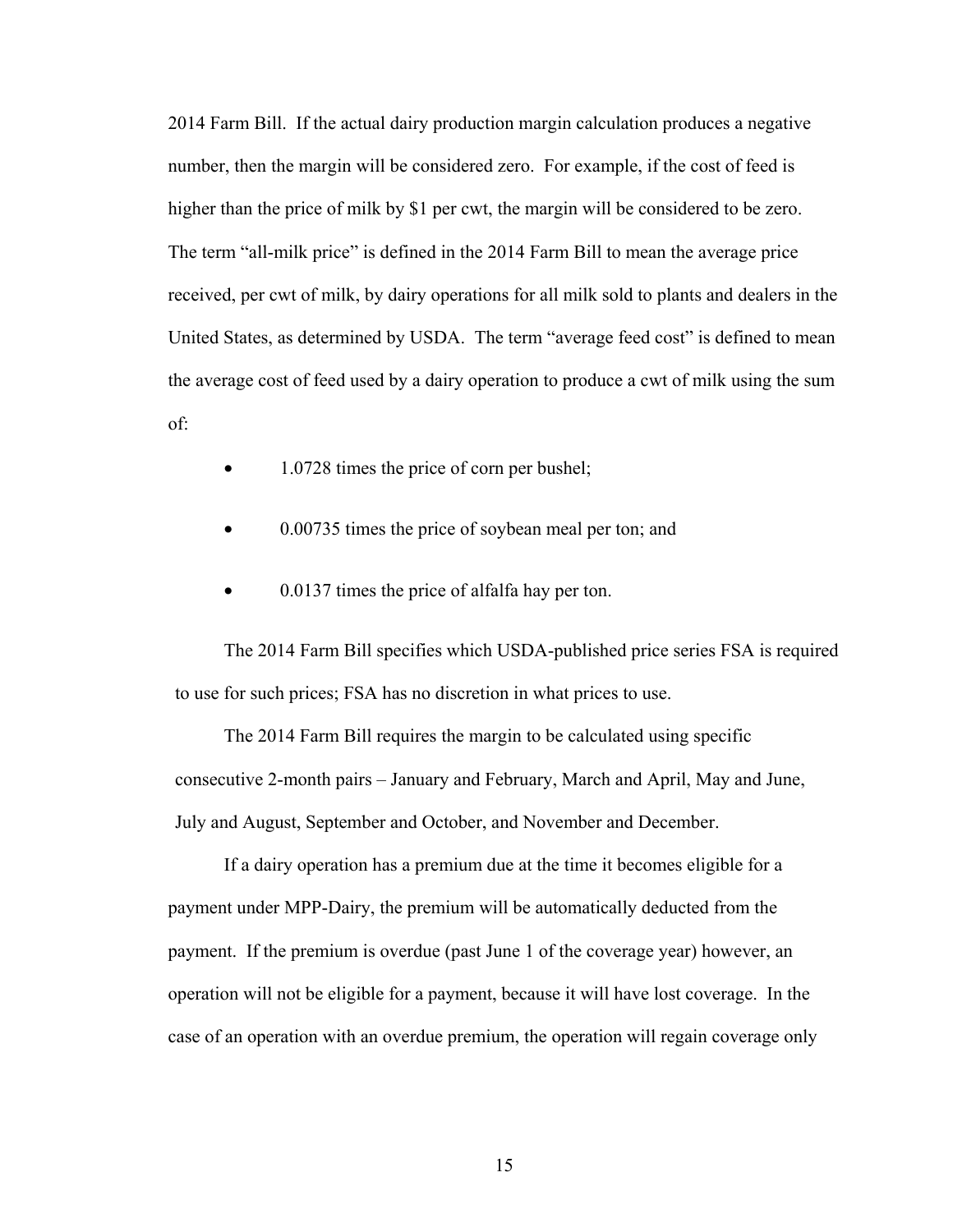after any overdue premium is paid, in which case it would be eligible for the next consecutive 2-month period after such payment of premium.

### DPDP - Overview

 In addition, this rule provides regulations for DPDP, authorized by section 1431 of the 2014 Farm Bill (7 U.S.C. 9071). DPDP shares certain goals of MPP-Dairy, in that it is intended to support dairy producer margins by triggering the obligation to purchase dairy products when the dairy production margin fall below a certain level. Under DPDP, USDA will purchase dairy products to support dairy producer margins and to provide such products to individuals in low-income groups through public and private non-profit organizations. The 2014 Farm Bill specifies that such purchases will be made whenever the "actual dairy production margin", calculated using a formula prescribed in the 2014 Farm Bill, is determined to be \$4 or less per cwt for 2 consecutive months.

 The 2014 Farm Bill specifies that the same margin calculation is used for both MPP-Dairy and DPDP. The "actual dairy production margin" is, as it is under MPP-Dairy, the difference between the "all-milk price" (the average U.S. price for producer milk sold to plants and dealers as specified in section 1401 of the 2014 Farm Bill (7 U.S.C. 9051)) and the average feed cost determined using the formula specified in sections 1401 and 1402 (7 U.S.C. 9052) of the 2014 Farm Bill. The feed cost formula is the same as specified for MPP-Dairy, and was discussed above in the MPP-Dairy section of this document. Once triggered, DPDP purchases end when—

• DPDP purchases have occurred for 3 consecutive months (regardless of the actual dairy production margin at the end of those 3 months),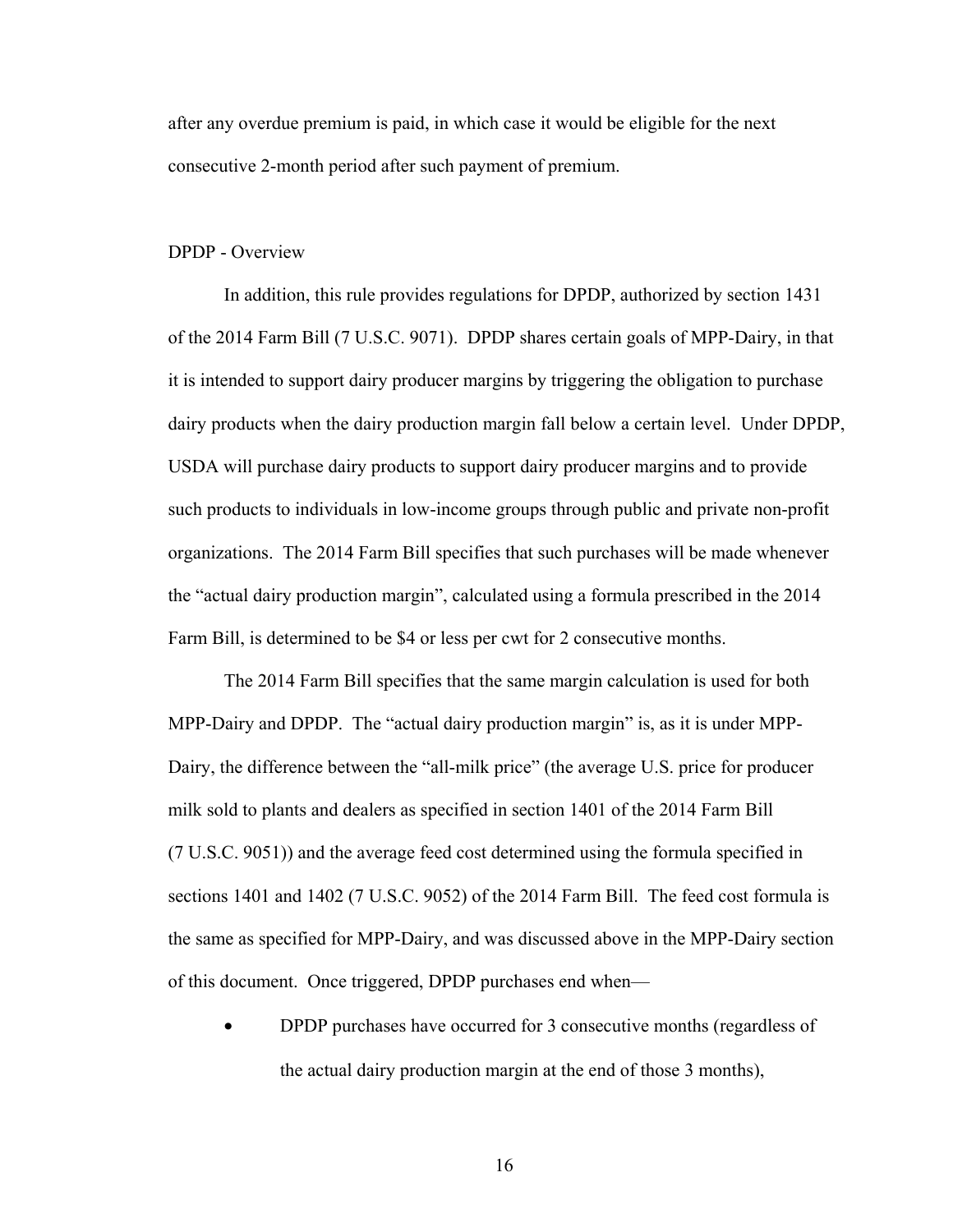- The actual dairy production margin for the previous month goes above \$4 per cwt, or
- The U.S. price for cheddar cheese or nonfat dry milk (NDM) exceeds the world price by certain levels (5 percent if the actual dairy production margin is at or below \$4 but above \$3 or 7 percent, if such margin is \$3 or less).

 DPDP is intended to time its purchases to support dairy producers in times of low margins, reinforcing and supporting the dairy producer support provided by MPP-Dairy. Reflecting that relationship, the 2014 Farm Bill specifies that DPDP is required to be established no later than 120 days after the Secretary certifies that MPP-Dairy is operational. USDA has chosen to make the two programs effective at the same time. The Secretary determined that additional time was not required to implement DPDP as FSA and FNS will be able to use existing expertise with purchasing and distributing similar products to the same recipients.

As specified in section 1431 of the 2014 Farm Bill, DPDP purchases will be distributed for domestic consumption by individuals in low-income groups through public and private non-profit organizations. Further, the DPDP purchases cannot be stored by CCC. DPDP purchases will be made in package sizes suitable for immediate household use, to facilitate direct distribution to individuals through participating public and private nonprofit organizations. The 2014 Farm Bill specifically prohibits re-sales of DPDP-purchased products into the commercial market.

The 2014 Farm Bill requires USDA consultation with public and private nonprofit organizations that feed low-income groups, in order to determine the types and quantities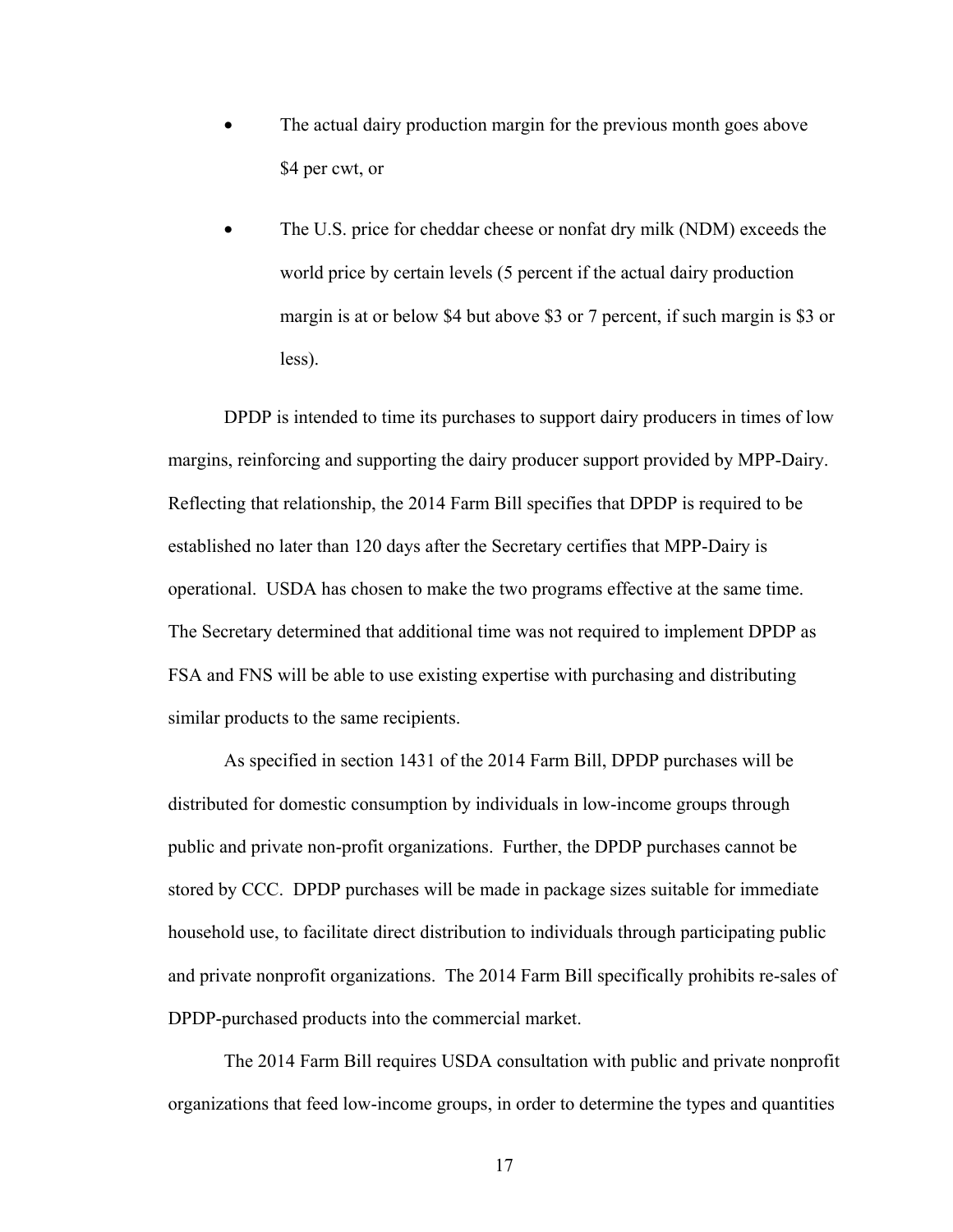of dairy products to be purchased and distributed under DPDP. This will be achieved through existing FNS food program consultations.

### Administration of DPDP

 This rule implements DPDP as specified in the 2014 Farm Bill. DPDP purchases will be made using CCC funds. The 2014 Farm Bill authorizes DPDP through December 31, 2018. As specified in this rule, FSA will operate DPDP for CCC with assistance from FNS.

Distribution of DPDP purchases will be made to public and private non-profit organizations eligible to participate in FNS' food distribution programs for low-income individuals.

Purchase quantities may be limited to meet the 2014 Farm Bill's immediate distribution requirement, taking into account impacts on present demand in order to limit potential short- and long-term market disruptions.

### When Will FSA Make DPDP Purchases?

 The 2014 Farm Bill specifies that the DPDP purchases are required to start after any consecutive 2 month period when margins are below \$4, with a maximum of 3 consecutive months of purchases. If prices rise above the \$4 margin level during a month of purchases, DPDP purchases will terminate at the end of that month, so in that case it might operate for only 1 or 2 months. As specified in the 2014 Farm Bill, after 3 consecutive months of purchases, the DPDP purchases are required to cease (terminate) until there have been at least 2 more consecutive months of margins of \$4 or less.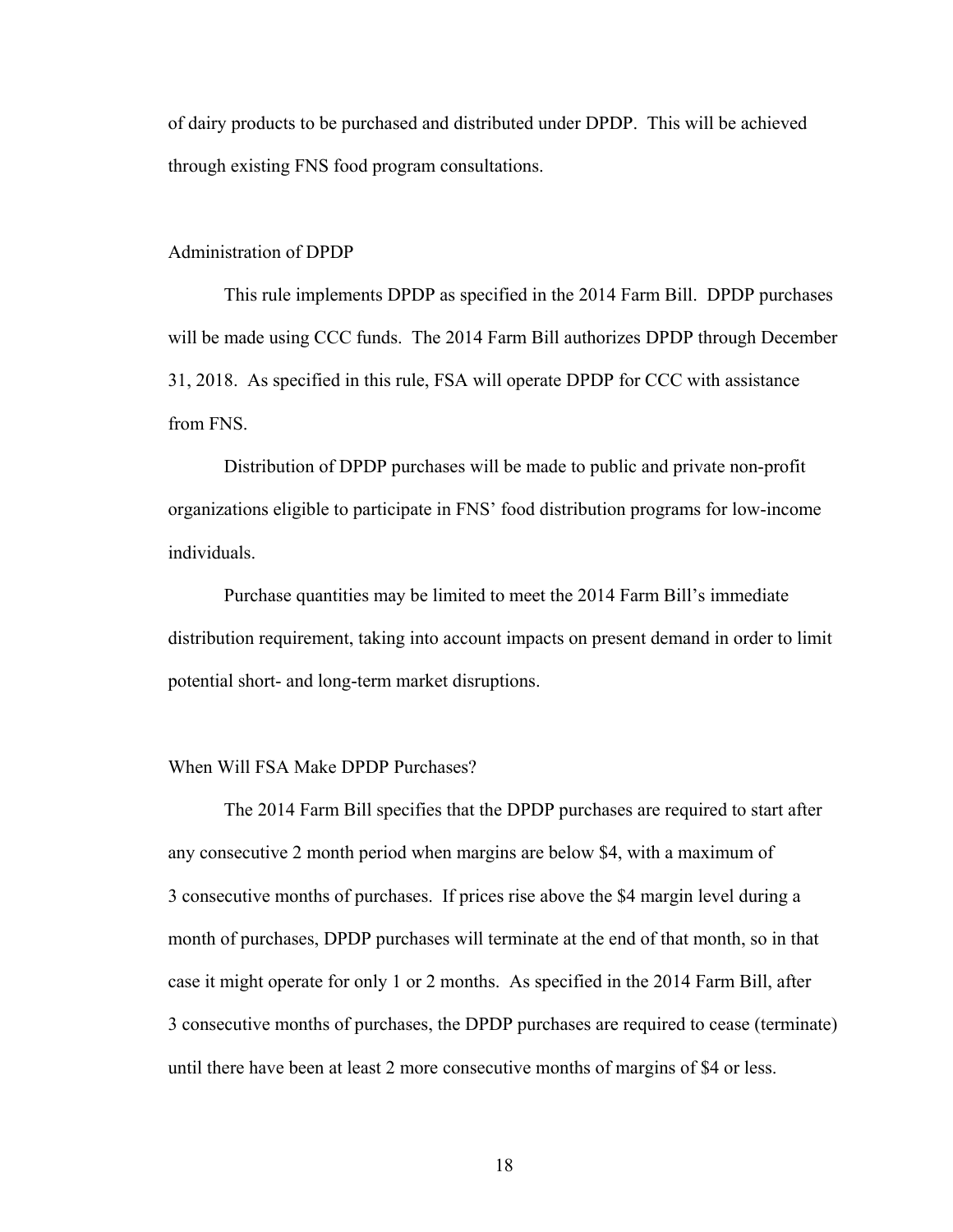Because full data for a given month is not available until the following month (see example below) and the 2014 Farm Bill requires that program activity be on a monthly basis, this effectively means that no purchases may be made for 3 months following the end of a purchase period, even if margins remain below the trigger level. This rolling "up to 3 months on, 3 months off" procedure for DPDP purchases is consistent with the 2014 Farm Bill goal of having a long-term intermittent tool for addressing low margins and providing nutrition assistance. DPDP is intended to time its purchases to support dairy producer margins by reducing the supply of dairy products. Given relatively inelastic (constant) demand, such purchases should drive the market price of dairy products up, hopefully also driving margins above the trigger level. In some cases, prices and margins will rise sufficiently to engender only a 1or 2-month purchase period. In that case, the 3 month "off" requirement still applies, as required by the 2014 Farm Bill.

 Data for calculating the domestic versus world price differential will not be available immediately at the end of a month, so DPDP purchases will not commence or terminate until the full month after all data for a month becomes available. For example, and as shown in the chart below if actual dairy production margins in May and June fall below the "trigger" level, the data for June would be available in July, but not in time to start making DPDP purchases immediately on July 1. Therefore, the DPDP purchases would start in August based on May and June data. If July data, which would be available in August, showed that margins were still below the trigger, DPDP purchases would continue in September. If margins rise above the trigger level in July, the DPDP purchases would terminate at the end of August, and the next eligible month for calculations would be September. If margins in September and October were below the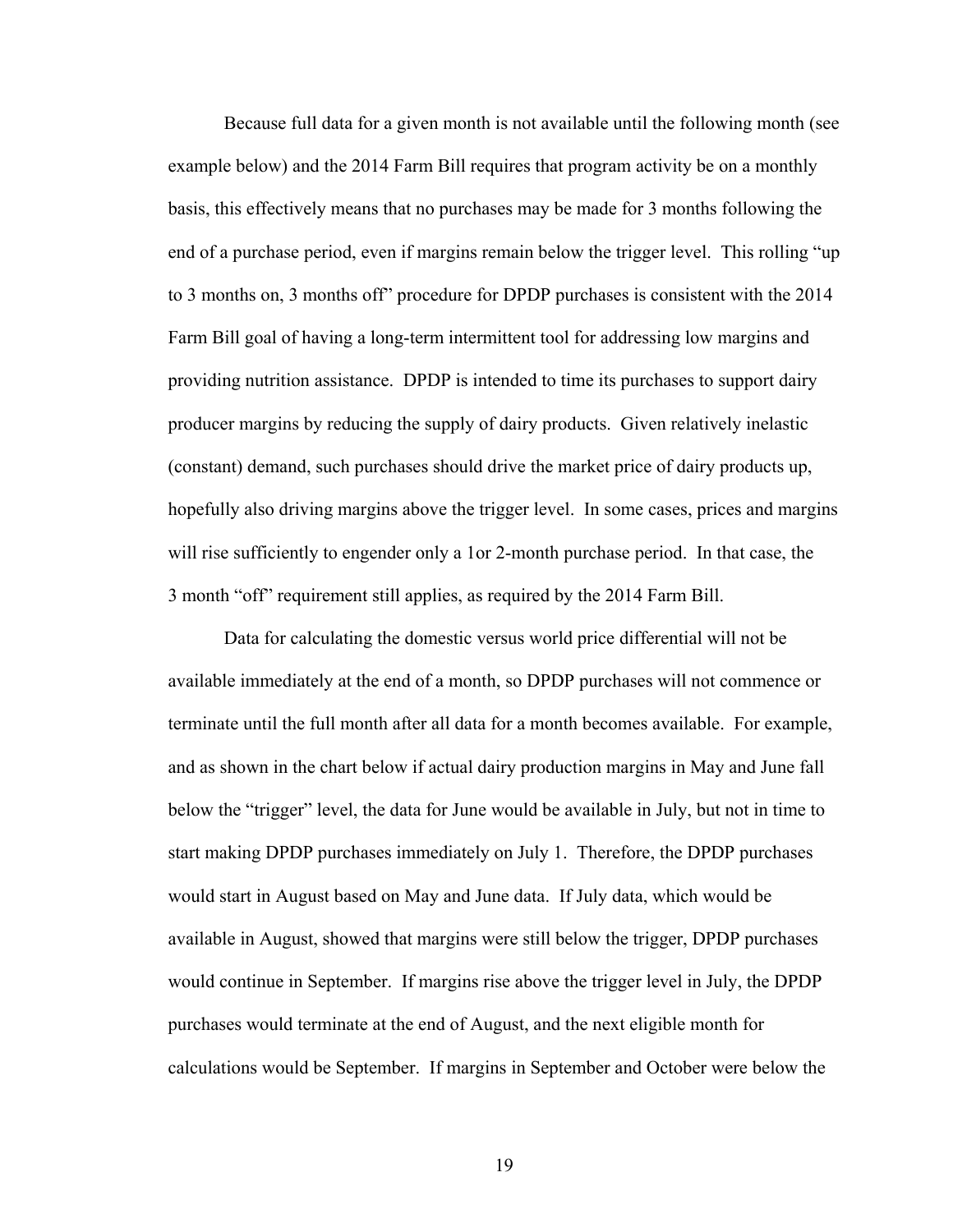trigger level, with October data available in November, the DPDP purchases would start up again in December. But if margins remained consistently below the trigger level for the entire period in this example, the DPDP purchases would continue in September and October, based on May, June, July, and August data, and could not start up again until February, based on November data and December data, which would become available in January. The following chart shows an example of the timing for the determination of DPDP purchases.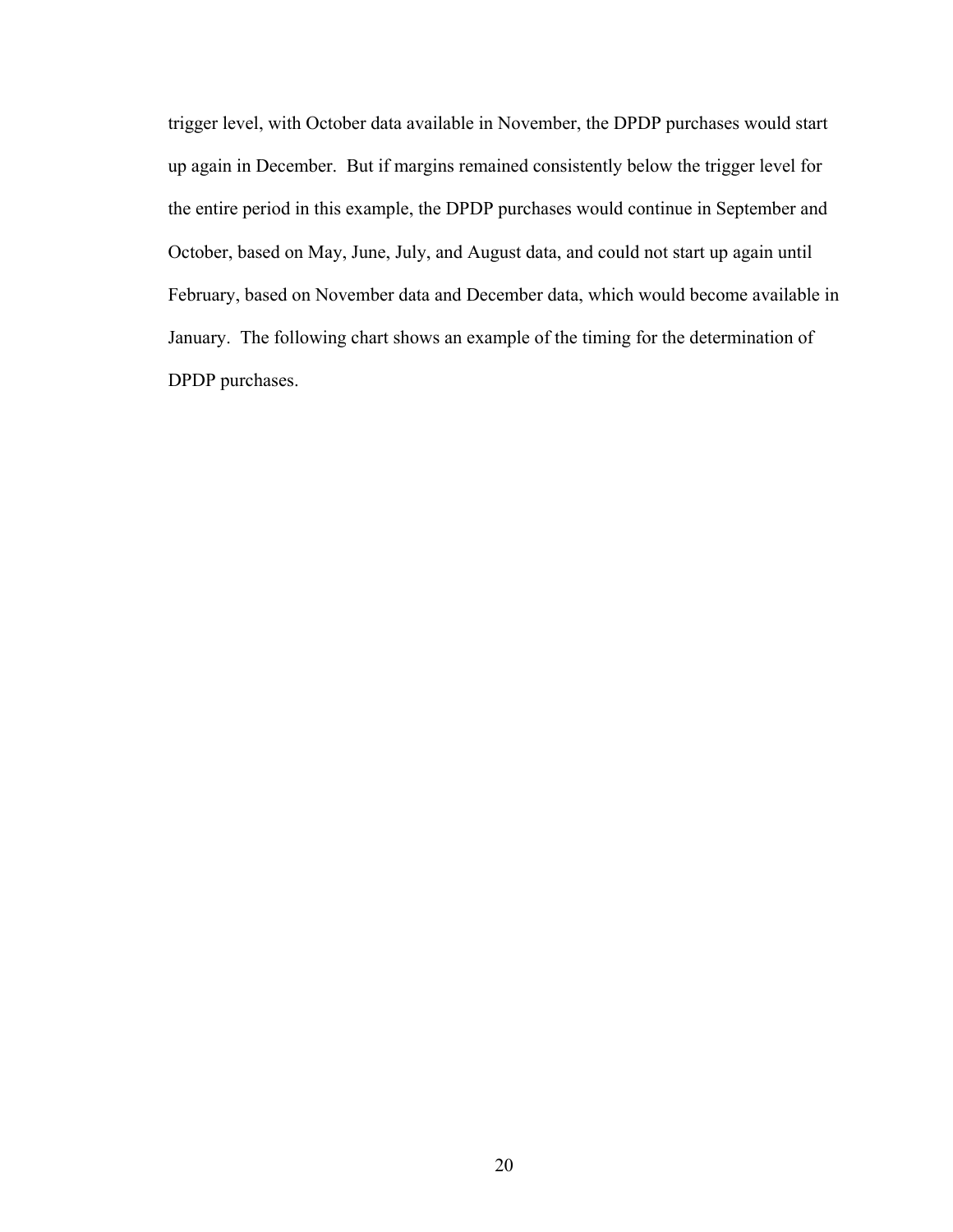| <b>DPDP</b> Purchase Determination Example                                       |                                   |                                            |                                    |                            |  |  |
|----------------------------------------------------------------------------------|-----------------------------------|--------------------------------------------|------------------------------------|----------------------------|--|--|
| Based on Dairy Production Margins and 3-Month Maximum for Purchases <sup>1</sup> |                                   |                                            |                                    |                            |  |  |
| 2 Consecutive Months                                                             | Calculate Margin for              | If Both Margins Below \$4 per              | 3-Month Maximum                    | If Either Margin Above \$4 |  |  |
|                                                                                  | 2 Consecutive Months <sup>2</sup> | cwt in the 2 Consecutive                   | Consideration                      | per cwt in the             |  |  |
|                                                                                  |                                   | Months                                     |                                    | 2 Consecutive Months       |  |  |
| January and February                                                             | March                             | Dairy product purchases <sup>3</sup> begin | 1 <sup>st</sup> month of purchases | No purchases               |  |  |
|                                                                                  |                                   | in April                                   |                                    |                            |  |  |
| February and March                                                               | April                             | Dairy product purchases <sup>3</sup> begin | $2nd$ consecutive month of         | No purchases               |  |  |
|                                                                                  |                                   | in May                                     | purchases                          |                            |  |  |
| March and April                                                                  | May                               | Dairy product purchases <sup>3</sup> begin | $3rd$ consecutive month of         | No purchases               |  |  |
|                                                                                  |                                   | in June                                    | purchases                          |                            |  |  |
|                                                                                  | June <sup>4</sup>                 | No purchases; terminated after             | 3-month maximum reached            | No purchases               |  |  |
|                                                                                  |                                   | 3 consecutive months                       | (1 <sup>st</sup> month off)        |                            |  |  |
|                                                                                  | July                              | No purchases; terminated after             | 3-month maximum reached            | No purchases               |  |  |
|                                                                                  |                                   | 3 consecutive months                       | (2nd month off)                    |                            |  |  |
|                                                                                  | August                            | No purchases; terminated after             | 3-month maximum reached            | No purchases               |  |  |
|                                                                                  |                                   | 3 consecutive months                       | (3rd month off)                    |                            |  |  |
|                                                                                  | September                         | Dairy product purchases <sup>3</sup> begin | 1 <sup>st</sup> month of purchases | No purchases               |  |  |
|                                                                                  |                                   | in October                                 |                                    |                            |  |  |
| August and September                                                             | October                           | Dairy product purchases <sup>3</sup> begin | $2nd$ consecutive month of         | No purchases               |  |  |
|                                                                                  |                                   | in November                                | purchases                          |                            |  |  |
| September and October                                                            | November                          | Dairy product purchases <sup>3</sup> begin | $3rd$ consecutive month of         | No purchases               |  |  |
|                                                                                  |                                   | in December                                | purchases                          |                            |  |  |
| October and November                                                             | December                          | No purchases; terminated after             | 3-month maximum reached            | No purchases               |  |  |
|                                                                                  |                                   | 3 consecutive months                       | (1 <sup>st</sup> month off)        |                            |  |  |
| November and December                                                            | January                           | No purchases; terminated after             | 3-month maximum reached            | No purchases               |  |  |
|                                                                                  |                                   | 3 consecutive months                       | (1 <sup>st</sup> month off)        |                            |  |  |

<sup>1</sup>This example assumes that purchases begin in January. In reality, DPDP can – depending on prices and margin triggers – begin on September 1, 2014, which is the start of MPP-Dairy.

<sup>2</sup>The full month data for a given month is available at the end of the following month. For example, January data are not available until the end of February.

<sup>2</sup>Purchases cannot begin unless domestic cheddar cheese or nonfat dry milk prices are at certain differentials relative to world prices.

 $3$ In the example, June is the  $3<sup>rd</sup>$  month of consecutive purchases. June would not be calculated as a potential trigger month, but it is shown on the chart to clearly show the concept of 3 months on and 3 months off for purchases. If purchases are taking place during a month, that month cannot be used as a trigger month for a future purchase period.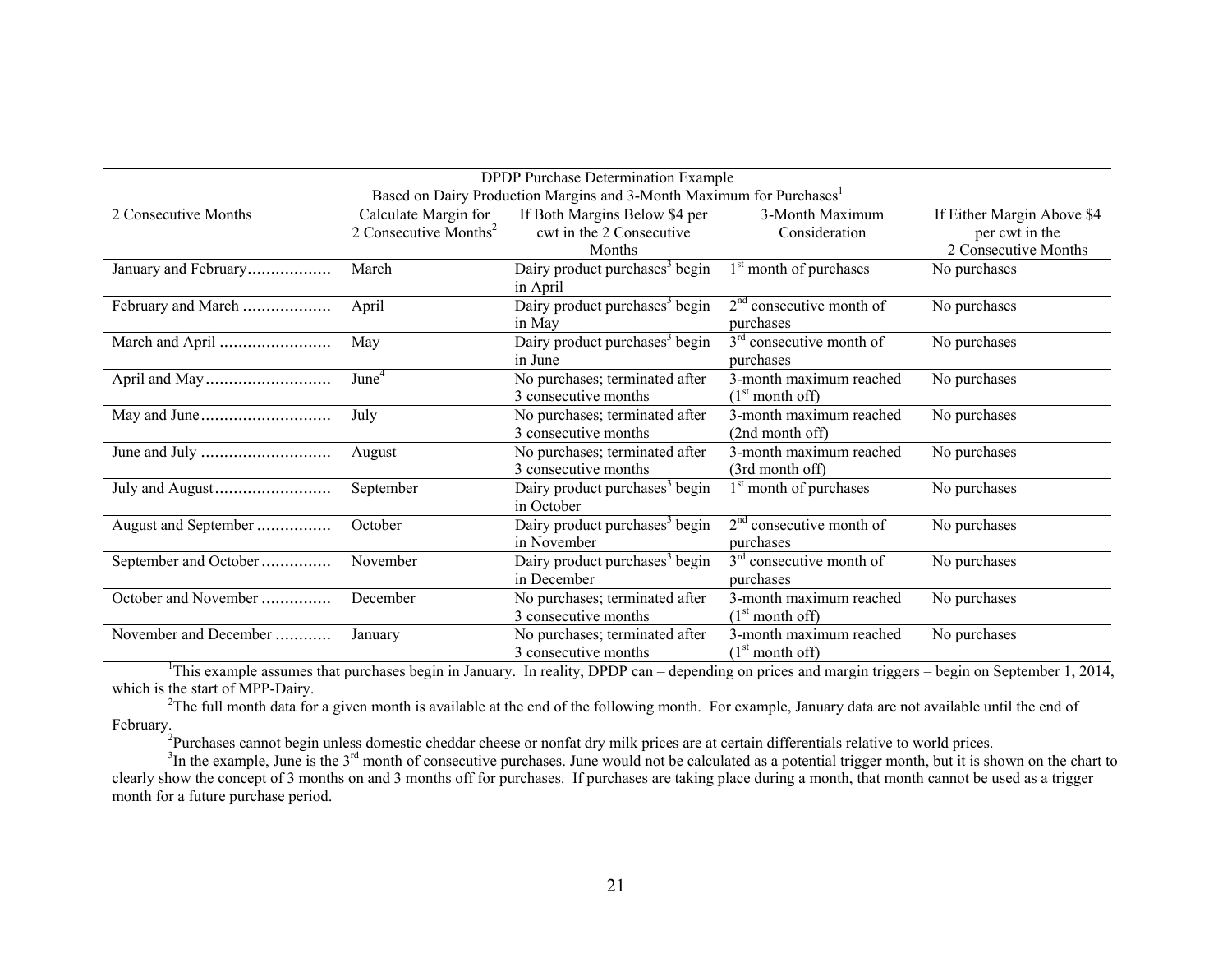The trigger level is a \$4 margin per cwt of milk, with an additional requirement from the 2014 Farm Bill that USDA's authority for purchases will end if the U.S. price and world price differential for cheddar cheese or nonfat dry milk exceeds certain percentage levels, even when margins remain at \$4 or less. In other words, FSA will stop making DPDP purchases, even if the margins are at \$4 or less, if the U.S. price for certain dairy products is significantly above world prices. As required by the 2014 Farm Bill, FSA will stop making DPDP purchases if the margin is \$4 or less but above \$3 and the U.S. price is more than 5 percent above the world price or if the margin is at or below \$3, DPDP will not make purchases if the price differential is more than 7 percent.

 If DPDP purchases were suspended due to domestic prices being sufficiently above world prices, margins would be tracked for the next 2 months, and purchases could begin after 3 months. For example, at the end of July, it would be known if May and June margins were at or below \$4 per cwt. If margins for both May and June were at \$4 or less per cwt, and the relation between domestic and world prices did not preclude it, the DPDP purchasing process would start August 1. At the end of August, the July margin could be calculated and if at \$4 or less per cwt, DPDP purchases would continue in September (the second consecutive month "on"). If the July margin were above \$4 per cwt, DPDP purchase activity would cease August 31, and DPDP purchases could next be made in December (after the required 3 months "off"), if September and October margins were at \$4 or less per cwt. If July and August margins were both at \$4 or less per cwt, DPDP purchases would continue in September and October and end due to the 3-month maximum of purchases. If November and December margins were at \$4 or less per cwt,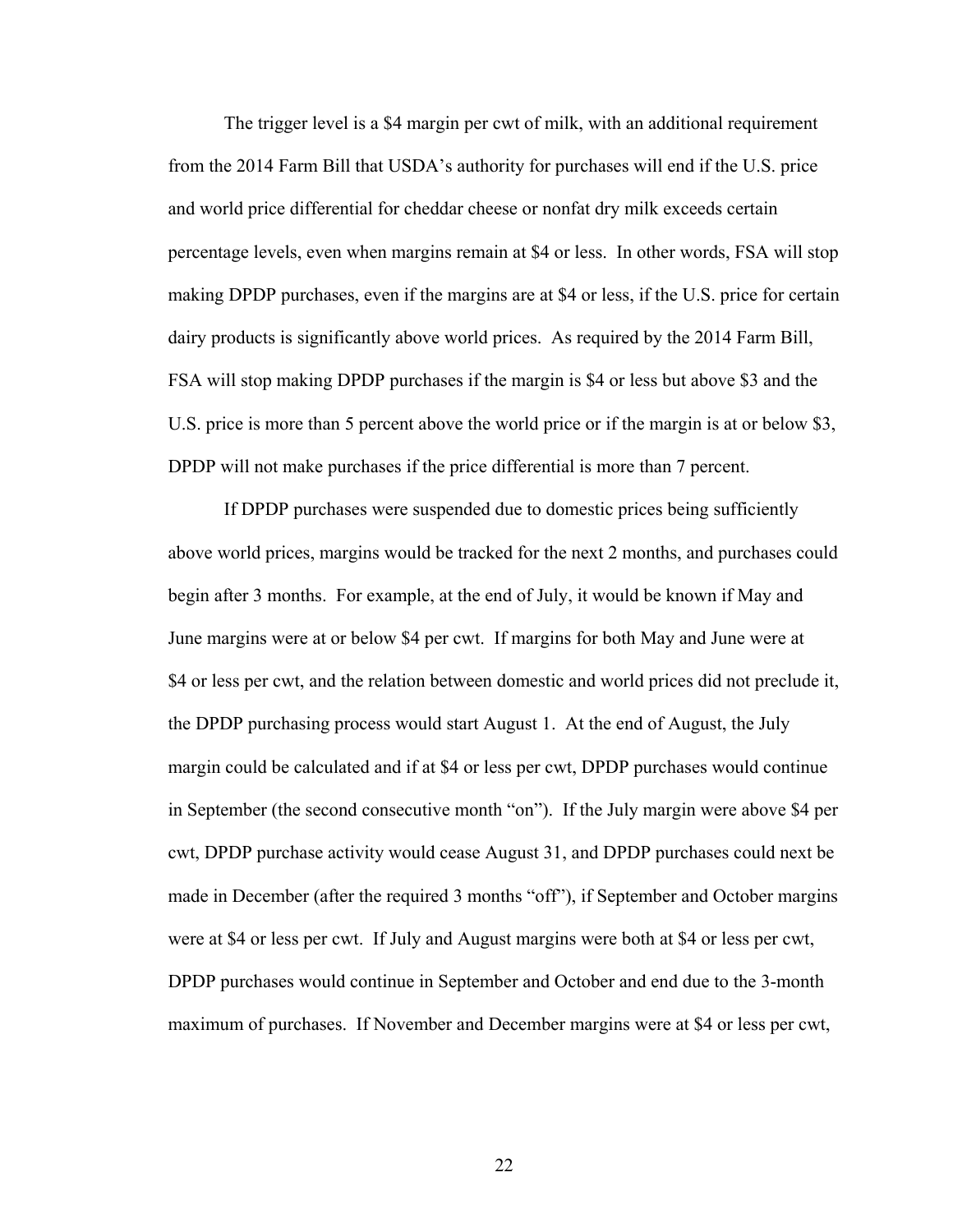DPDP purchase activities could begin again in February (after the required 3 months " $off$ ").

 DPDP will not stop or start making purchases in the middle of a month even if the margin or the world price data has hit one of the "trigger" numbers mid-month.

# U.S. Price Versus World Market Price Differential Trigger

 The calculations for the price differential determination (which require a comparison of U.S. prices and world prices) as specified in this rule allow FSA to consult with other agencies of USDA that collect foreign and domestic price data, such as the Agricultural Marketing Service (AMS). The 2014 Farm Bill specifies that USDA is required to calculate the differential between U.S. prices and world prices for cheddar cheese and nonfat dry milk; it does not specify what data FSA should use for U.S. prices or world prices. For world prices FSA expects (although not specified in the regulations) to use the AMS Oceania price series because of the quantity of sales in that series. Alternatively, FSA could use a multi-region weighted average or some other method to make the determinations, if those other methods are more appropriate for calculating a relevant world price. FSA expects to base U.S. prices on the AMS monthly prices for cheddar cheese and nonfat dry milk, although FSA may use a different data set, as needed.

 FSA intends to post the price calculation method and results, and purchase determinations, on the FSA website. If another method proves to be more appropriate for providing information to the public, it will replace the planned on-line posting.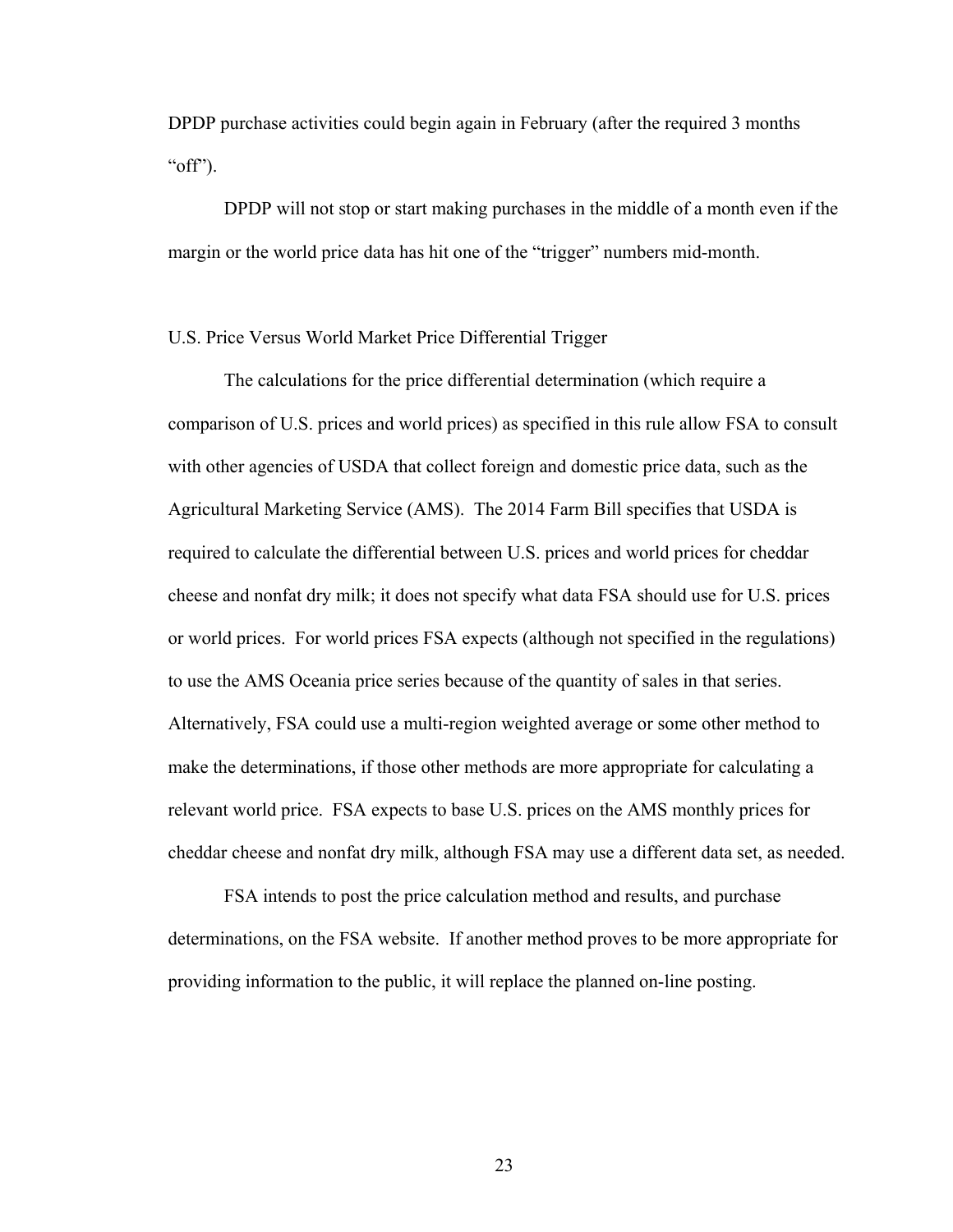Product Determinations

 The 2014 Farm Bill requires USDA consultation with public and private nonprofit organizations to determine the types and quantities of products to purchase through DPDP. This requirement will be met by FNS's existing food program consultations with groups involved in the distribution of food to low-income people, including food banks, State and local agencies, and advocacy organizations. DPDP purchases are expected to be made in package sizes suitable for immediate household use, to best accommodate the immediate distribution requirement of the 2014 Farm Bill, in a manner that is cost effective to the U.S. taxpayer.

### Comments Requested on Cost Effective Purchases

FSA is requesting comments on how to best administer the dairy product purchases for DPDP to ensure that dairy prices are increased in the most cost effective way. In your comments, please suggest options and provide data to show the cost effectiveness of the suggestion as it relates to the goals of DPDP.

### Distribution and Use of DPDP Purchases

The 2014 Farm Bill requires that products purchased under DPDP will:

- Be distributed in a manner that encourages their domestic consumption by individuals in low-income groups;
- Be distributed using the services of public and private nonprofit organizations; and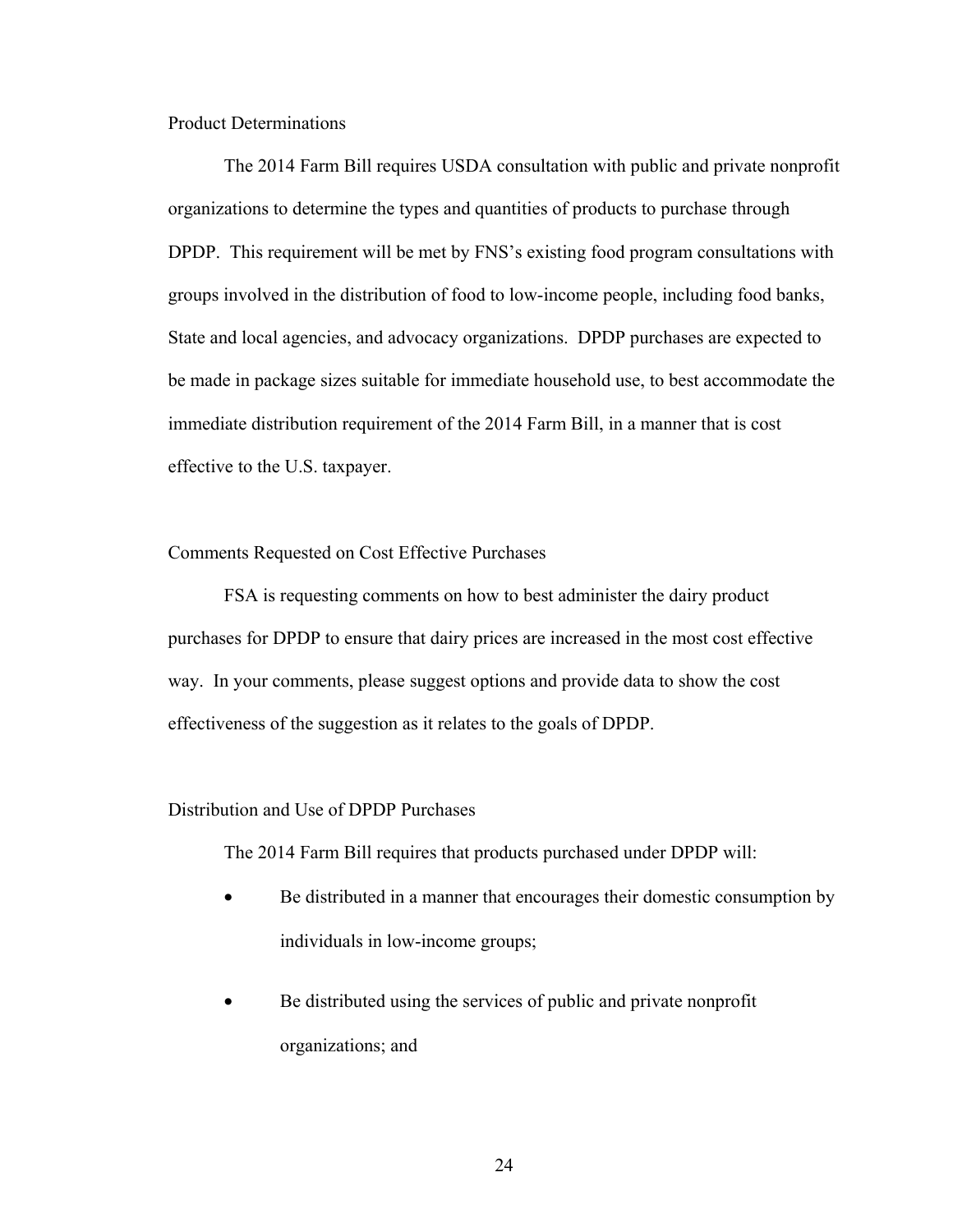• Not be resold back into commercial markets by any organization that receives them.

 It is expected that all these requirements will be addressed as specified in the regulations for the existing FNS programs through which the products will be distributed. Public or private nonprofit organizations that receive DPDP products may transfer those products to other nonprofits only if the transferee will likewise distribute to domestic low-income recipients without cost or waste, consistent with existing FNS regulations. FNS regulations in 7 CFR 250.13(d)(1) provide that donated foods "be distributed only to recipient agencies and individual recipients eligible to receive them" under applicable program regulations. FNS regulations in 7 CFR 250.13(a)(1)(ii) provide that donated foods "not be sold, exchanged or otherwise disposed of without the approval of the Department." Any losses of donated foods resulting from improper distribution or use will be subject to the requirements of 7 CFR part 250 and the instruction and guidance provided in FNS Instruction 410-1, Rev 2 "Claims for Losses of Donated Foods and Related Administrative Losses—Procedures for the State Distributing Agency," and in FNS Instruction 420-1, "Managing Agency Debts."

## Start of DPDP

 This rule specifies that DPDP is effective the day this rule is published, in the sense that it provides the regulations and purchase authority necessary to operate DPDP, but FSA will not make DPDP purchases unless other price and margin requirements are met.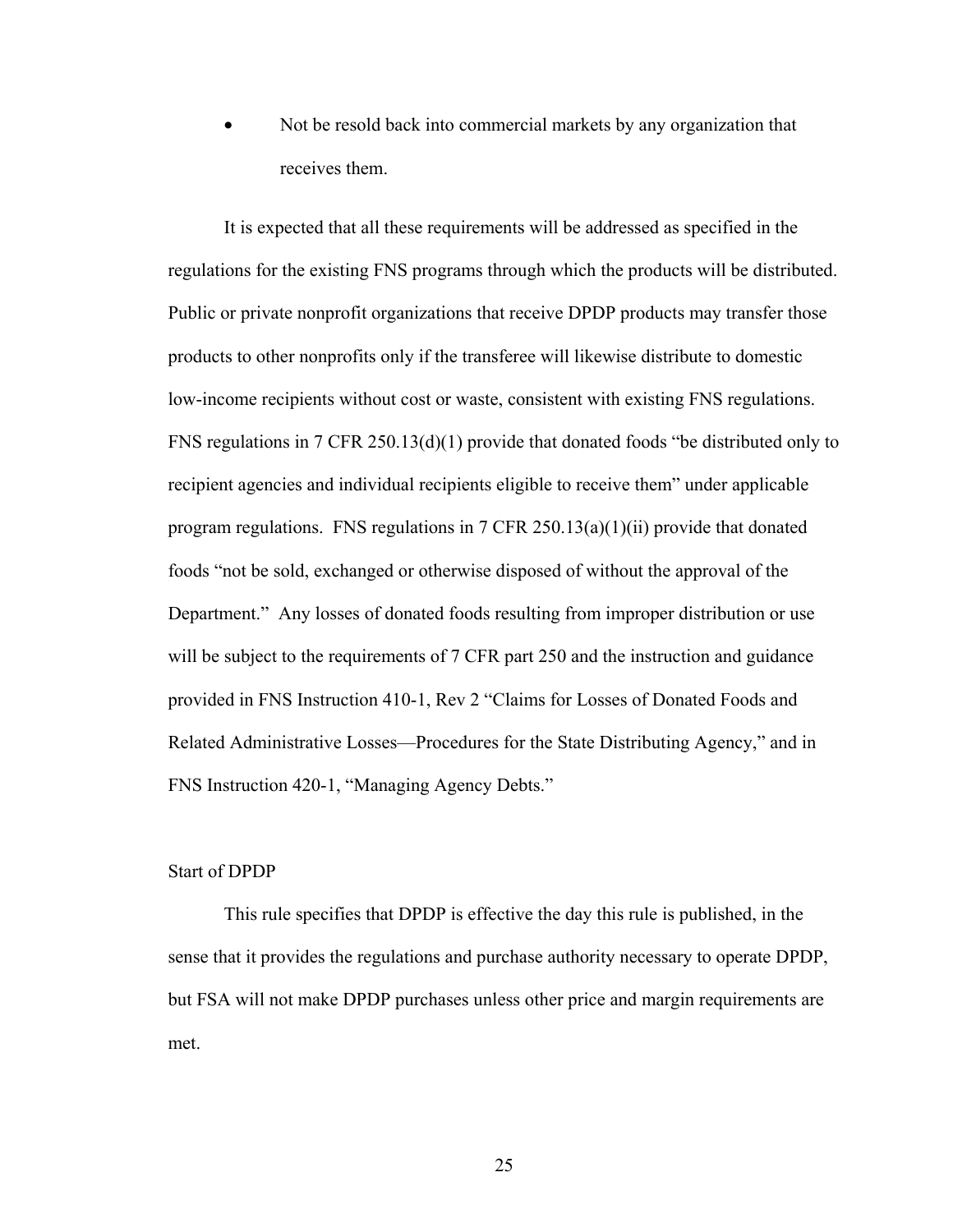Because MPP-Dairy and DPDP use the same definition of actual dairy production margin, which is defined in the 2014 Farm Bill using existing USDA reported data, FSA will have data on actual dairy production margins the day this rule is effective. Therefore, if margins have been at \$4 or less for the 2 months before the effective date of this rule, and all other requirements are met for eligible purchase months, including the world price differential, DPDP can begin making purchases the first full month that DPDP is effective.

In preparation of starting to make DPDP purchased, FSA will closely monitor the margins and related information to analyze the potential need for starting DPDP purchases. If the analysis shows that DPDP would be expected to trigger, FSA will consult with FNS, then FNS will determine the types and quantities of products that will be purchased, in consultation with public or private nonprofit organizations and State and local agencies eligible to receive such products. When the list of products and other details, such as size of the packaged products is identified, FSA will analyze various factors, including the expected result on the dairy market of the various purchasing options to determine the best combination and quantity of dairy products to purchase to meet the dual goals of the program: 1) To support dairy producer margins and 2) to provide dairy products to individuals in low-income groups through public and private non-profit organizations. The process of determining the exact combination of dairy products to be purchased and the quantity to purchase will continue through the bid solicitation process to ensure the dual goals of DPDP are achieved at the least cost to taxpayers. FSA will purchase the types and quantities of products determined through this process.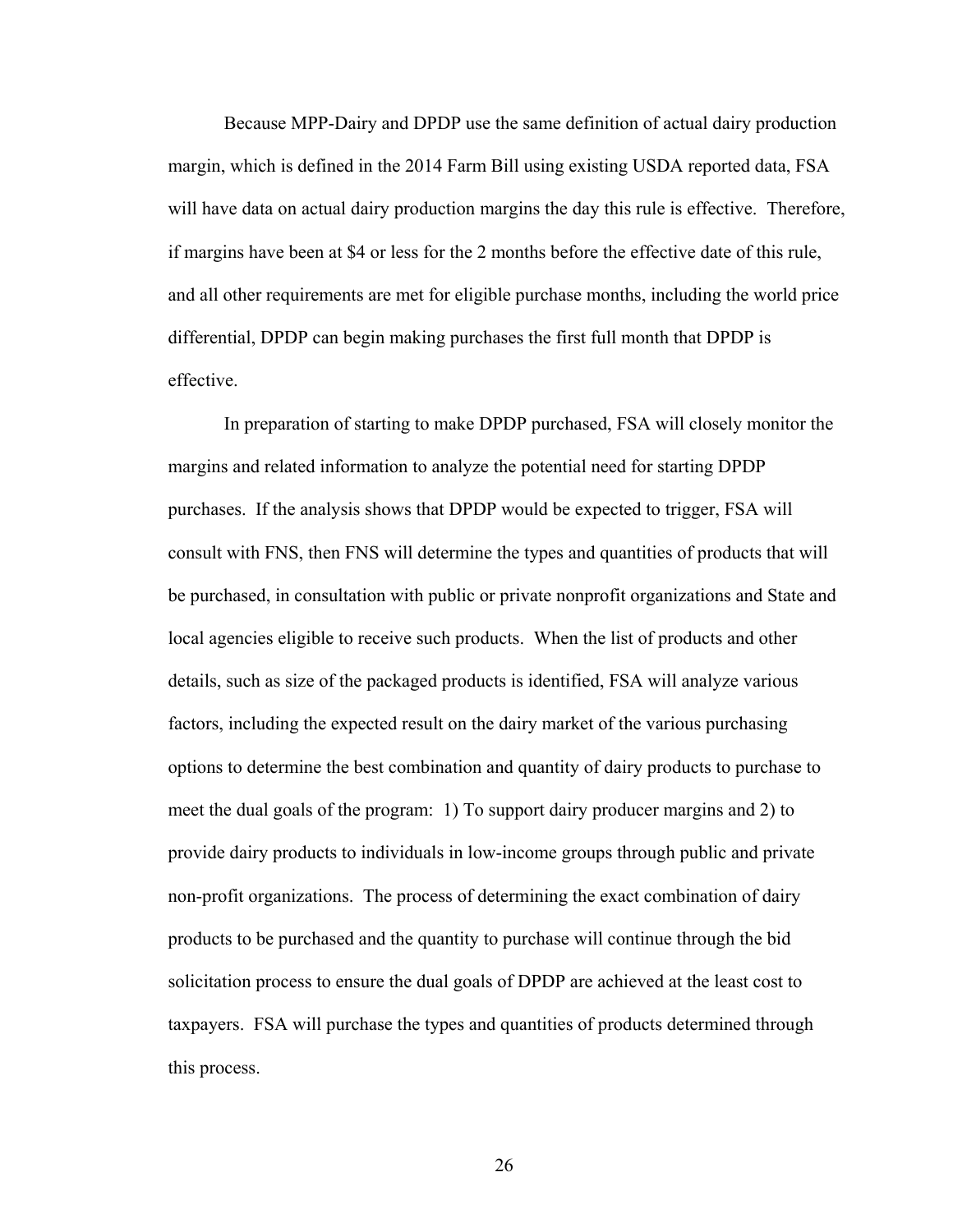### Structure of this Rule

 This rule specifies the regulations for MPP-Dairy in 7 CFR part 1430, subpart A, replacing the regulations for the Dairy Product Price Support Program, which is no longer authorized. It specifies the regulations for DPDP in subpart C, replacing the regulations for the 2004 Dairy Disaster Assistance Payments Program, which is also no longer authorized. As part of FSA's ongoing retrospective review efforts, this rule also removes the regulations in subpart D for the Market Loss Assistance Program and subpart E for the 2005 Dairy Disaster Assistance Payment Program, both of which are also no longer authorized.

### Notice and Comment

 In general, the Administrative Procedure Act (5 U.S.C. 553) requires that a notice of proposed rulemaking be published in the Federal Register and interested persons be given an opportunity to participate in the rulemaking through submission of written data, views, or arguments with or without opportunity for oral presentation, except when the rule involves a matter relating to public property, loans, grants, benefits, or contracts. Regulations to implement the provisions of Title I of the 2014 Farm Bill and the administration of Title I are exempt from the notice and comment provisions of 5 U.S.C. 553 and the Paperwork Reduction Act (44 U.S.C. chapter 35), as specified in section  $1601(c)(2)$  of the 2014 Farm Bill.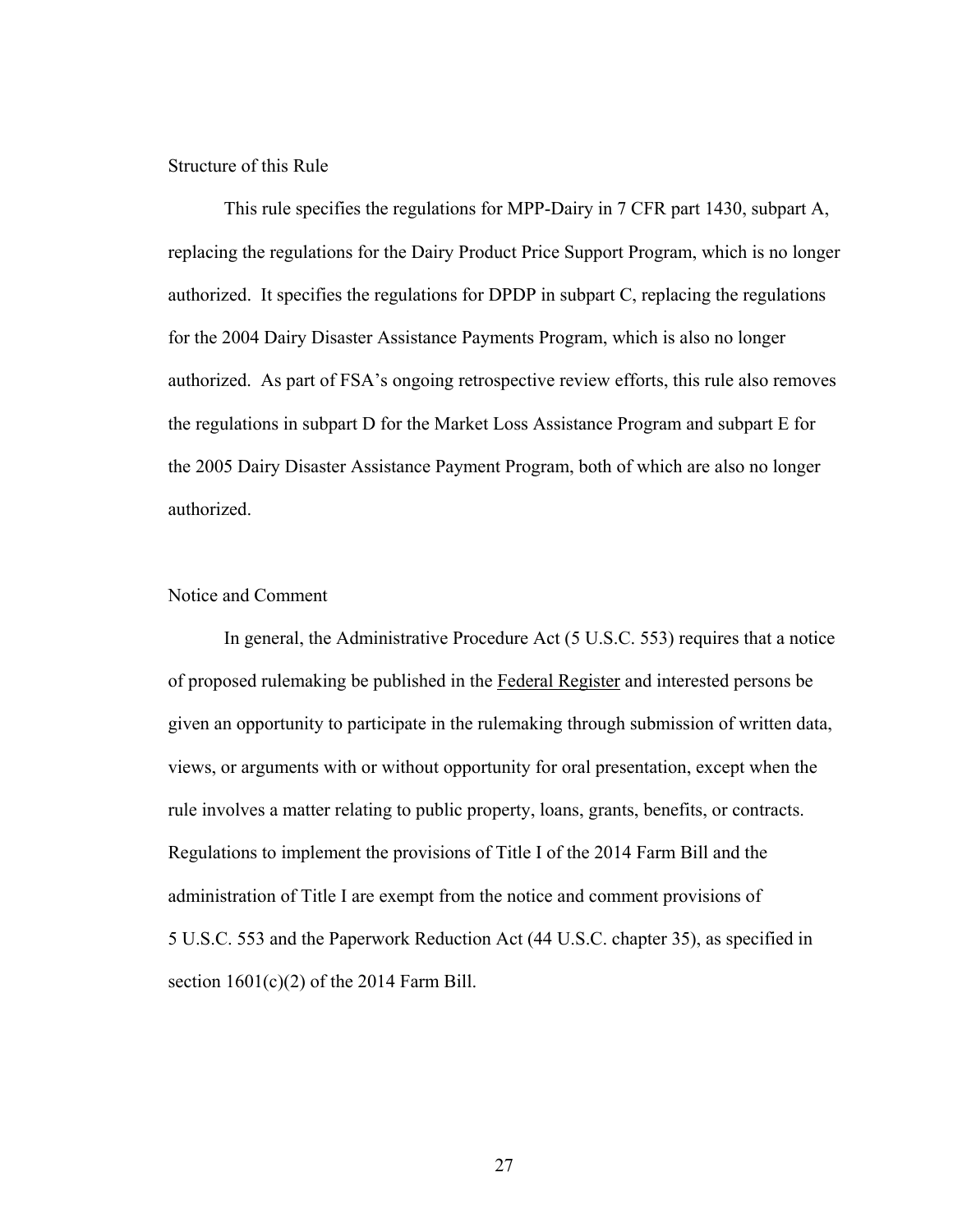Comments Requested on Intergenerational Transfers and Family Members Joining an Operation

The 2014 Farm Bill exempts CCC from notice and comment rulemaking under 5 U.S.C. 553 with respect to MPP-Dairy and DPDP; however, FSA would like to invite comments with respect to the establishment of additional production history under MPP-Dairy.

Section 1401(9) of the 2014 Farm Bill and this rule define the term "production history" as the production history determined for a dairy operation when a participating dairy operation first registers to participate in MPP-Dairy. Section 1405(a) provides, except as provided in section 1405(b), the production history of the dairy operation is equal to the highest annual milk marketings of the dairy operation during any one of the 2011, 2012, or 2013 calendar years, with an adjustment in subsequent years to reflect any increase in national average milk production. Section 1405(b) provides that in the case of a participating dairy operation that has been in operation for less than a year, the dairy operation elect one of two methods for the Department to determine the production history of the dairy operation:

- The volume of the actual milk marketings extrapolated to a yearly amount, or
- An estimate of actual milk marketings based on the herd size relative to the national rolling average data.

The provisions in this regulation are consistent with the 2014 Farm Bill.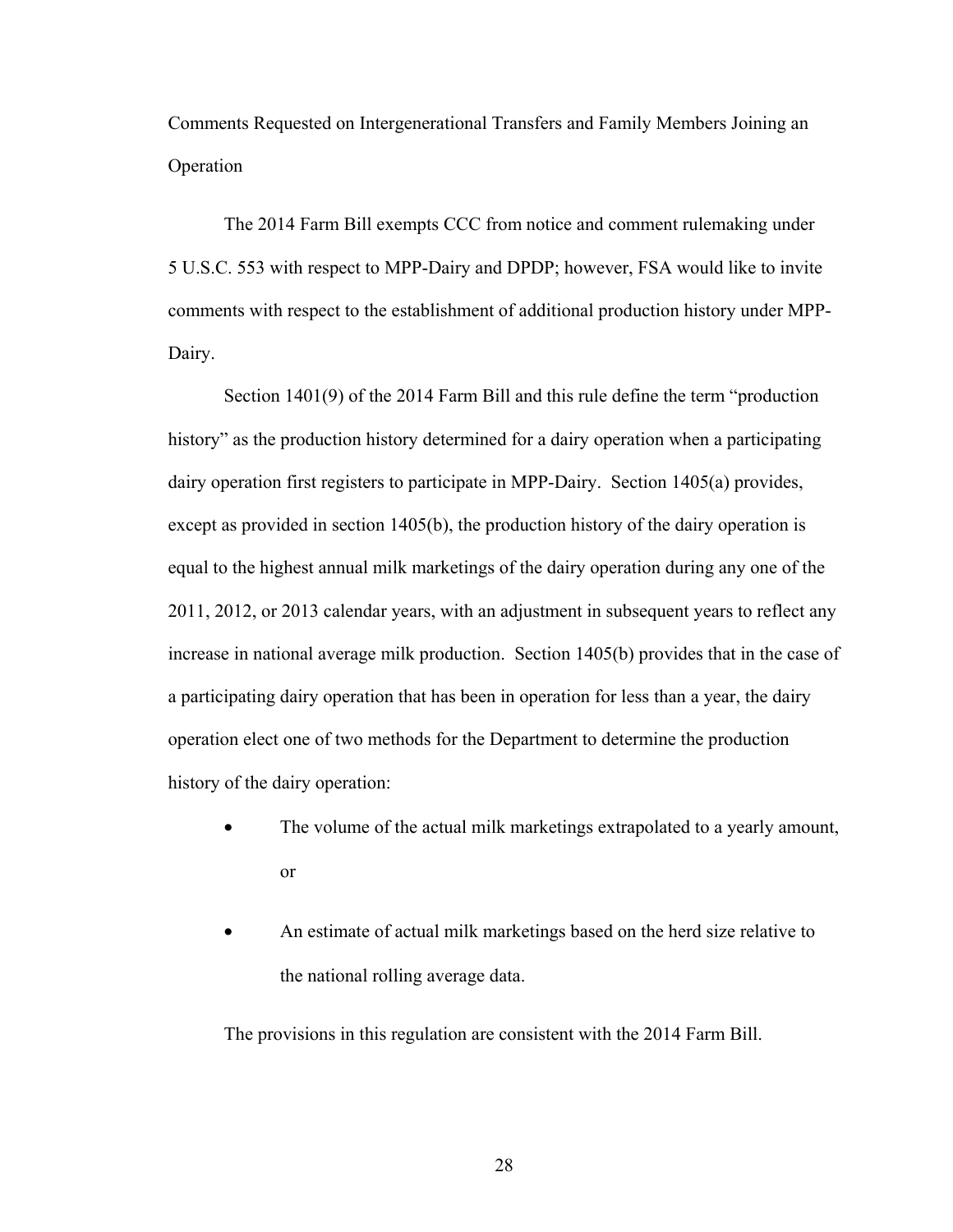The 2014 Farm Bill provisions regarding MPP-Dairy and the rule do not address the establishment of additional production history for a participating dairy operation in specific instances, such as an inter-generational transfer or when a family member joins a participating dairy operation. Other statutory provisions of MPP-Dairy do suggest that Congress intended to benefit smaller dairy operations, which tend to be family owned and operated. These provisions include the establishment of lower premium rates for insured annual production of less than 4,000,000 pounds. This rule does not take into account the size and structure of the dairy operation in determining whether the operation can adjust its production history to assist small, family dairy operations, especially with intergenerational transfers of the operation. FSA invites interested parties to address whether the regulation should be amended to authorize the establishment of additional production history, and if so, whether limitations should be imposed on any increases. Specifically, FSA requests comments on the following questions; please include any data that supports your comments:

- 1. Does the provision in the rule regarding transfers of production history hinder intergenerational transfers of dairy operations? If so, how?
- 2. How would you suggest the rule be amended to accommodate intergenerational transfers or adult children who want to join their parent's dairy operation and obtain additional production history for the dairy operation?
- 3. If additions to production history based on intergenerational transfers or adult children joining family dairies are allowed, should there be a cap on the overall amount of production history that cannot be exceeded or a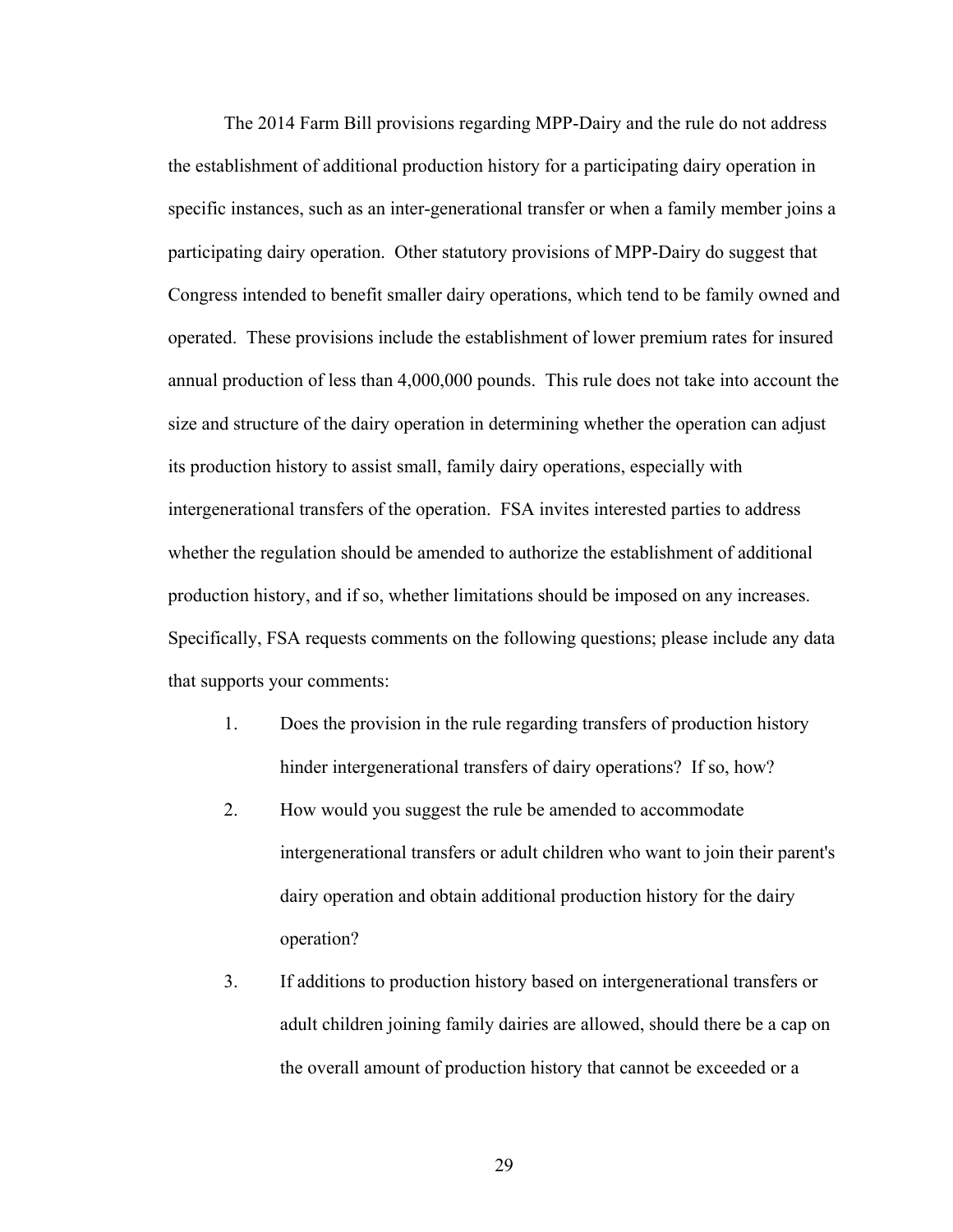percentage or quantity limitation on the amount by which the production history could be increased per participating dairy operation under this provision? If so, what amount?

### Effective Date

 The Administrative Procedure Act (5 U.S.C. 553) provides generally that before rules are issued by Government agencies, the rule is required to be published in the Federal Register, and the required publication of a substantive rule is to be not less than 30 days before its effective date. One of the exceptions is when the agency finds good cause for not delaying the effective date. Subsection  $1601(c)(2)$  of the 2014 Farm Bill makes this final rule exempt from notice and comment. Therefore, using the administrative procedure provisions in 5 U.S.C. 553, FSA finds that there is good cause for making this rule effective less than 30 days after publication in the Federal Register. This rule allows FSA to provide adequate notice to dairy operations about the new MPP-Dairy so they will be ready to begin enrollment no later than September 1, 2014, as required by section 1403 of the 2014 Farm Bill. Therefore, to begin providing benefits to operations in a timely fashion, the MPP-Dairy regulations in 7 CFR part 1430, subpart A are effective when published in the Federal Register.

 Section 1431 of the 2014 Farm Bill requires that DPDP be operational no later than 120 days after MPP-Dairy, but as discussed above, USDA decided to make DPDP effective at the same time as MPP-Dairy, so as not to delay needed assistance to dairy operations and low income groups. A 30 day delay in the effective date would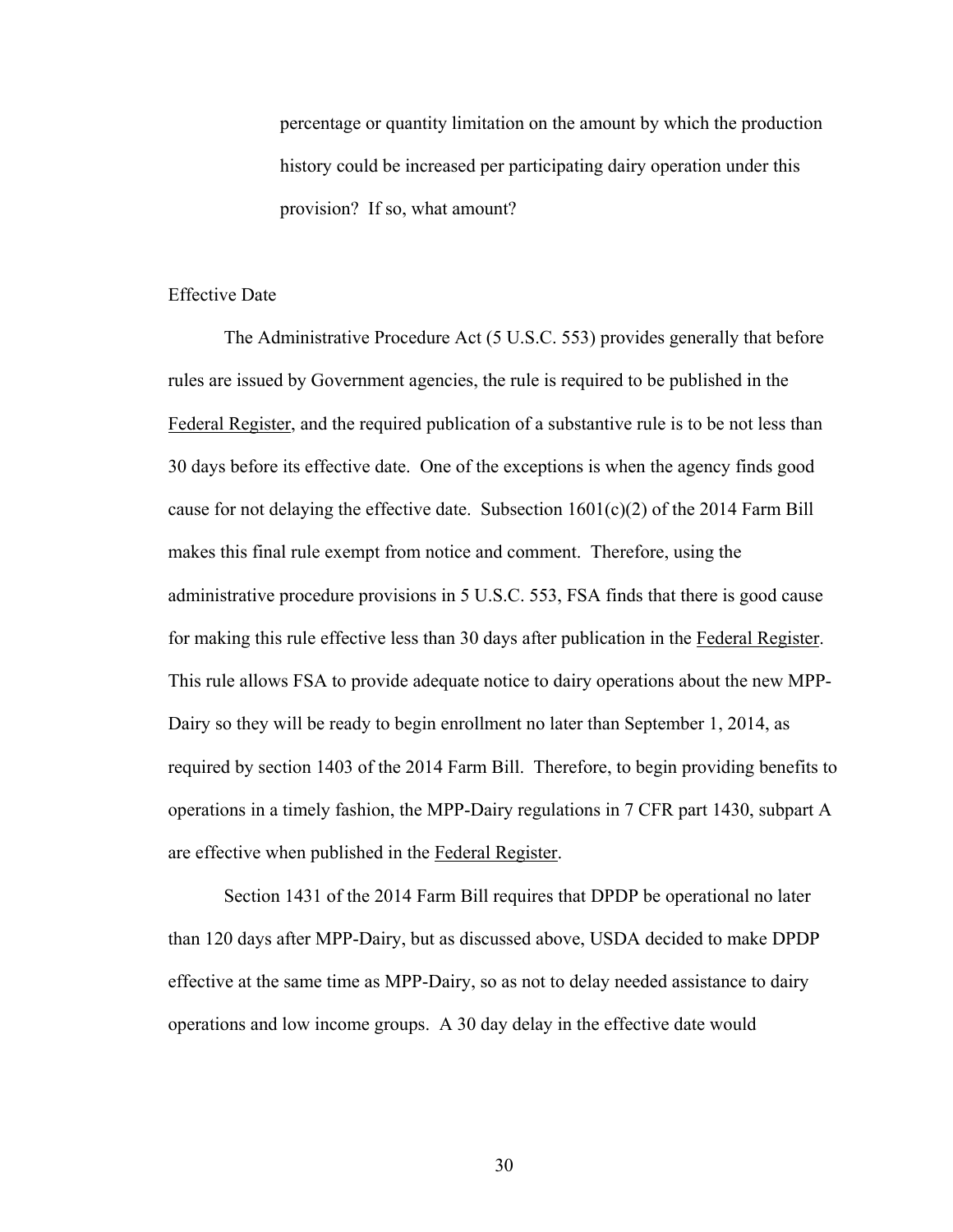unnecessarily delay needed assistance to dairy operations and individuals in low income groups.

### Executive Orders 12866 and 13563

 Executive Order 12866, "Regulatory Planning and Review," and Executive Order 13563, "Improving Regulation and Regulatory Review," direct agencies to assess all costs and benefits of available regulatory alternatives and, if regulation is necessary, to select regulatory approaches that maximize net benefits (including potential economic, environmental, public health and safety effects, distributive impacts, and equity). Executive Order 13563 emphasized the importance of quantifying both costs and benefits, of reducing costs, of harmonizing rules, and of promoting flexibility.

 The Office of Management and Budget (OMB) designated this rule as economically significant under Executive Order 12866, "Regulatory Planning and Review," and therefore, OMB has reviewed this rule. This regulatory action is being taken to implement two programs required by the 2014 Farm Bill. A summary of the cost-benefit analysis of this rule is provided below and the full cost benefit analysis is available on regulations.gov.

### Cost Benefit Analysis Summary

 The current actual dairy production margin is about \$12, so neither DPDP nor MPP-Dairy would have any cost in the first month. If current milk prices and cattle feed prices continue through the end of 2018, the payments to dairy producers from the government via MPP-Dairy and DPDP will be zero. Any program payments would be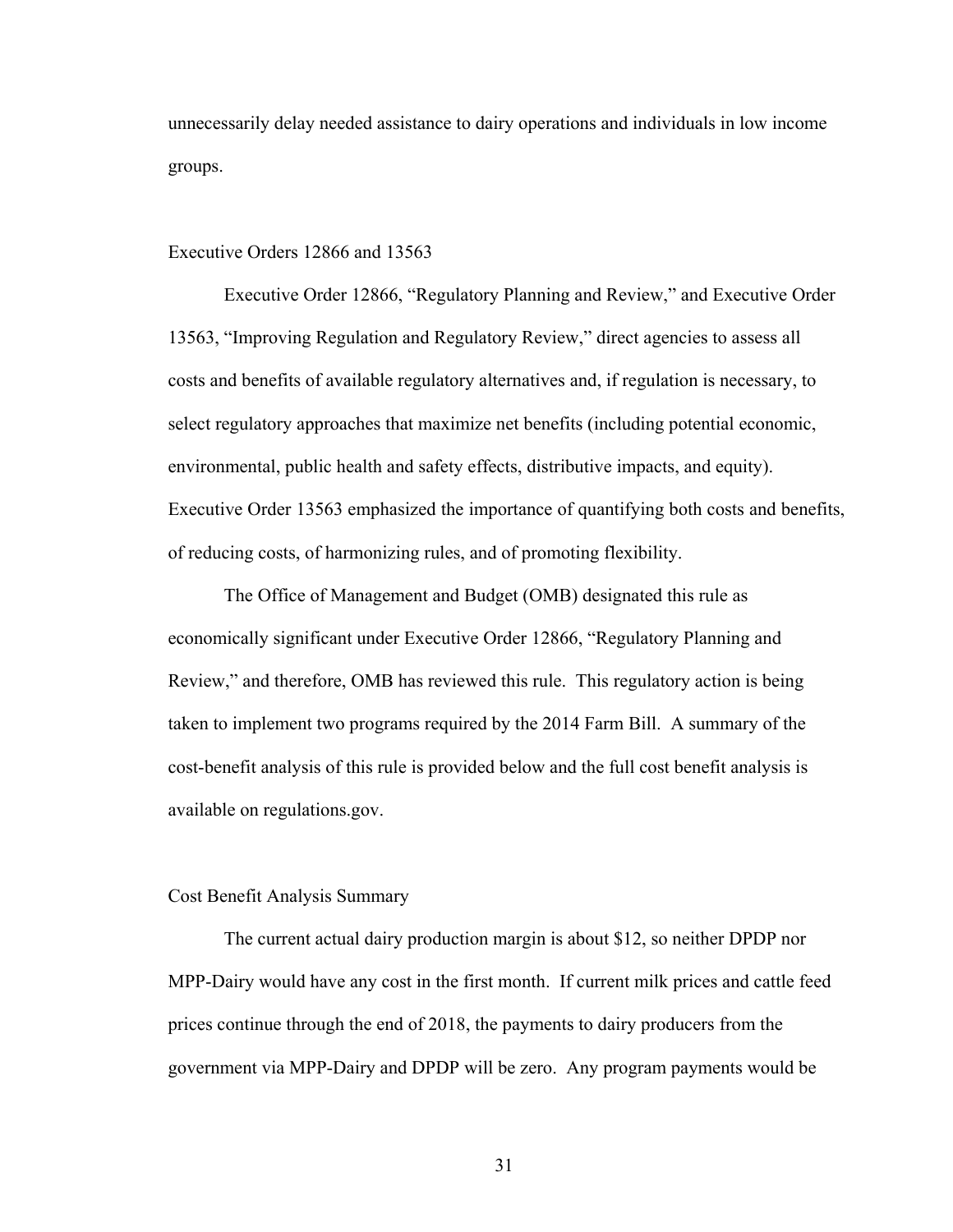more than offset by MPP-Dairy premiums and fees. However, in the event of prolonged low margins, programs outlays could exceed \$100 million per year.

 If actual margins vary significantly from mean projections used for the 2015 President's Budget Midsession Review, DPDP is expected to trigger twice during the 2015 to 2018 period and total cost is expected to be about \$400 million over the 4-year period, for an average cost of \$100 million per year. That is a net cost to the government for both MPP-Dairy and DPDP, meaning the projected total payments to producers and the cost of the dairy products purchased minus the MPP-Dairy fees and premiums paid to CCC. Nearly all of the impacts estimated in this analysis are transfers between entities within society. For example, DPDP results in an average annual cost to the government of about \$30 million for dairy product purchases (cost side of the transfer), which would be balanced by low income individuals receiving \$30 million worth of free dairy products (benefit side of the transfer).

# Regulatory Flexibility Act

 The Regulatory Flexibility Act (5 U.S.C. 601-612), as amended by the Small Business Regulatory Enforcement Fairness Act of 1996 (SBREFA), generally requires an agency to prepare a regulatory flexibility analysis of any rule subject to the notice and comment rulemaking requirements under the Administrative Procedure Act or any other law, unless the agency certifies that the rule will not have a significant economic impact on a substantial number of small entities. This rule is not subject to the Regulatory Flexibility Act because the 2014 Farm Bill exempts CCC from notice and comment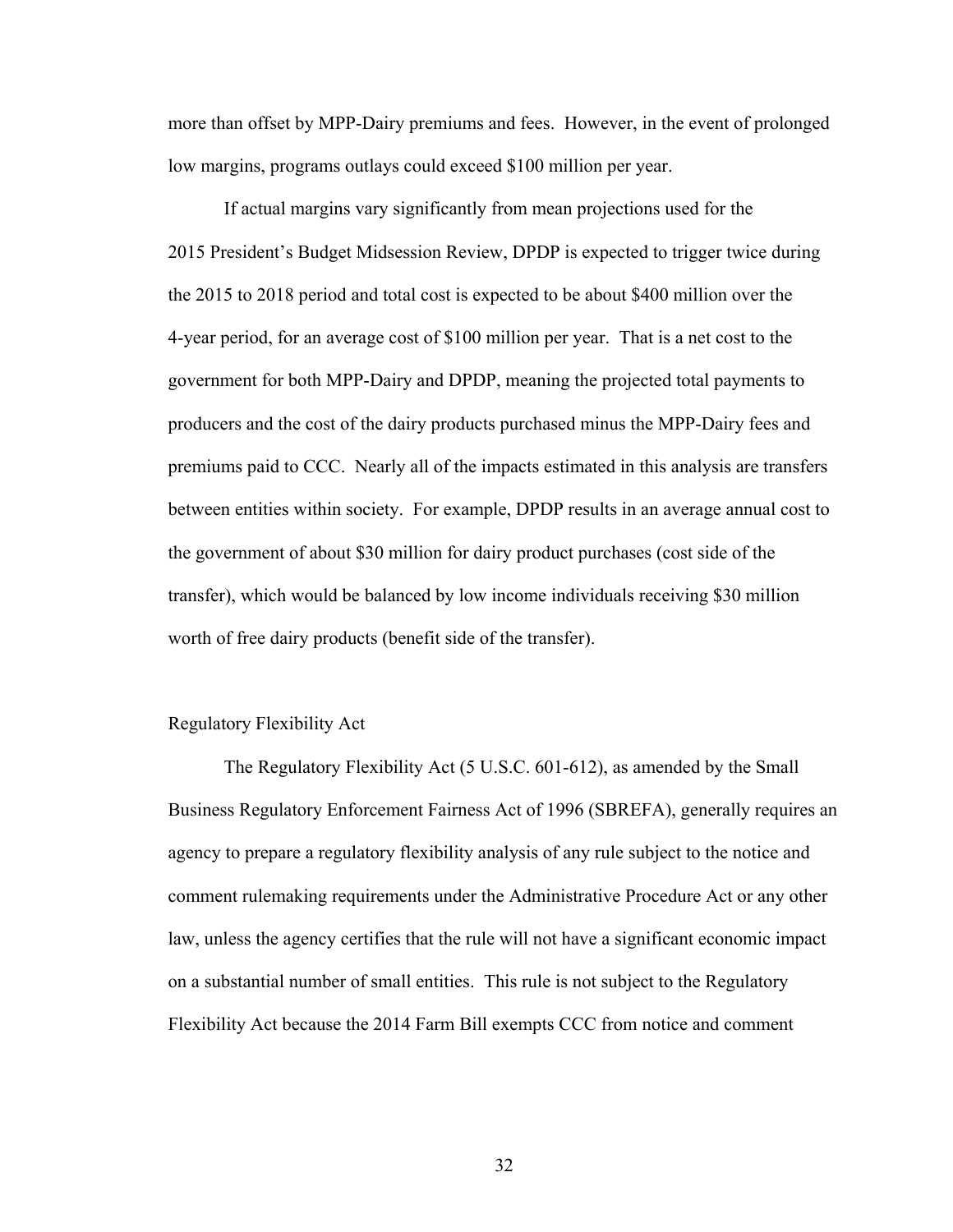rulemaking under 5 USC 553 with respect to these programs and therefore, CCC is not required by any law to publish a proposed rule for public comment for this rulemaking.

### Environmental Review

The environmental impacts of this final rule have been considered in a manner consistent with the provisions of the National Environmental Policy Act (NEPA, 42 U.S.C. 4321-4347), the regulations of the Council on Environmental Quality (40 CFR parts 1500-1508), and the FSA regulations for compliance with NEPA (7 CFR part 799). FSA has determined that the provisions identified in this final rule are administrative in nature, intended to clarify the mandatory requirements of the programs, as defined in the 2014 Farm Bill, and do not constitute a major Federal action that would significantly affect the quality of the human environment, individually or cumulatively. The few discretionary features of the rules include establishing deadlines, determinations of eligibility and prices, and purchase procedures, and have been selected largely based on pre-existing USDA programs. While these dairy programs are new, their creation is mandated by the 2014 Farm Bill, and are therefore not subject to review under NEPA. The few discretionary provisions left for FSA to determine were all purely administrative and would not alter any environmental impacts resulting from implementing the mandatory programs. Therefore, as this rule presents administrative clarifications only, FSA will not prepare an environmental assessment or environmental impact statement for this regulatory action.

#### Executive Order 12372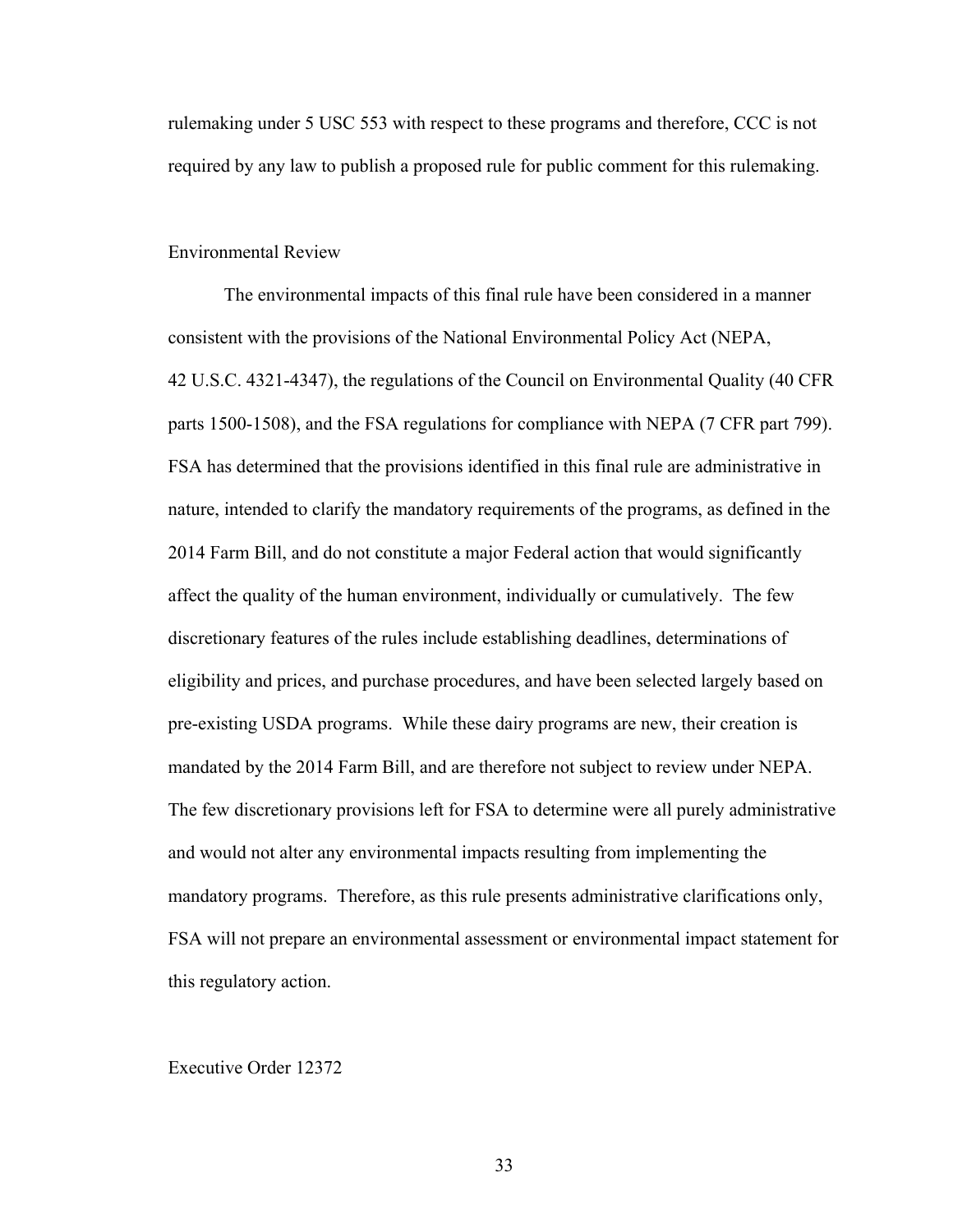Executive Order 12372, "Intergovernmental Review of Federal Programs," requires consultation with State and local officials. The objectives of the Executive Order are to foster an intergovernmental partnership and a strengthened Federalism, by relying on State and local processes for State and local government coordination and review of proposed Federal Financial assistance and direct Federal development. For reasons specified in the final rule related notice regarding 7 CFR part 3015, subpart V (48 FR 29115, June 24, 1983), the programs and activities within this rule are excluded from the scope of Executive Order 12372, which requires intergovernmental consultation with State and local officials.

### Executive Order 12988

 This rule has been reviewed under Executive Order 12988, "Civil Justice Reform." This rule will not preempt State or local laws, regulations, or policies unless they represent an irreconcilable conflict with this rule. The rule will not have retroactive effect. Before any judicial action may be brought regarding the provisions of this rule, the administrative appeal provisions of 7 CFR parts 11 and 780 are to be exhausted.

## Executive Order 13132

 This rule has been reviewed under Executive Order 13132, "Federalism." The policies contained in this rule do not have any substantial direct effect on States, on the relationship between the Federal government and the States, or on the distribution of power and responsibilities among the various levels of government, except as required by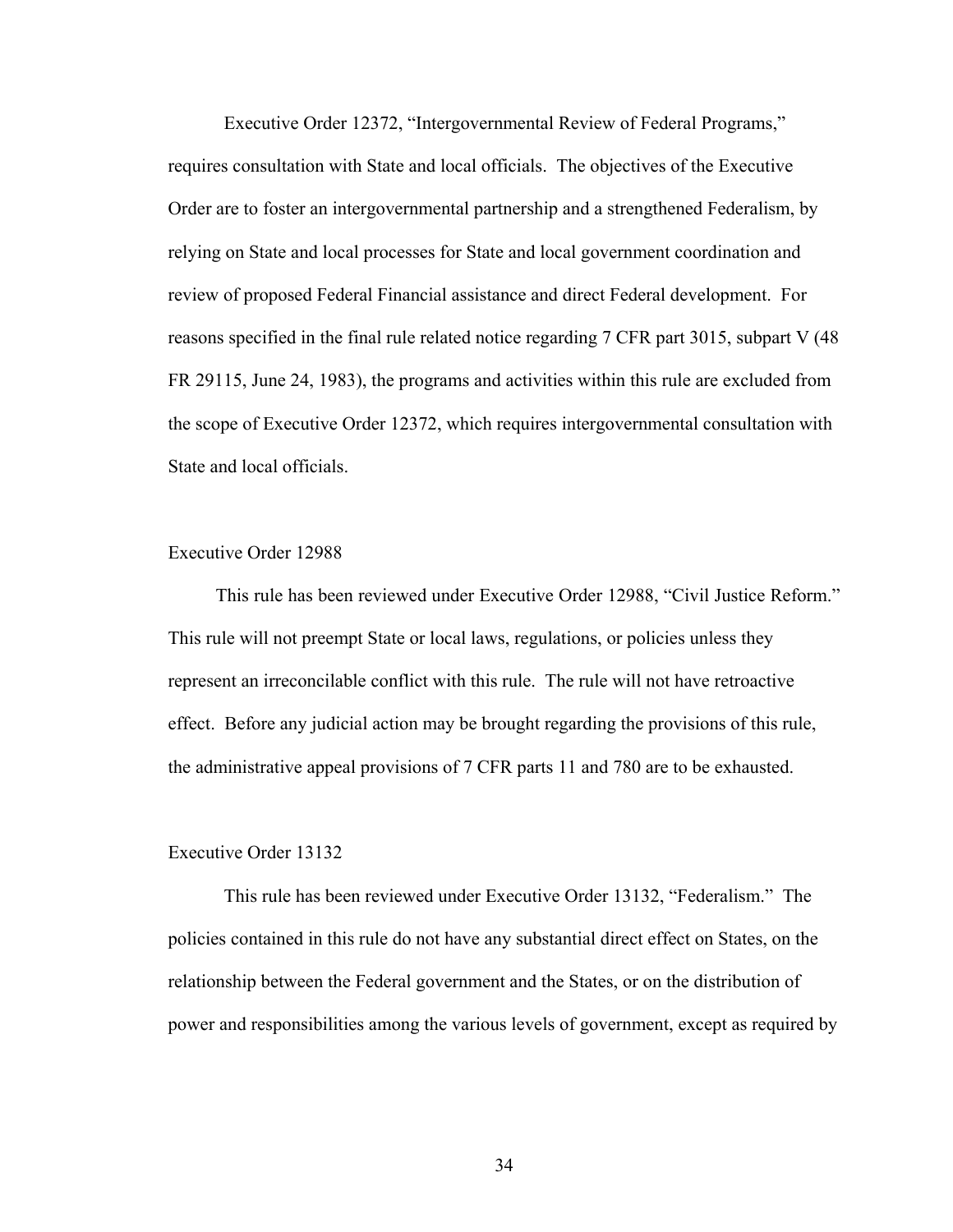law. Nor does this rule impose substantial direct compliance costs on State and local governments. Therefore, consultation with the States is not required.

### Executive Order 13175

This rule has been reviewed in accordance with the requirements of Executive Order 13175, "Consultation and Coordination with Indian Tribal Governments." Executive Order 13175 requires Federal agencies to consult and coordinate with tribes on a government-to-government basis on policies that have tribal implications, including regulations, legislative comments or proposed legislation, and other policy statements or actions that have substantial direct effects on one or more Indian tribes, on the relationship between the Federal Government and Indian tribes or on the distribution of power and responsibilities between the Federal Government and Indian tribes.

FSA has assessed the impact of this rule on Indian tribes and determined that this rule does not, to our knowledge, have tribal implications that require tribal consultation under Executive Order 13175. If a Tribe requests consultation, FSA will work with the USDA Office of Tribal Relations to ensure meaningful consultation is provided where changes, additions, and modifications identified in this rule are not expressly mandated by the 2014 Farm Bill.

### The Unfunded Mandates Reform Act of 1995

 Title II of the Unfunded Mandates Reform Act of 1995 (UMRA, Pub. L. 104-4) requires Federal agencies to assess the effects of their regulatory actions on State, local, and Tribal governments, or the private sector. Agencies generally need to prepare a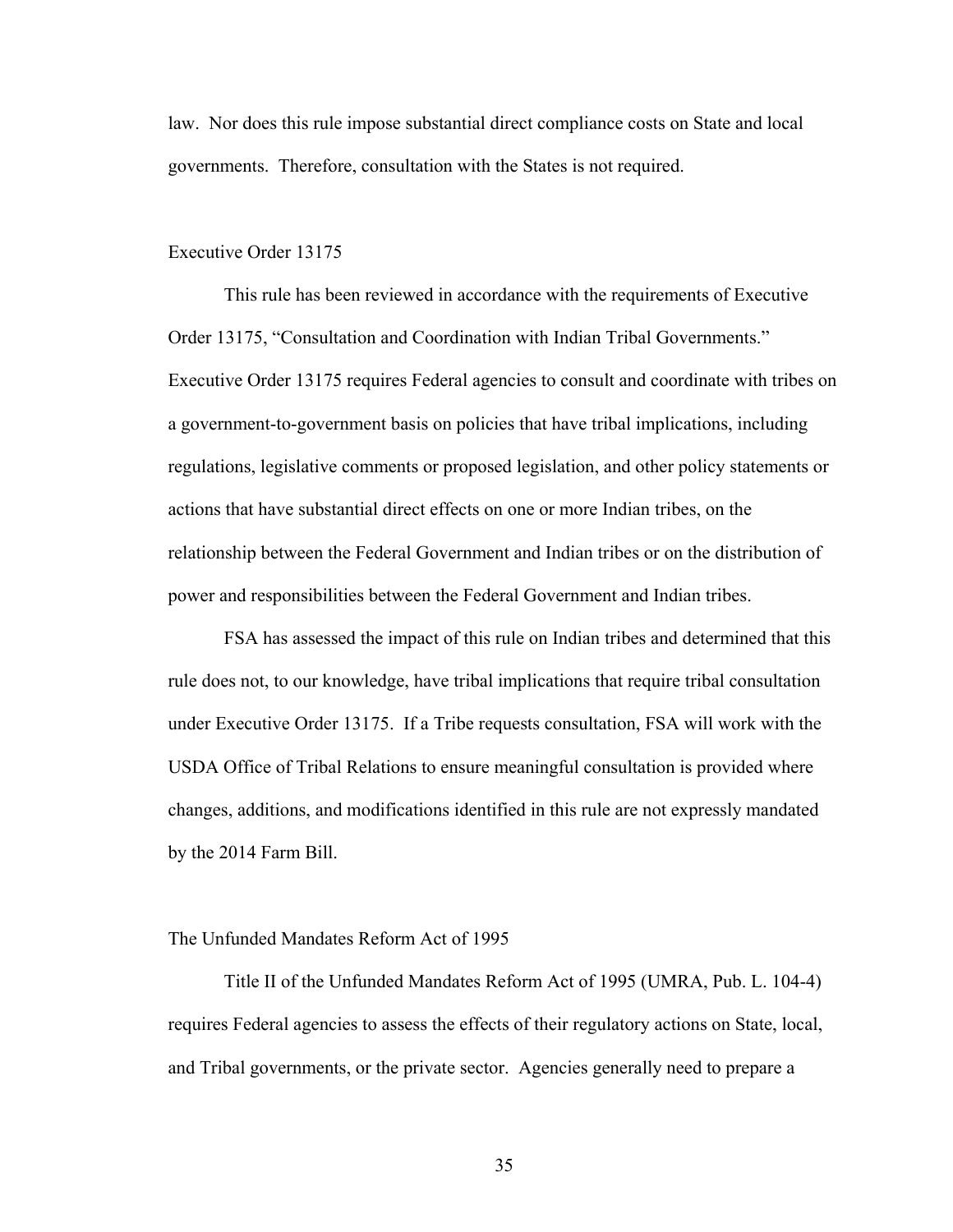written statement, including a cost benefit analysis, for proposed and final rules with Federal mandates that may result in expenditures of \$100 million or more in any year for State, local, or Tribal governments, in the aggregate, or to the private sector. UMRA generally requires agencies to consider alternatives and adopt the more cost effective or least burdensome alternative that achieves the objectives of the rule. This rule contains no Federal mandates, as defined in Title II of UMRA, for State, local, and Tribal governments or the private sector. Therefore, this rule is not subject to the requirements of sections 202 and 205 of UMRA.

# Small Business Regulatory Enforcement Fairness Act of 1996 (SBREFA)

 This rule is a major rule under the Small Business Regulatory Enforcement Fairness Act of 1996, (Pub. L. 104-121, SBREFA). SBREFA normally requires that an agency delay the effective date of a major rule for 60 days from the date of publication to allow for Congressional review. Section 808 of SBREFA allows an agency to make a major regulation effective immediately if the agency finds there is good cause to do so. Section  $1601(c)(3)$  of the 2014 Farm Bill provides that the authority in section 808 of SBREFA be used in implementing the changes required by Title I of the 2014 Farm Bill, such as for the changes being made by this rule. Consistent with section  $1601(c)(3)$  of the 2014 Farm Bill, FSA therefore finds that it would be contrary to the public interest to delay the effective date of this rule, because it would delay implementation MPP-Dairy as required in the 2014 Farm Bill. The regulation needs to be effective to provide adequate time for producers to be ready to begin the sign-up process in a timely fashion to allow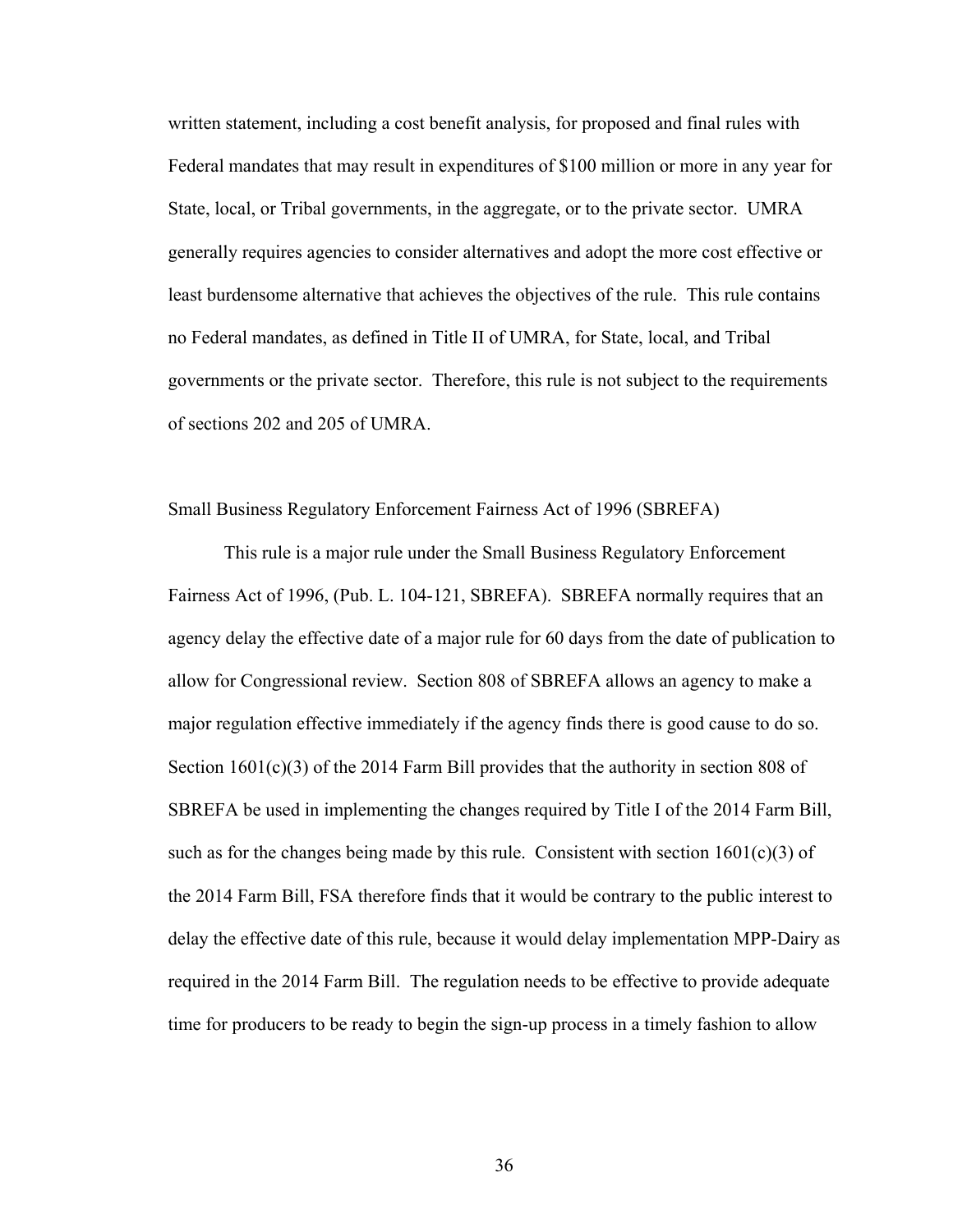coverage to begin by September 1, 2014. Therefore, the rule is effective when published in the Federal Register.

## Federal Assistance Programs

 The title and number of the Federal Domestic Assistance Program found in the Catalog of Federal Domestic Assistance to which this rule applies are:

- 10. 116 Margin Protection Program-Dairy
- 10.115 Dairy Product Donation Program

# Paperwork Reduction Act of 1995

 The regulations in this rule are exempt from the requirements of the Paperwork Reduction Act (44 U.S.C. Chapter 35), as specified in subsection  $1601(c)(2)(B)$  of the 2014 Farm Bill, which provides that these regulations be promulgated and administered without regard to the Paperwork Reduction Act.

# E-Government Act Compliance

 FSA and CCC are committed to complying with the E-Government Act, to promote the use of the Internet and other information technologies to provide increased opportunities for citizen access to Government information and services, and for other purposes.

# List of Subjects in 7 CFR Part 1430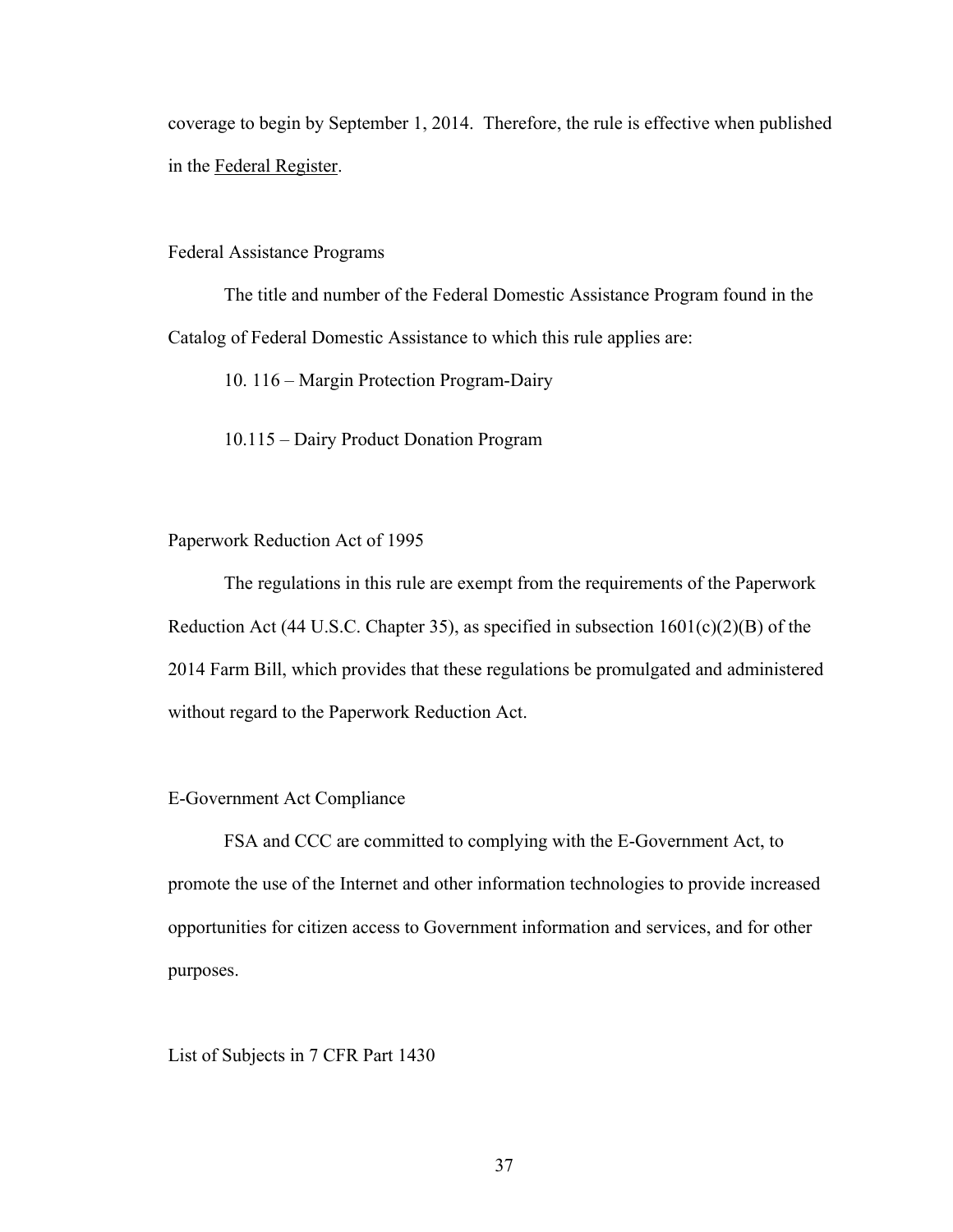Dairy products, Fraud, Penalties, Price support programs, Reporting and

recordkeeping requirements.

For the reasons discussed above, the regulations at 7 CFR part 1430 are amended as

follows:

PART 1430 – DAIRY PRODUCTS

1. The authority for part 1430 is revised to read as follows:

Authority: 7 U.S.C. 8773, 9051-9060, and 9071 and 15 U.S.C. 714b and 714c.

2. Revise 7 CFR part 1430, subpart A to read as follows:

Subpart A ─ Margin Protection Program for Dairy Producers

Sec.

- 1430.100 Purpose.
- 1430.101 Administration.
- 1430.102 Definitions.
- 1430.103 Eligible dairy operations.
- 1430.104 Time and method of registration and annual election.
- 1430.105 Establishment and transfer of production history for a participating dairy operation.
- 1430.106 Administrative fees.
- 1430.107 Buy-up coverage.
- 1430.108 Margin protection payments.
- 1430.109 Effect of failure to pay administrative fees or premiums.
- 1430.110 Calculation of average feed cost and actual dairy production margins.
- 1430.111 Relation to RMA's LGM-Dairy Program.
- 1430.112 Multi-year contract.
- 1430.113 Contract modifications.
- 1430.114 Reconstitutions.
- 1430.115 Offsets and withholdings.
- 1430.116 Assignments.
- 1430.117 Appeals.
- 1430.118 Misrepresentation and scheme or device.
- 1430.119 Estates, trusts, and minors.
- 1430.120 Death, incompetency, or disappearance.
- 1430.121 Maintenance and inspection of records.
- 1430.122 Refunds; joint and several liability.
- 1430.123 Violations of highly erodible and wetland conservation provisions.
- 1430.124 Violations regarding controlled substances.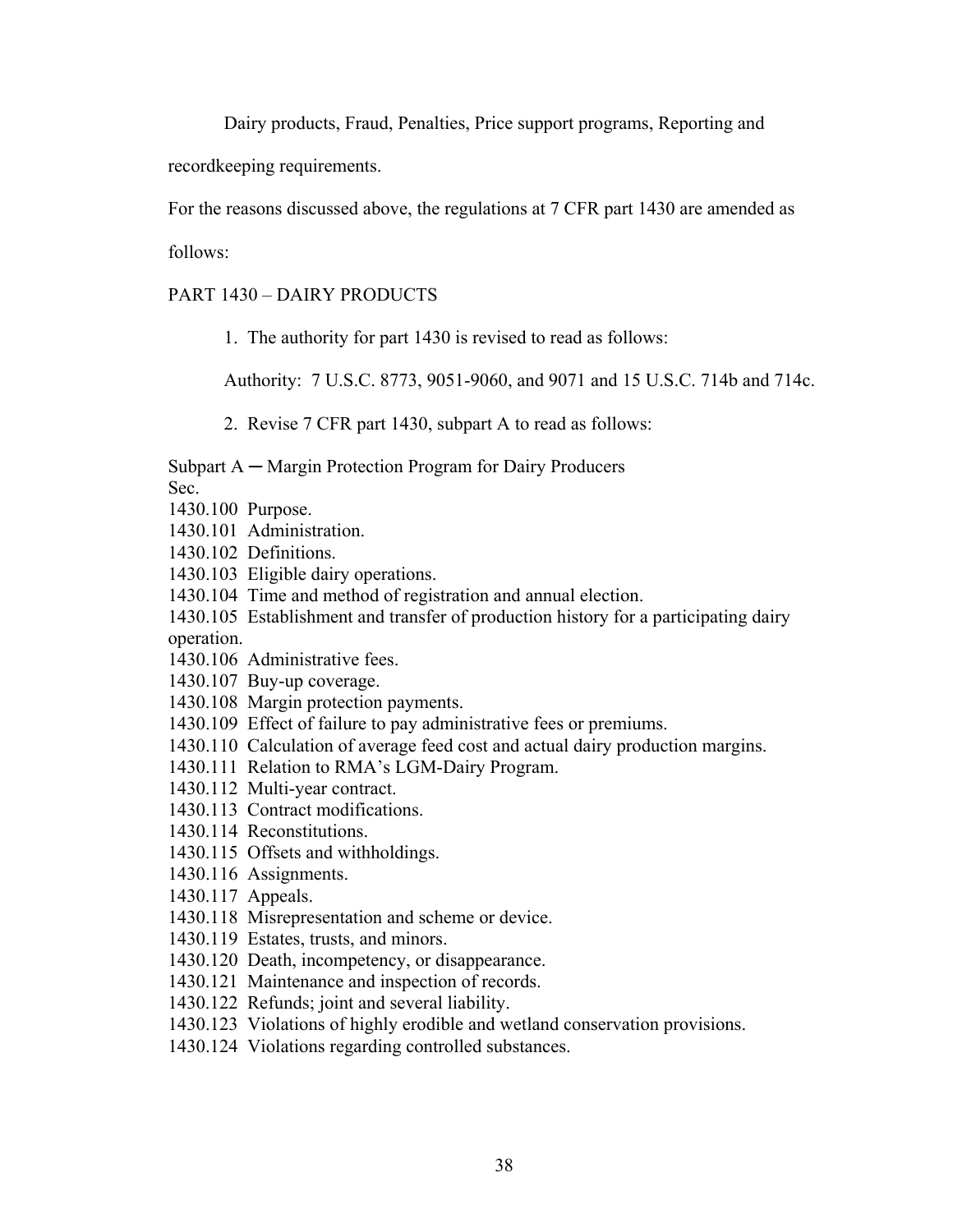Subpart A ─ Margin Protection Program for Dairy Producers

### § 1430.100 Purpose.

 The regulations in this subpart apply for the Margin Protection Program for Dairy (MPP-Dairy), which is authorized by sections 1401 through 1410 of the Agricultural Act of 2014 (Pub. L. 113-79, 7 U.S.C. 9051 - 9060). MPP-Dairy is intended to provide eligible dairy producers risk protection against low margins resulting from a combination of low milk prices and high feed costs.

#### § 1430.101 Administration.

 (a) MPP-Dairy is administered under the general supervision of the Executive Vice President, CCC, or a designee, and will be carried out by Farm Service Agency (FSA) State and county committees and employees.

 (b) State and county committees and their employees may not waive or modify any requirement of this subpart.

 (c) The State committee will take any action required when not taken by the county committee, require correction of actions not in compliance, or require the withholding of any action that is not in compliance with this subpart.

 (d) The Executive Vice President, CCC, or a designee, may determine any question arising under MPP-Dairy or reverse or modify any decision of the State or county committee.

 (e) The Deputy Administrator, Farm Programs, FSA, may waive or modify MPP-Dairy requirements not statutorily required when failure to meet such requirements does not adversely affect the operation of MPP-Dairy.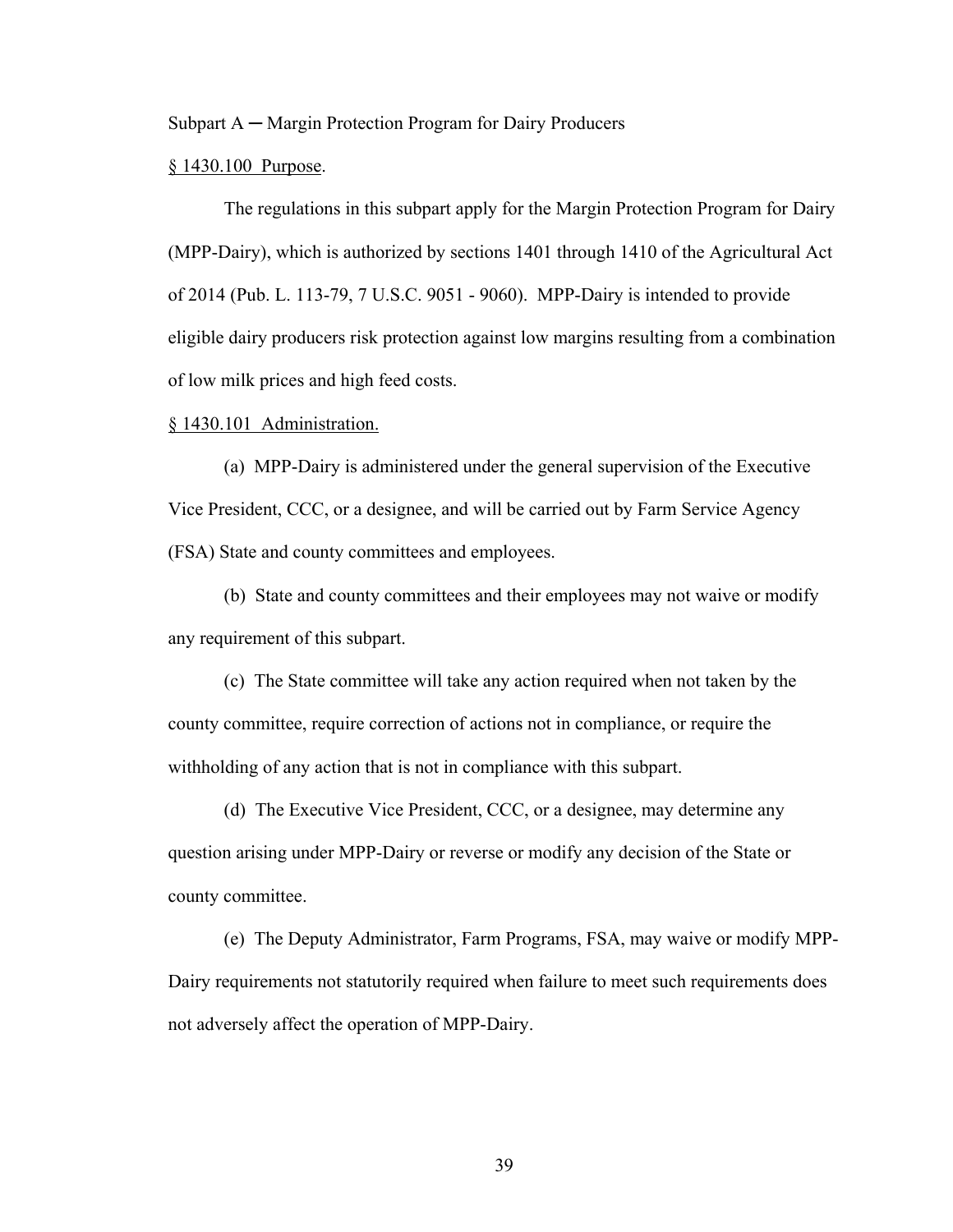(f) A representative of CCC will execute a contract for registration in MPP-Dairy and related documents under the terms and conditions determined and announced by the Deputy Administrator on behalf of CCC. Any document not under such terms and conditions, including any execution before the date authorized by CCC, will be null and void.

## § 1430.102 Definitions.

The definitions in this section are applicable for the purposes of administering MPP-Dairy established by this subpart.

Actual dairy production margin means the difference between the all-milk price and the average feed cost, as calculated under § 1430.110. If the calculation would produce a negative number the margin will be considered to be zero.

Administrative county office means the county office designated to make determinations, handle official records, and issue payments for the producer as specified in 7 CFR part 718.

All-milk price means the national average price received, per hundredweight of milk, by dairy operations for all milk sold to dairy plants and milk dealers in the United States, as determined by the Secretary.

AMS means the Agricultural Marketing Service of the USDA.

Annual election period for MPP-Dairy means the period, each calendar year, established by the Deputy Administrator, for a dairy operation to register initially to participate in MPP-Dairy, pay associated administrative fees, and applicable premiums, or, if already registered as a participating dairy operation, to make annual coverage elections for an applicable calendar year.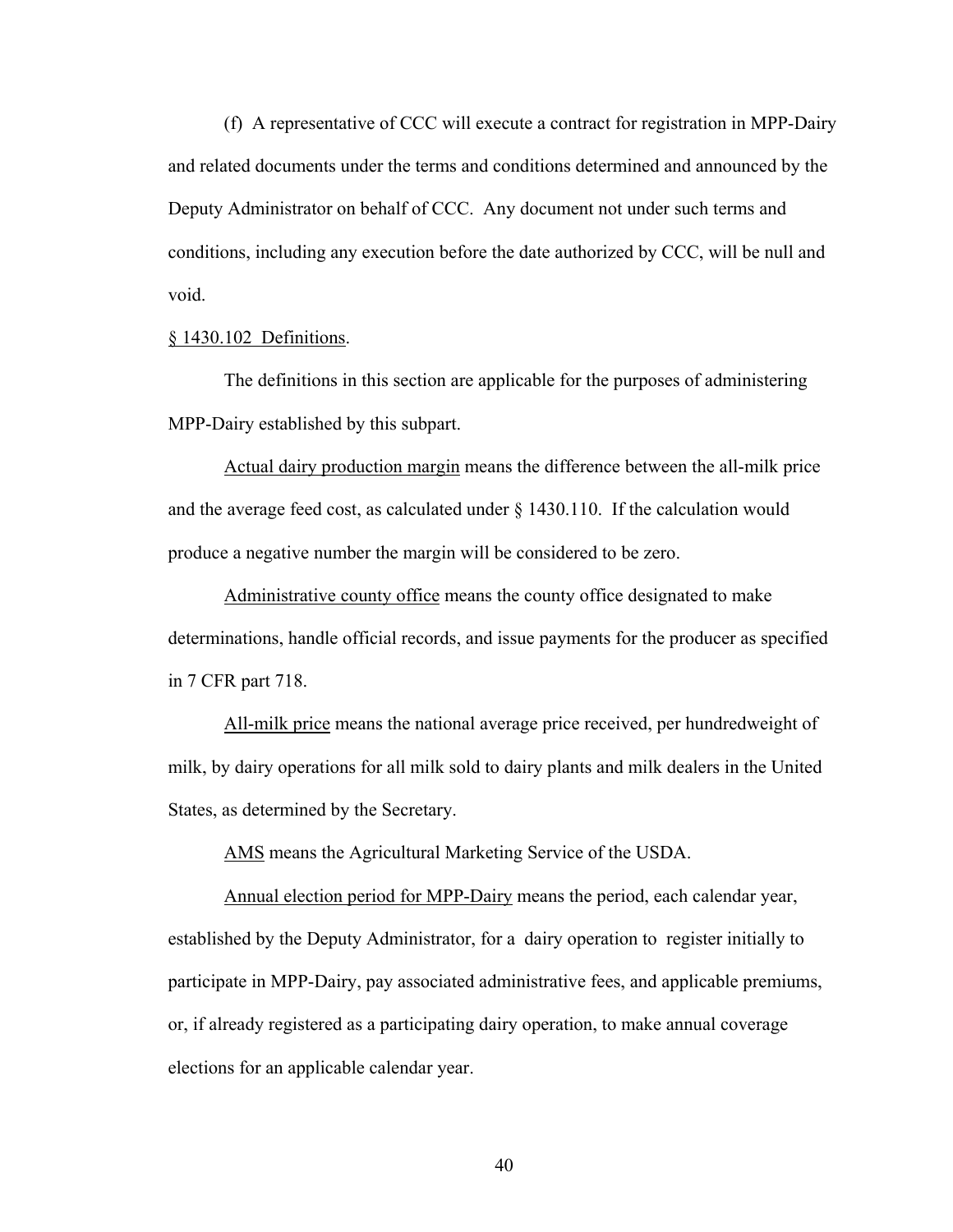Average feed cost means the national average cost of feed used by a dairy operation to produce a hundredweight of milk, as determined under § 1430.110(b).

Buy up coverage means margin protection coverage for a margin protection level above \$4 per hundredweight of milk.

Catastrophic level coverage means \$4 per cwt margin protection coverage and a coverage percentage of 90 percent, with no premium assessed.

CCC means the Commodity Credit Corporation of the U.S. Department of Agriculture.

Commercially marketed means selling whole milk to either the market to which the dairy operation normally delivers and receives monetary compensation or other similar markets.

Consecutive 2-month period means a 2-month period consisting, respectively, of the months of January and February; March and April; May and June; July and August; September and October; or November and December.

Contract means the terms and conditions to register for the MPP-Dairy as executed on a form prescribed by CCC and required to be completed by the dairy operation and accepted by CCC, including any contract modifications made in an annual election period before coverage for the applicable calendar year commences.

County committee means the FSA county committee.

County office means the FSA office responsible for administering FSA programs for farms located in a specific area in a State.

Covered production history is equal to the production history of the operation multiplied by the coverage percentage selected by the participating dairy operation.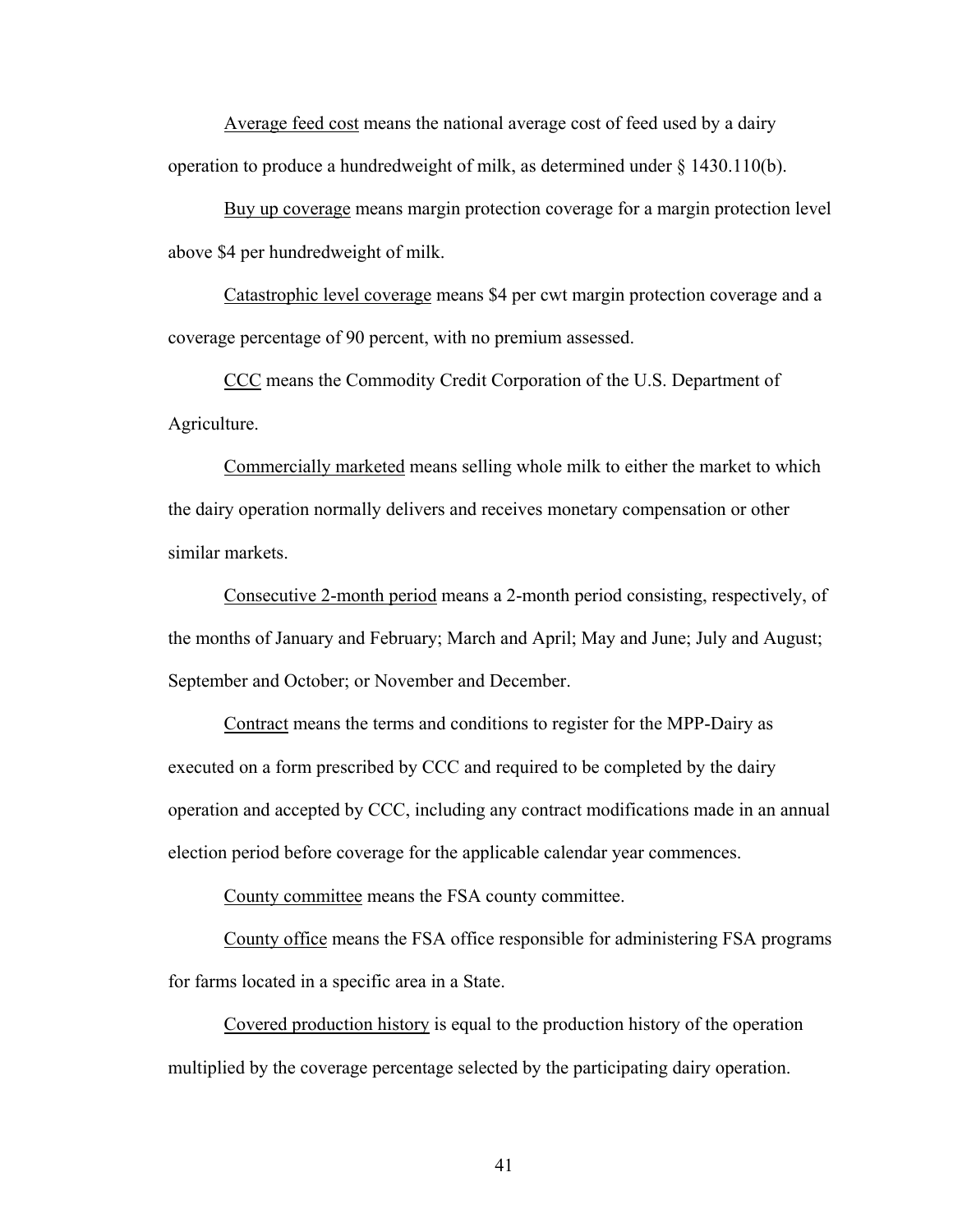Dairy operation means a dairy operation as defined pursuant to the criteria and procedures under the Milk Income Loss Contract (MILC) Program or any dairy facility that was part of a single dairy operation that participated in the MILC Program as of February 7, 2014. Operations that are determined to be "new operations" under this subpart, will be subject to the "affiliation" test under  $\S$  1430.103(e) if the operation elects to participate in MPP-Dairy separately. A single dairy operation operated by more than one dairy producer will be treated as a single dairy operation for purposes of participating in MPP-Dairy and can only submit one application. All dairy operations under this part shall commercially market milk produced from cows as a single unit located in the United States in which each dairy producer:

(1) Has risk in the production of milk in the dairy operation; and

(2) Makes contributions, including land, labor, management, equipment, or capital, to the dairy operation at least commensurate to the producers' share of the operation.

Deputy Administrator means the Deputy Administrator for Farm Programs, or designee.

Farm Service Agency or FSA means the Farm Service Agency of the USDA. Hundredweight or cwt means 100 pounds.

 Milk Income Loss Contract Program or MILC means the program established under section 1506 of the Food, Conservation, and Energy Act of 2008 (7 U.S.C. 8773) and the regulations found in subpart B of this part.

 Milk marketing means a sale of milk for which there is a verifiable production record for milk commercially marketed.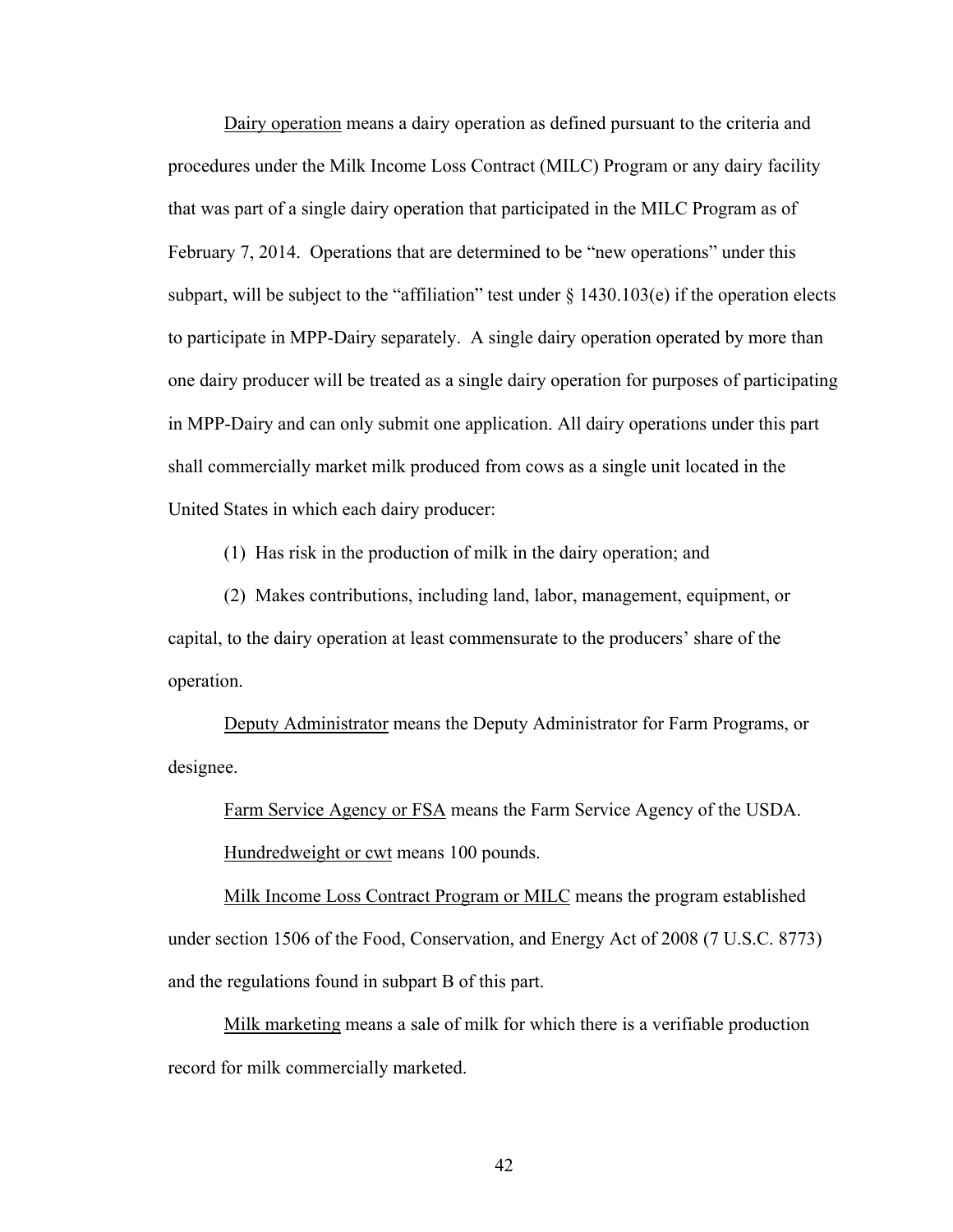NASS means the National Agricultural Statistics Service of the USDA.

 New operation means a dairy operation that did not commercially market milk at least 12 full months as of February 7, 2014.

Participating dairy operation means a dairy operation that registers to participate in MPP-Dairy under this part.

 Producer means any individual, group of individuals, partnership, corporation, estate, trust association, cooperative, or other business enterprise or other legal entity who is, or whose members are, a citizen of, or legal resident alien in the United States, and who directly or indirectly, shares in the risk of producing milk, makes contributions including land, labor, management, equipment, or capital to the dairy operation at least commensurate to the producers' share of the operation, to the dairy operation of the individual or entity, as determined by the Deputy Administrator.

Production history means the production history determined for a participating dairy operation when the participating dairy operation registers in MPP-Dairy.

RMA means the Risk Management Agency of the USDA.

Secretary means the Secretary of Agriculture.

United States means the 50 States of the United States of America, the District of Columbia, American Samoa, Guam, the Commonwealth of the Northern Mariana Islands, the Commonwealth of Puerto Rico, the Virgin Islands of the Unites States, and any other territory or possession of the United States.

USDA means the United States Department of Agriculture.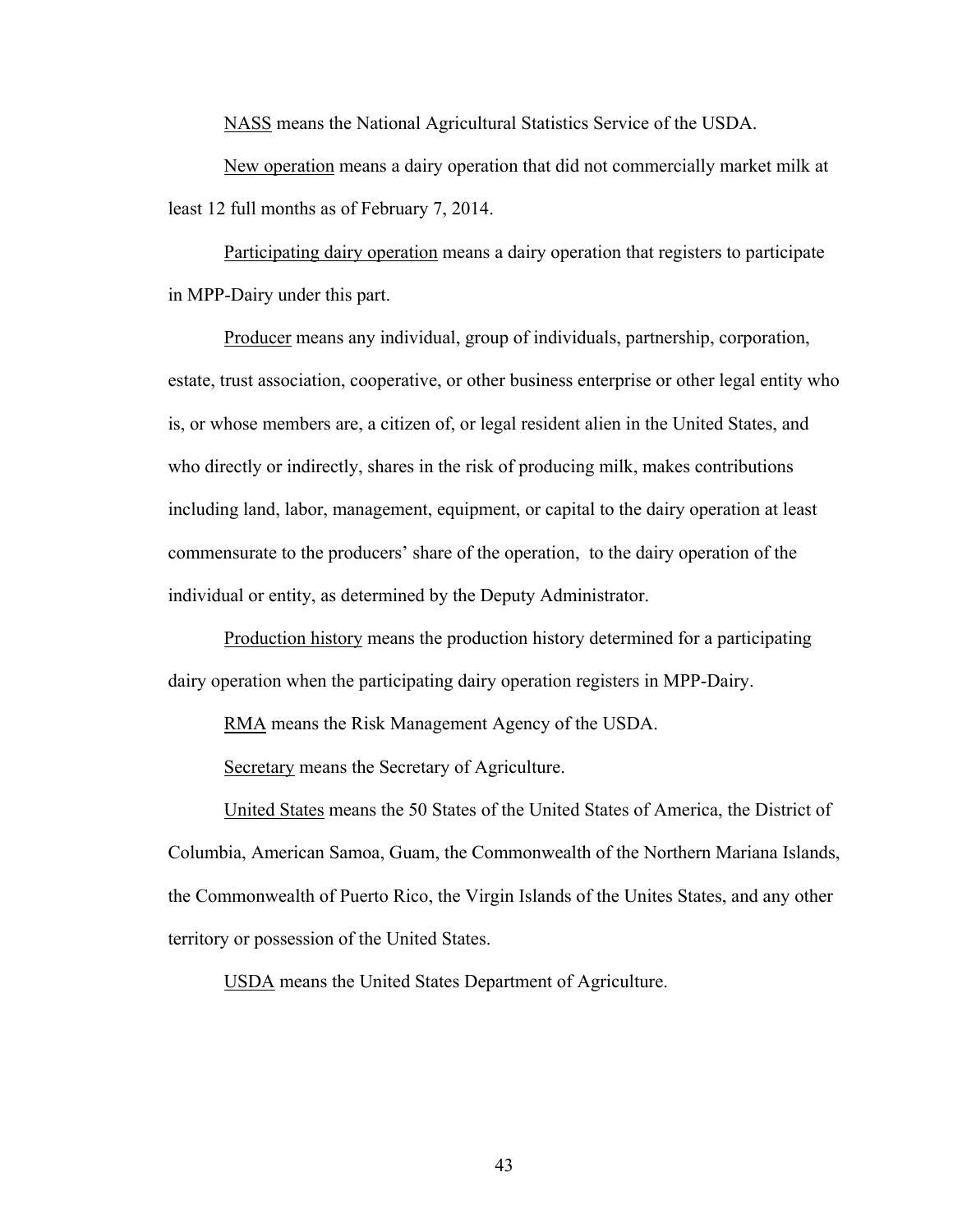Verifiable production records mean evidence that is used to substantiate the amount of production commercially marketed and that can be verified by CCC through an independent source.

## § 1430.103 Eligible dairy operations.

 (a) The eligibility requirements for a dairy operation to register in MPP-Dairy and receive payments under this subpart, are to:

 (1) Produce milk from cows in the United States that is marketed commercially at the time of each annual election in MPP-Dairy;

(2) Submit accurate and complete information as required by the this subpart;

 (3) Provide proof of milk production marketed commercially by all persons in the dairy operation to establish production history;

 (4) Not participate in the Livestock Gross Margin for Dairy (LGM-Dairy) Program administered by the USDA Risk Management Agency (RMA) under the Federal Crop Insurance Act (7 U.S.C. 1501-1536), except to the extent permitted by this subpart, provided that under no circumstance may the operation receive coverage for the same period in MPP-Dairy for which payments have been received or earned under LGM-Dairy; and

 (5) Pay required administrative fees for participation in MPP-Dairy as specified in this subpart and any premiums, if applicable, as specified in this subpart.

(b) A person or entity covered by § 1400.401 of this chapter (hereafter "foreign person") must meet the eligibility requirements contained in that section to receive payments under this part. A dairy operation with ineligible foreign persons as members will have any payment reduced by the proportional share of such members.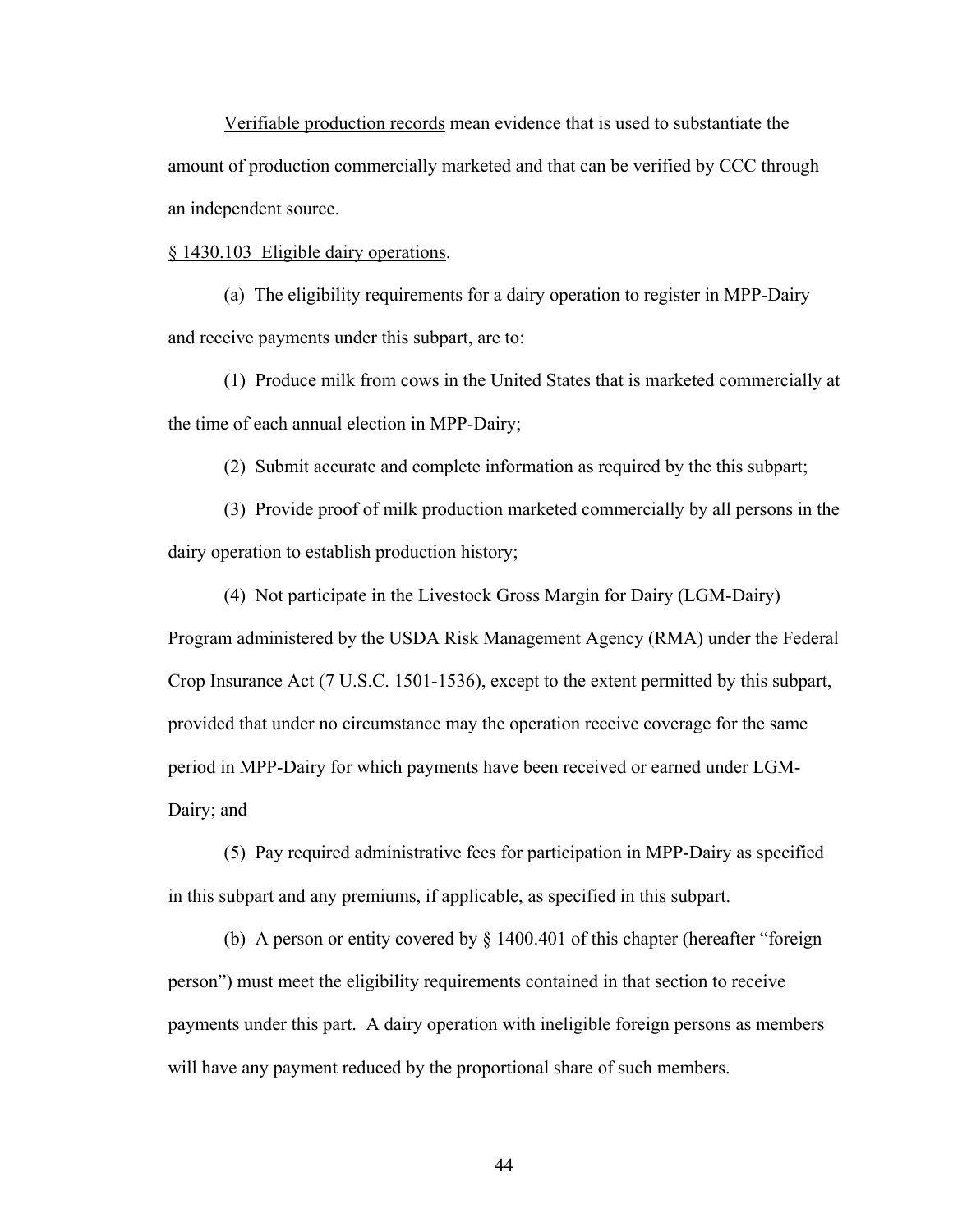(c) Federal agencies and States, including all agencies and political subdivisions of a State, are not eligible for payments under this subpart.

(d) As specified in § 1430.104, each dairy operation is required to submit a separate registration to be eligible for MPP-Dairy coverage and payment. A producer who owns more than one eligible dairy operation may participate separately for each dairy operation; each eligible dairy operation must be registered separately, subject to the affiliation test for new operations.

(e) A new dairy operation will be treated as an affiliated dairy operation and not be treated as a separate dairy operation under MPP-Dairy if producers that collectively own more than 50 percent of the new dairy operation also collectively own more than 50 percent interest in another dairy operation registered in MPP-Dairy.

# § 1430.104 Time and method of registration and annual election.

 (a) A dairy operation may register to participate in MPP-Dairy by submitting a contract prescribed by CCC. Dairy operations may obtain a blank contract in person, by mail, or by facsimile from any county office. In addition, dairy operations may download a copy of the forms at http://www.sc.egov.usda.gov.

 (b) Dairy operation shall submit completed contracts and any other supporting documentation during the annual election period established by the Deputy Administrator, to the administrative county office serving the dairy operation.

 (1) A new dairy operation that has been established after the most recent election period is required to submit a contract within the first 90 calendar days from the date on of which the dairy operation first commercially markets milk and may elect coverage that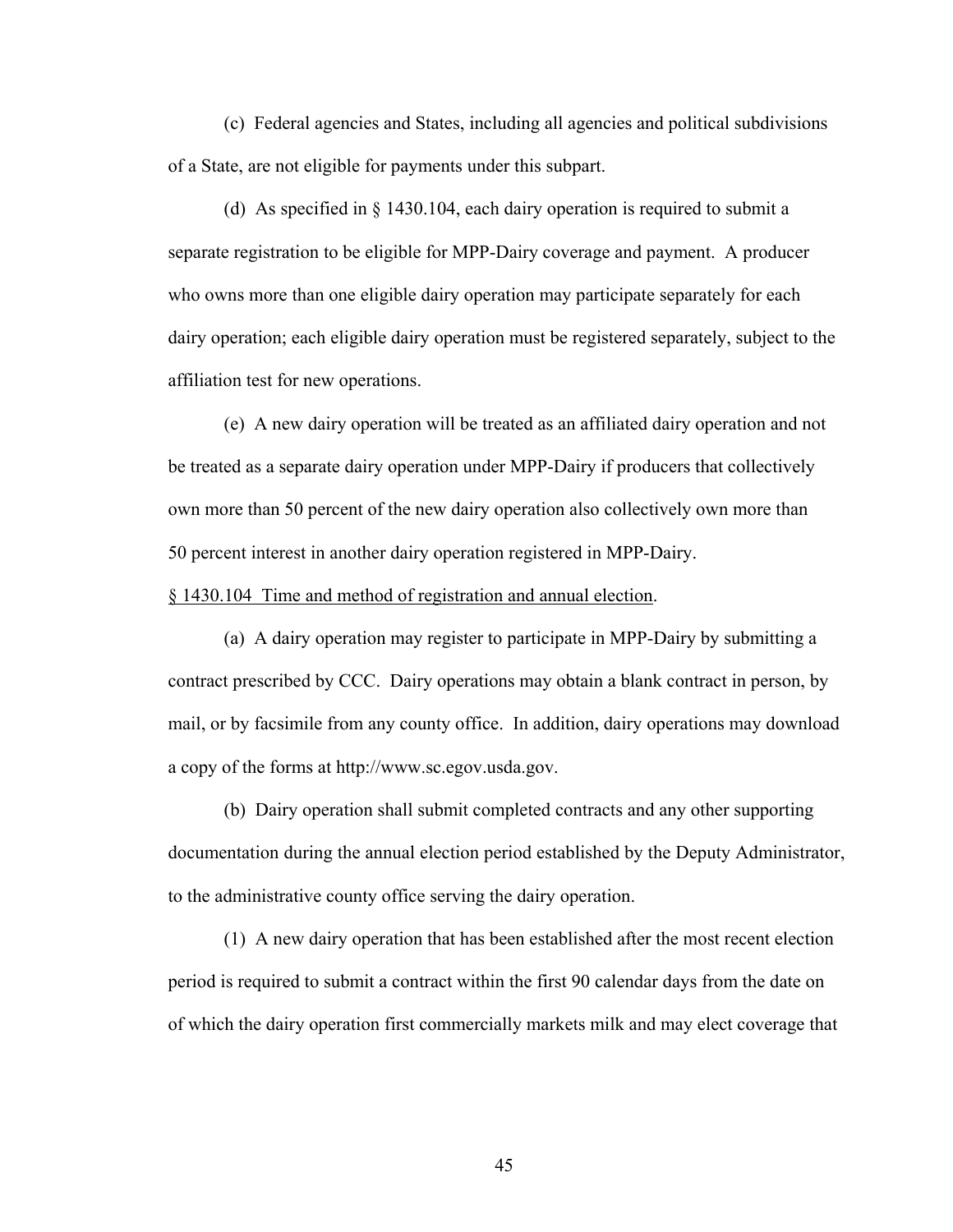begins the next consecutive 2-month period following the approval date of the registration and coverage election; or

 (2) A new dairy operation that does not meet the 90 day requirement of paragraph (b)(1) of this section cannot enroll until the next annual election period for coverage for the following calendar year.

 (c) Registration requests and coverage elections are to be submitted in time to be received at FSA by the close of business on the last day of the annual election period established by the Deputy Administrator.

 (1) The applicable year of coverage for contracts arising from accepted registrations in the annual election period will be the following calendar year, except for 2014, where the election and coverage year will be the same.

 (2) Registration requests and coverage elections submitted after the applicable allowed time for submission will not be considered.

 (3) During an annual election period, participating dairy operations may change coverage elections for the following calendar year.

(d) To receive margin protection coverage, separate registrations are required for each separately constituted dairy operation. If a dairy producer operates more than one separate and distinct operation, the producer registers each operation for each operation to be eligible for coverage.

(e) A participating dairy operation must elect, during the applicable annual election period and by using the form prescribed by CCC, the coverage level threshold and coverage percentages for that participating dairy operation for the applicable calendar year.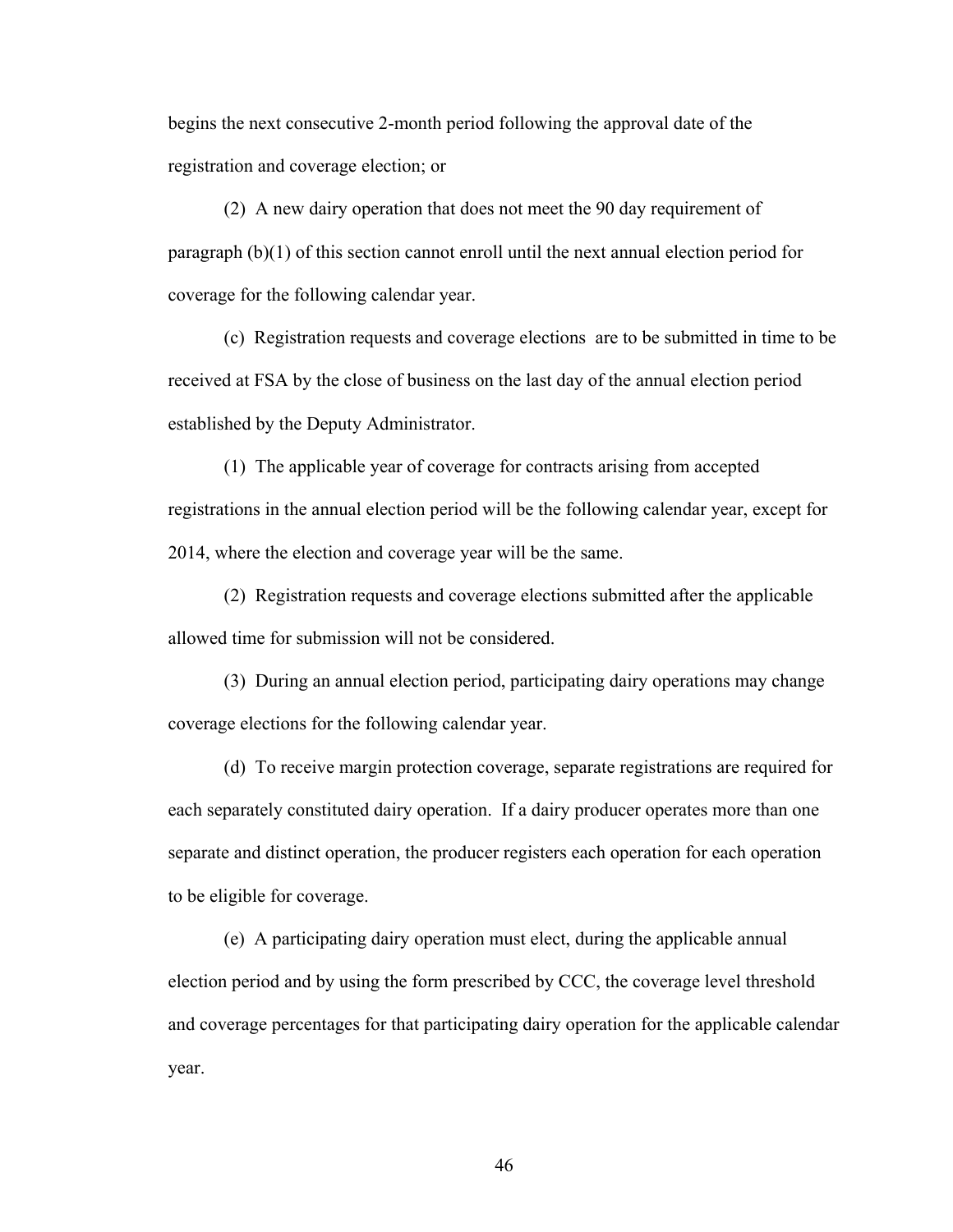(1) Once the initial completed registration is submitted and approved by CCC, it cannot be cancelled by the participating dairy operation through December 31, 2018; however, each calendar year subsequent to the initial registration of the participating dairy operation, it may elect to change the coverage level threshold and coverage percentage, on a form prescribed by CCC, during the election period for the applicable subsequent calendar year. For dairy operations that want to continue coverage levels established in the prior calendar year, the Deputy Administrator will establish a procedure to allow such coverage levels to continue that will include the requirement of a timely payment of administrative fees and any premiums, if applicable.

(2) If the operation fails to file an update of its election during the annual election period, the coverage level will be reduced to the catastrophic level coverage, but such coverage will only be provided if the participating dairy operation pays the annual administrative fee for the relevant calendar year.

(3) All producers in the participating dairy operation must agree to the coverage level threshold and coverage percentage elected by the dairy operation.

 (f) By registering to participate or receive payment under MPP-Dairy, producers in the participating dairy operation certify to the accuracy and truthfulness of the information in their applications and supporting documentation.

 (1) All producers in a participating dairy operation must sign and certify all submissions made under MPP-Dairy that relate to the level of coverage.

 (2) All information provided is subject to verification. FSA may require a dairy operation to provide documentation to support all verifiable records. Furnishing the information is voluntary; however, without it MPP-Dairy benefits will not be approved.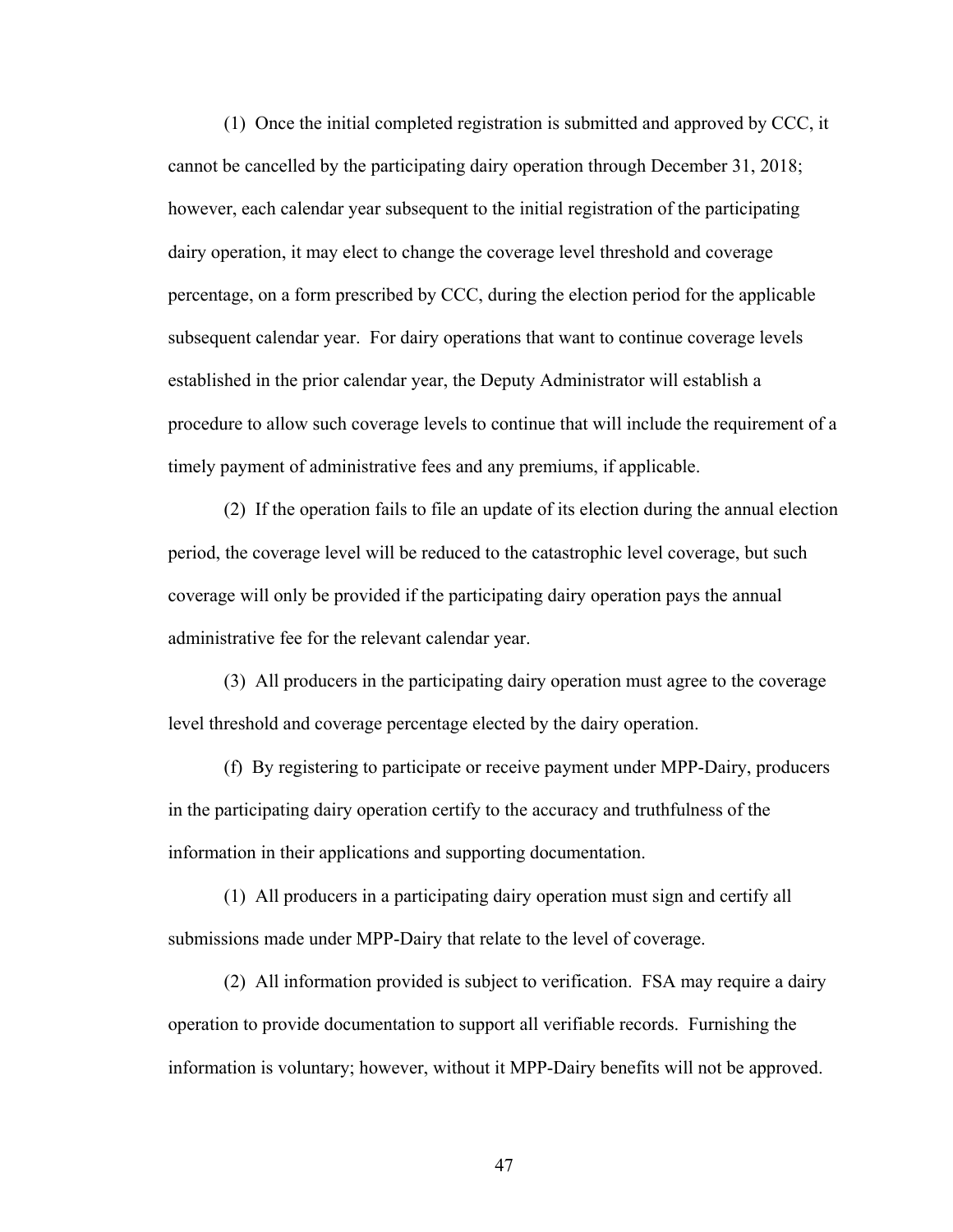Providing a false certification to the Federal Government may be punishable by imprisonment, fines, other penalties, or sanctions.

 (g) At the time the completed contract is submitted to FSA for the first year in which the dairy operation is to participate in MPP-Dairy, the dairy operation must also submit a separate form, as specified by CCC, to establish the production history for the dairy operation.

§ 1430.105 Establishment and transfer of production history for a participating dairy operation.

(a) A participating dairy operation must provide all information required by FSA to establish the production history of the participating dairy operation for purposes of participating in MPP-Dairy. Except as provided in paragraph (b) of this section relating to new dairy operations, FSA will establish the production history for a dairy operation for margin protection as the highest annual milk marketings of the participating dairy operation during any one of the 2011, 2012, or 2013 calendar years.

(1) All producers in the participating dairy operation are required to provide adequate proof of the dairy operation's quantity of milk commercially marketed, to establish the production history for the dairy operation.

(2) All information provided is subject to verification, spot check and audit by FSA. If the dairy operation does not provide to the satisfaction of FSA documentation requested to substantiate the production history of the highest annual milk marketings for the participating dairy operation, then, the registration will not be approved.

(b) A participating dairy operation that did not produce and commercially market milk at least 12 full months as of February 7, 2014, will be considered a new dairy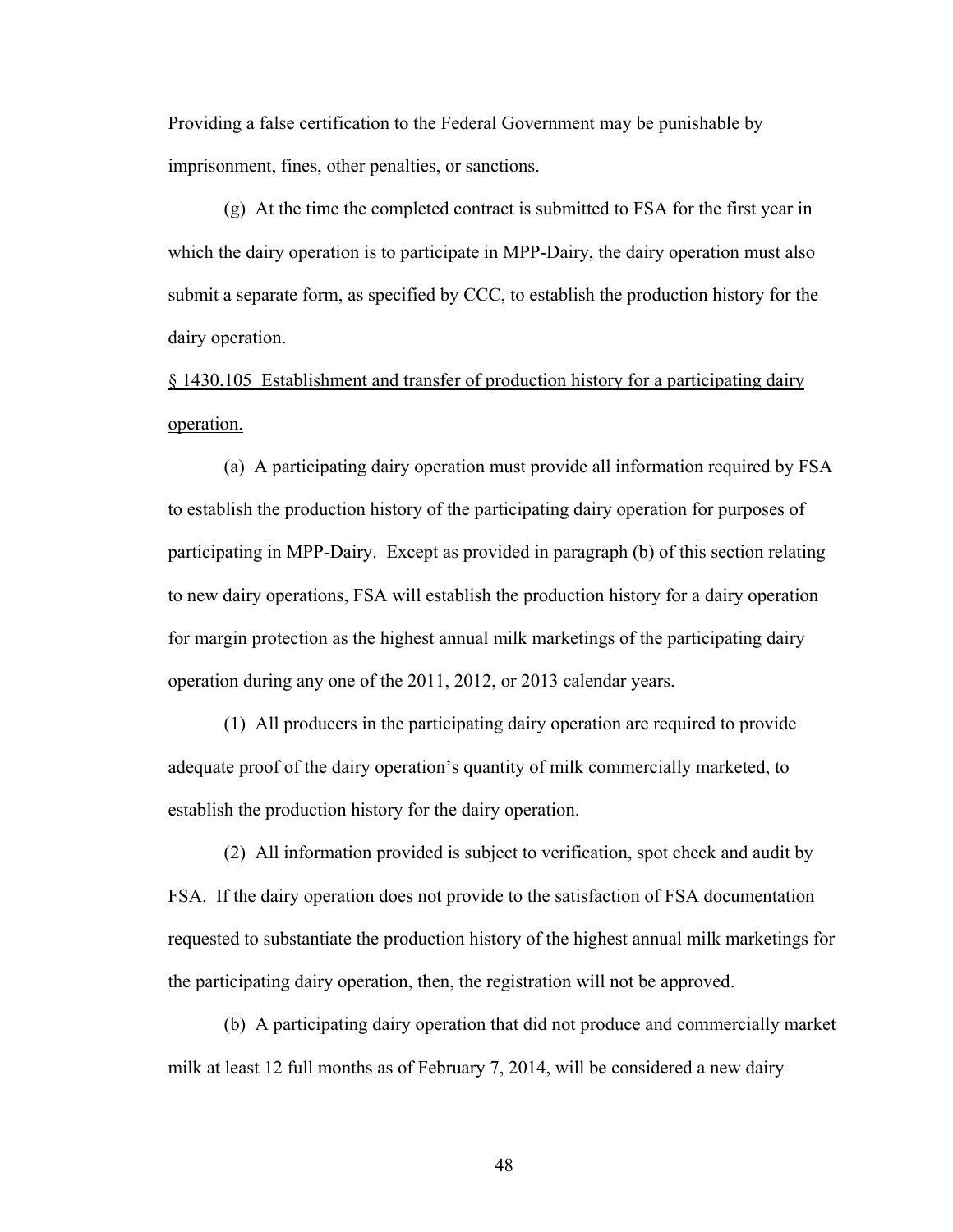operation. To establish the production history for such a new dairy operation the new dairy operation is required to elect one of the following methods:

(1) The volume of the actual milk marketings for the months the dairy operation has been in operation, extrapolated to a yearly amount based on a national seasonally adjusted index, as determined by the Deputy Administrator, to account for differences in milk production during the year; or

(2) An estimate of the actual milk marketings of the dairy operation based on the herd size of the dairy operation relative to the national rolling herd average data published by the Secretary.

(c) If FSA determines that the new enterprise was formed for the purpose of circumventing MPP-Dairy provisions, including, but not limited to, reconstituting a dairy operation to receive additional benefits, or establishing new production history, that enterprise will not be considered a new dairy operation for the purpose of establishing production history.

(d) Once the production history of a participating dairy operation is established under paragraphs (a) or (b) of this section, the production history will be adjusted upward by FSA only to reflect any increase in the national average milk production, as determined by the Deputy Administrator.

(e) The production history may be transferred from one dairy facility to another:

(1) Producers of a dairy operation may relocate the dairy operation to another location and the production history of the original operation may be transferred to the new location and may be added to production history at the new location that has not been transferred;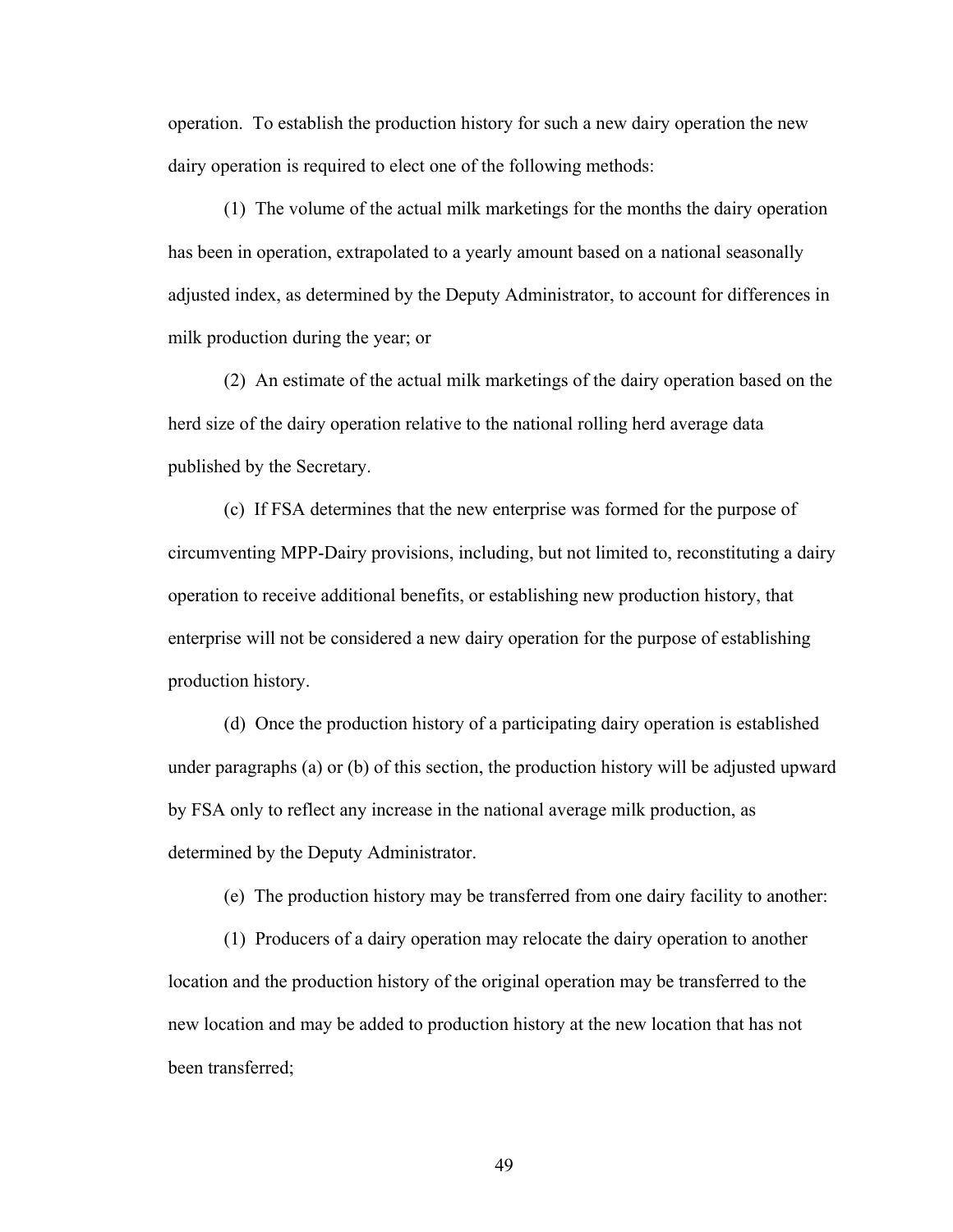(2) Producers of a dairy operation may transfer ownership of a dairy operation with its associated production history, but if the producers start a new operation such new operation may only be eligible for new production history if the new operation is otherwise not affiliated with participants in MPP-Dairy as described in § 1430.103(e); or

(3) Producers of more than one dairy operation that separately participate in MPP-Dairy may transfer the production histories of these dairy operations into a previously unregistered dairy operation.

(f) If CCC waives the obligation, under MPP-Dairy of a participating dairy operation due to death or retirement of the producer or of the permanent dissolution of the dairy operation or under other circumstances as determined by the Deputy Administrator, FSA may reestablish the production history provided that the production history has not been transferred.

# § 1430.106 Administrative fees.

 (a) Dairy operations must pay an initial administrative fee to FSA in the amount of \$100 to participate in MPP-Dairy at the time of initial registration to participate. Each approved participating dairy operation must also pay a \$100 administrative fee each year through December 31, 2018. Annual administrative fees are due and payable to FSA through the administrative county FSA office no later than the close of business on the last day of the annual election period established by the Deputy Administrator for each applicable calendar year of margin protection coverage under MPP-Dairy. The administrative fee paid is non-refundable.

 (b) The required annual administrative fee is per dairy operation. Therefore, multiple dairy producers in a single unit participating dairy operation are required to pay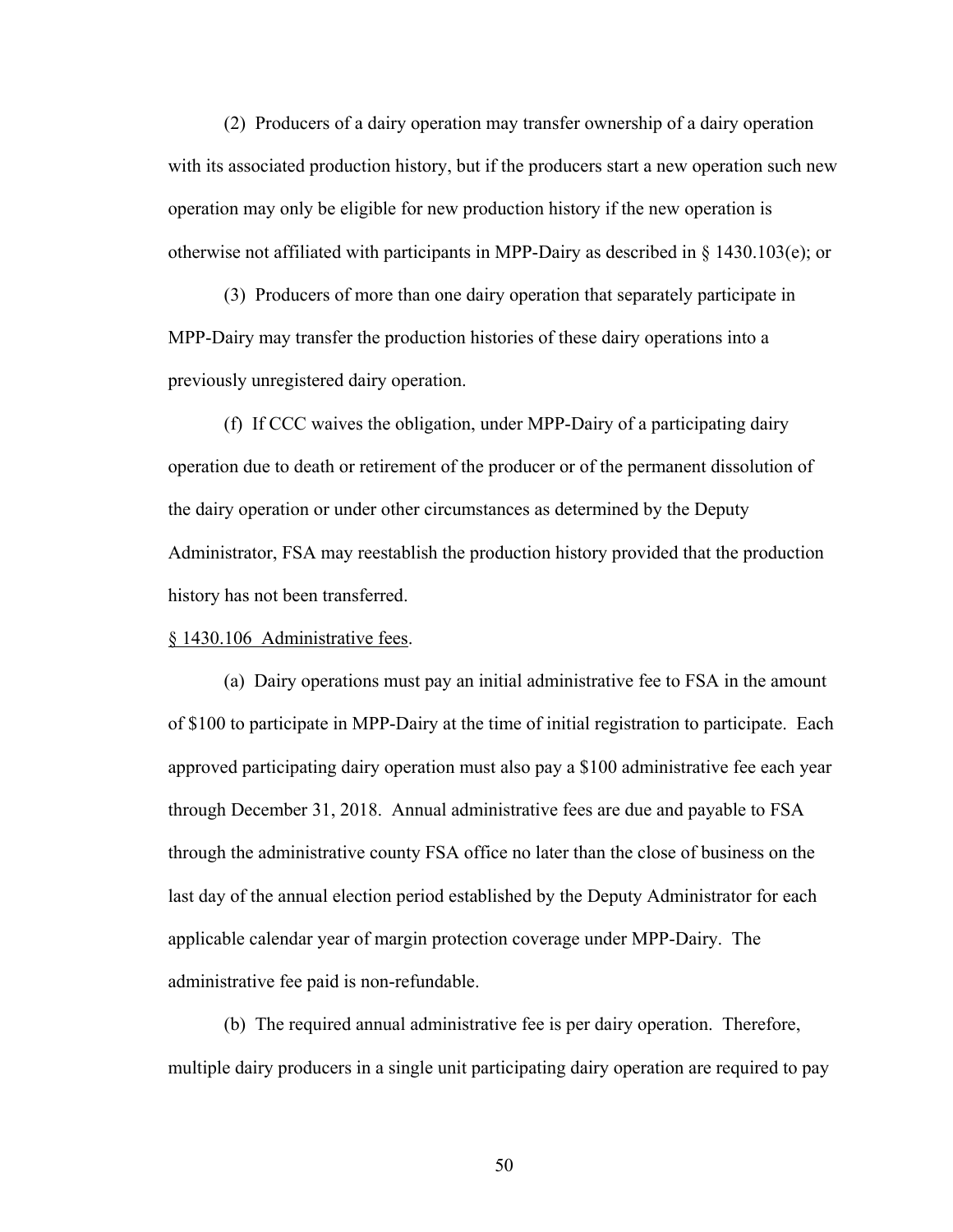only one annual administrative fee for the participating dairy operation. Conversely, in the case of a dairy producer that operates more than one dairy operation, each participating dairy operation is required to pay a separate administrative fee annually.

 (c) Failure to pay the administrative fee timely will result in loss of margin protection coverage for the applicable calendar year. The payment will still be due, as provided in § 1430.109.

#### § 1430.107 Buy-up coverage.

(a) For purposes of receiving MPP-Dairy coverage, a participating dairy operation may annually elect during an annual election period the following for the succeeding calendar year:

(1) A coverage level threshold for margins that, per cwt, is equal to one of the following: \$4, \$4.50, \$5, \$5.50, \$6, \$6.50, \$7, \$7.50, or \$8; and

(2) A percentage of coverage for the production history from 25 percent to 90 percent, in 5-percent increments.

 (b) In the absence of any such election, the applicable coverage level provided, with no premium due, is catastrophic level coverage.

 (c) A participating dairy operation that elects margin protection coverage above \$4 is required to pay an annual premium based on coverage level and covered production history in addition to the administrative fee. Tier 1 applies to covered production history up to and including 4 million pounds; Tier 2 applies to covered production history above 4 million pounds.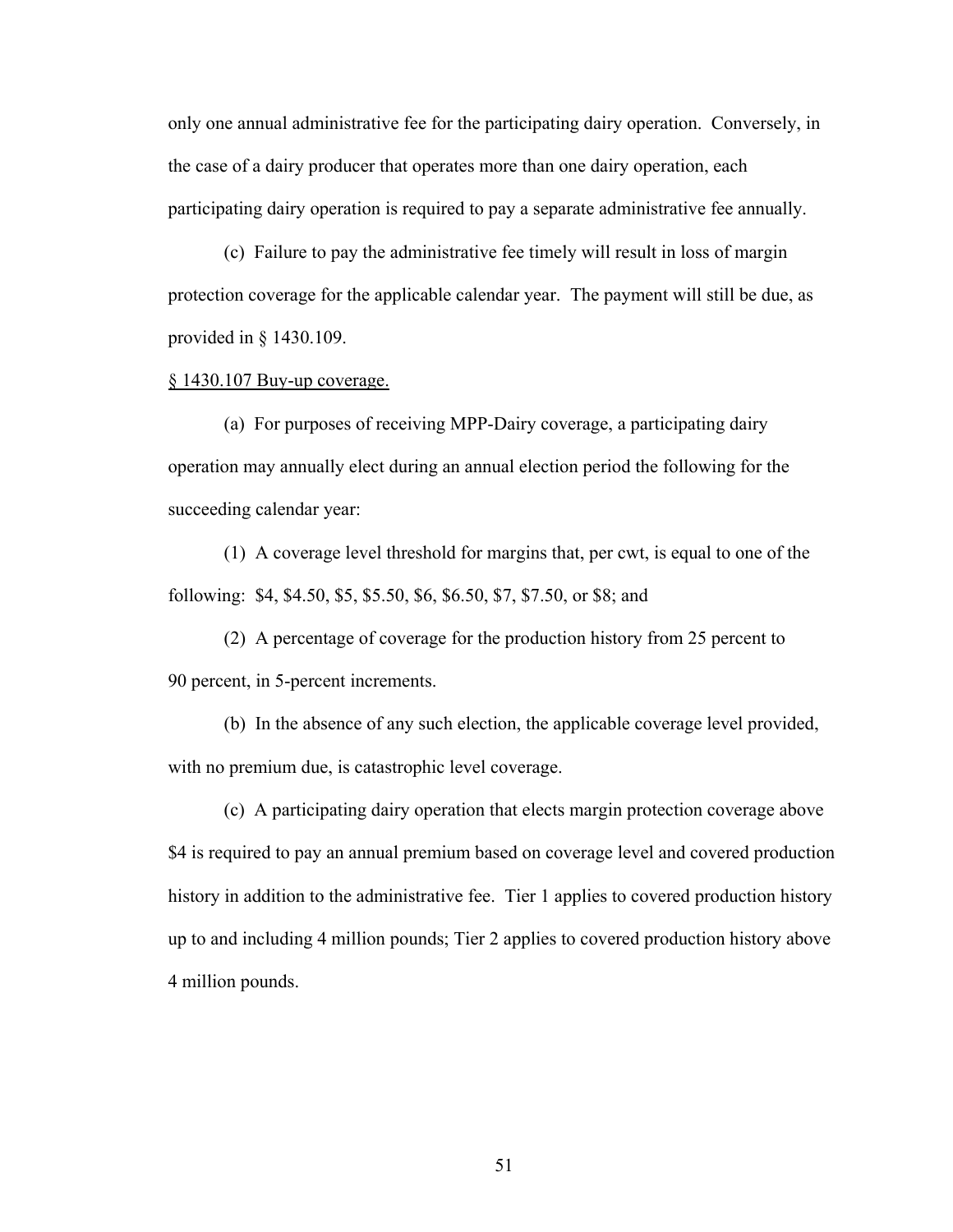# (d) The premium per cwt of milk, based on the elected percentage of coverage of

production history is specified in the following tables.

| Coverage Level<br>(margin)                                                             | Tier 1<br>Premium per cwt in 2014 and 2015<br>(for the covered <sup>1</sup> production history that is<br>4 million pounds or $less)^2$ | Tier 2<br>Premium per cwt, all years<br>(for the part of covered <sup>1</sup> production<br>history over 4 million pounds) |  |  |  |
|----------------------------------------------------------------------------------------|-----------------------------------------------------------------------------------------------------------------------------------------|----------------------------------------------------------------------------------------------------------------------------|--|--|--|
|                                                                                        | None                                                                                                                                    | None                                                                                                                       |  |  |  |
|                                                                                        | \$0.008                                                                                                                                 | \$0.020                                                                                                                    |  |  |  |
|                                                                                        | \$0.019                                                                                                                                 | \$0.040                                                                                                                    |  |  |  |
| $$5.50$                                                                                | \$0.030                                                                                                                                 | \$0.100                                                                                                                    |  |  |  |
|                                                                                        | \$0.041                                                                                                                                 | \$0.155                                                                                                                    |  |  |  |
|                                                                                        | \$0.068                                                                                                                                 | \$0.290                                                                                                                    |  |  |  |
|                                                                                        | \$0.163                                                                                                                                 | \$0.830                                                                                                                    |  |  |  |
|                                                                                        | \$0.225                                                                                                                                 | \$1.060                                                                                                                    |  |  |  |
|                                                                                        | \$0.475                                                                                                                                 | \$1.360                                                                                                                    |  |  |  |
| <sup>1</sup> The catastrophic coverage level provided at the \$4 margin is 90 percent. |                                                                                                                                         |                                                                                                                            |  |  |  |

# Table 1 to § 1430.107(d)

### Table 2 to § 1430.107(d)

| Coverage Level<br>(margin)                                                             | Tier 1<br>Premium per cwt after 2015<br>(for the covered <sup>1</sup> production history that is<br>4 million pounds or less) | Tier 2<br>Premium per cwt, all years<br>(for the part of covered <sup>1</sup> production)<br>history over 4 million pounds) |  |  |  |
|----------------------------------------------------------------------------------------|-------------------------------------------------------------------------------------------------------------------------------|-----------------------------------------------------------------------------------------------------------------------------|--|--|--|
|                                                                                        | None                                                                                                                          | None                                                                                                                        |  |  |  |
|                                                                                        | \$0.010                                                                                                                       | \$0.020                                                                                                                     |  |  |  |
|                                                                                        | \$0.025                                                                                                                       | \$0.040                                                                                                                     |  |  |  |
|                                                                                        | \$0.040                                                                                                                       | \$0.100                                                                                                                     |  |  |  |
|                                                                                        | \$0.055                                                                                                                       | \$0.155                                                                                                                     |  |  |  |
|                                                                                        | \$0.090                                                                                                                       | \$0.290                                                                                                                     |  |  |  |
|                                                                                        | \$0.217                                                                                                                       | \$0.830                                                                                                                     |  |  |  |
|                                                                                        | \$0.300                                                                                                                       | \$1.060                                                                                                                     |  |  |  |
|                                                                                        | \$0.475                                                                                                                       | \$1.360                                                                                                                     |  |  |  |
| <sup>1</sup> The catastrophic coverage level provided at the \$4 margin is 90 percent. |                                                                                                                               |                                                                                                                             |  |  |  |

(e) The annual premium due for a participating dairy operation is calculated by

multiplying:

(1) The covered production history; and

(2) The premium per cwt of milk specified in paragraph (d) of this section for the

coverage level elected by the dairy operation.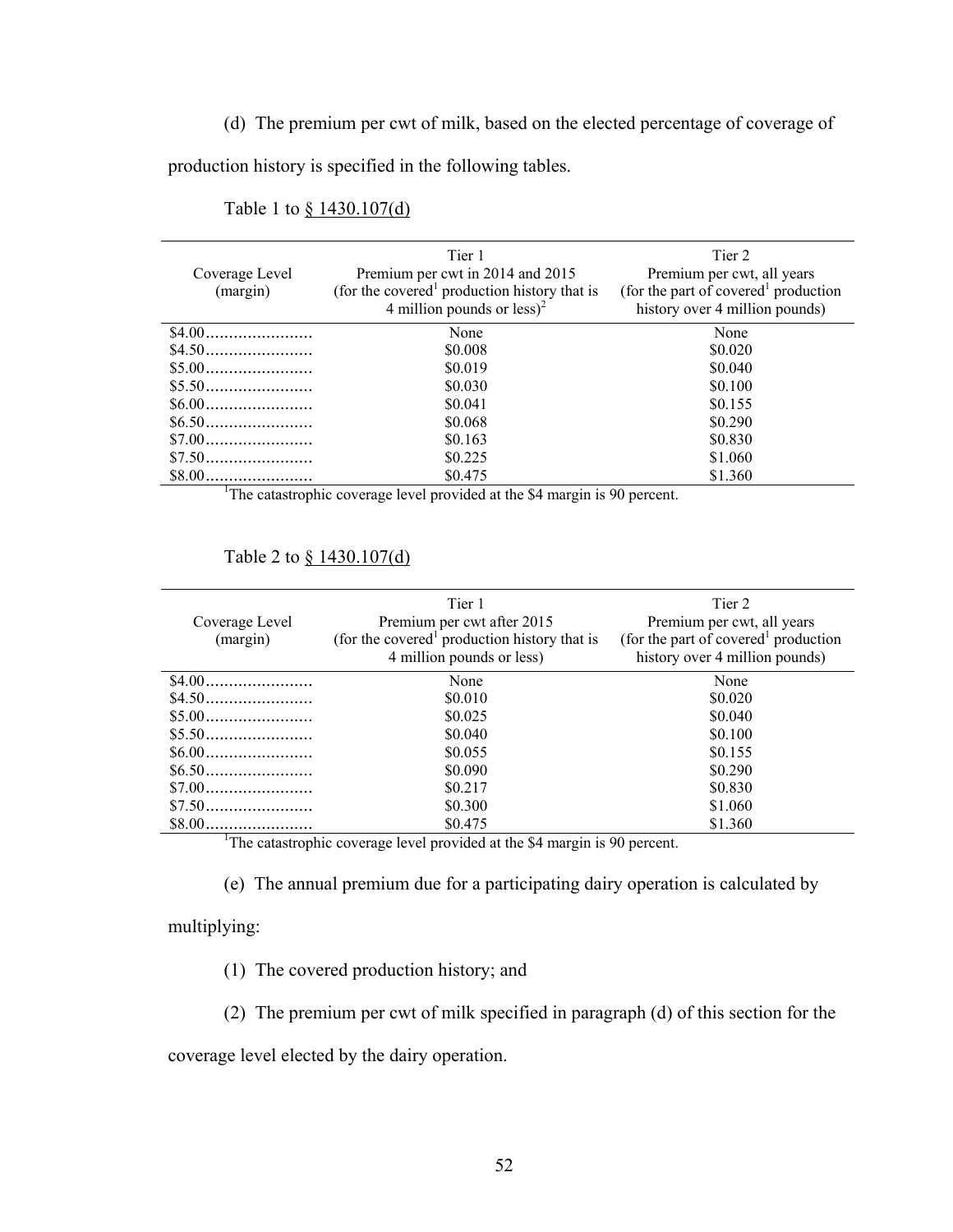(f) In the case of a new dairy operation that first registers to participate in MPP-Dairy for a calendar year after the start of the calendar year, the participating dairy operation is required to pay a pro-rated premium for that calendar year based on the portion of the calendar year for which the participating dairy operation is eligible, and for which it purchases the coverage.

(g) The total annual premium for a participating dairy operation calculated as provided in paragraphs (d) and (e) of this section for calendar year 2014, is due in full at the time the contract is submitted to FSA during the open election period applicable for calendar year 2014, as determined by the Deputy Administrator. For subsequent calendar years, a participating dairy operation is required to pay the annual premium calculated as specified in paragraphs (d) and (e) of this section for the applicable calendar year, unless otherwise determined by the Deputy Administrator, according to either of the following options:

(1) In total at time of submission of coverage election to FSA; or

(2) In installments, with a minimum of 50 percent at the time of submission of coverage election to FSA and the remaining balance due no later than June 1 of the applicable calendar year of coverage.

(h) If a minimum of 50 percent of the premium is not paid by the end of an open election period for an applicable calendar year of coverage, the participating dairy operation will only be covered at catastrophic level coverage, except that the participating dairy operation will have no coverage whatsoever if the administrative fee for the applicable calendar year of coverage has not been timely paid.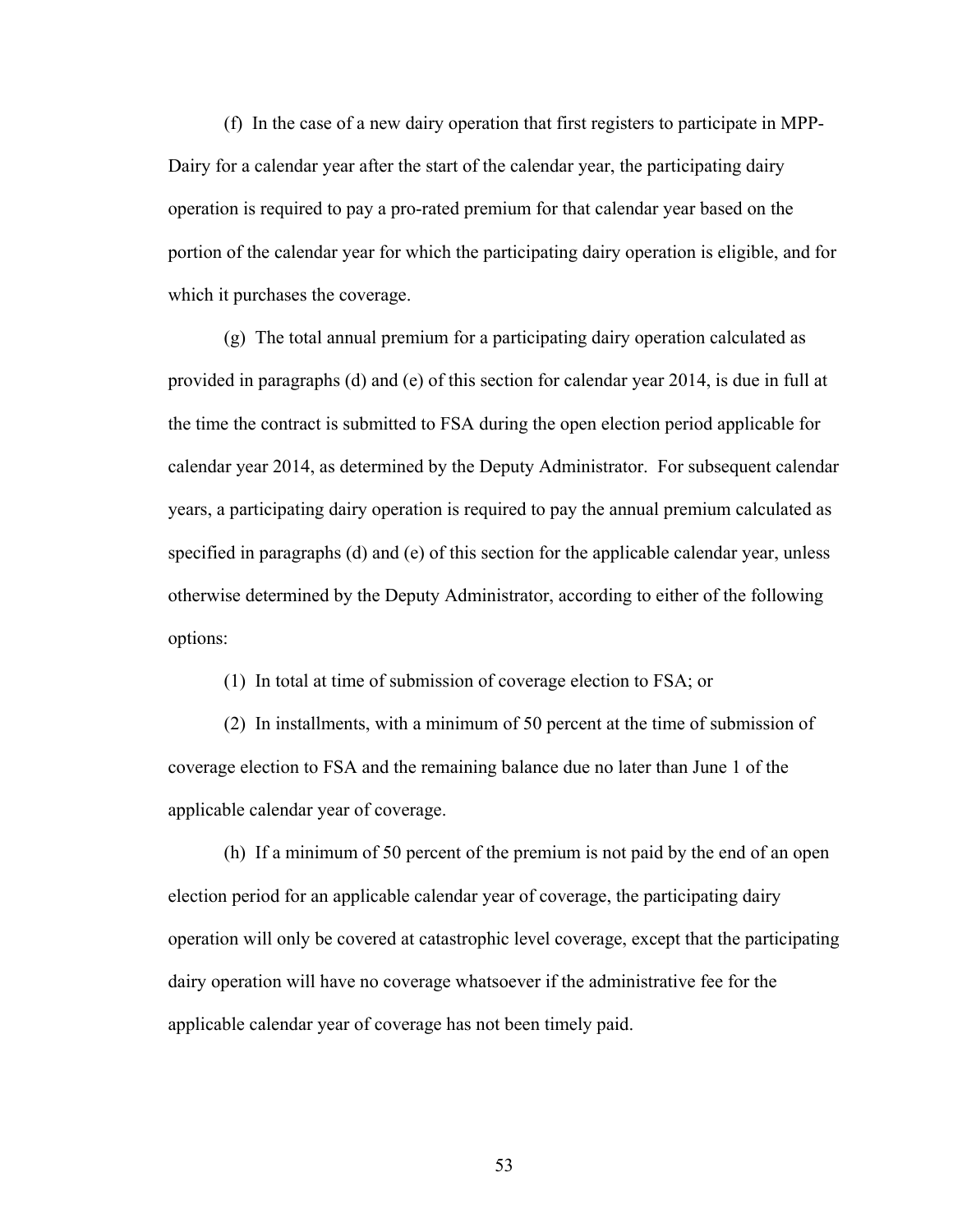(i) Annual premium balances due to FSA from a participating dairy operation for a calendar year of coverage must be paid in full no later than June 1 of the applicable calendar year. Premium balances due, but not in arrears, prior to June 1 will be deducted from any MPP-Dairy payment(s) made to the participating dairy operation during the applicable calendar year of coverage.

(j) A participating dairy operation with an unpaid premium balance after June 1 for a calendar year of coverage will lose eligibility for coverage as provided in § 1430.109.

(k) The Deputy Administrator may waive the obligation to pay the premium, or refund the premium paid, of a participating dairy operation for a calendar year, in cases that include, but are not limited to, as determined by the Deputy Administrator, death, retirement, permanent dissolution of a participating dairy operation, or other circumstances determined by the Deputy Administrator.

 (l) MPP-Dairy administrative fees and premiums are required to be paid by a negotiable instrument satisfactory in form to the Deputy Administrator and made payable to FSA and either mailed to or provided in person to the administrative county office or other location designated by FSA.

# § 1430.108 Margin protection payments.

(a) An MPP-Dairy payment will be made to a participating dairy operation for any consecutive 2-month period when the average actual dairy production margin for the consecutive 2-month period falls below the coverage level threshold in effect for the participating dairy operation.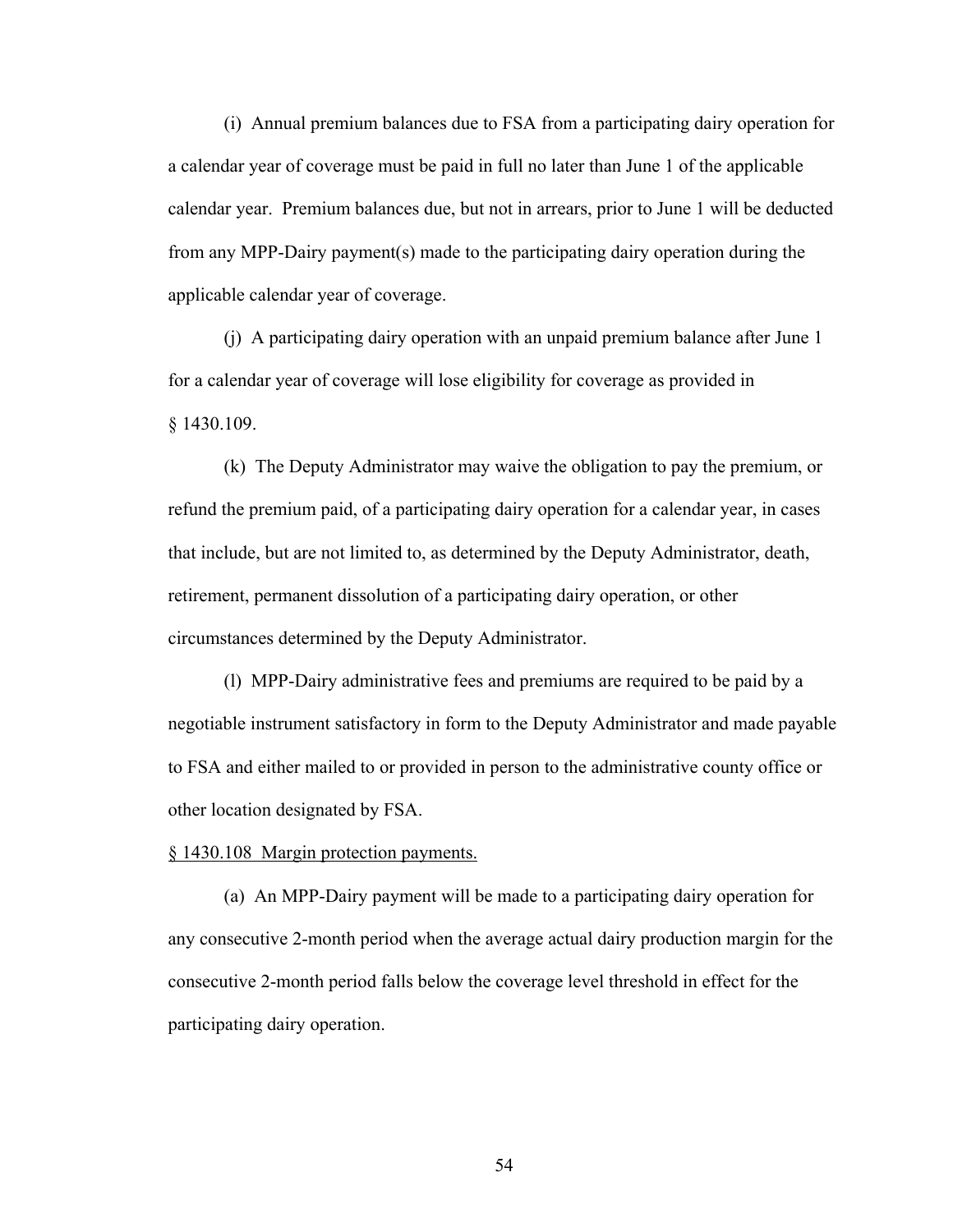(b) The MPP-Dairy payment to an eligible participating dairy operation relative to the qualifying 2-month period will equal the product obtained by multiplying:

(1) The amount by which the coverage level in effect for the participating dairy operation exceeds the average actual dairy production margin for the applicable 2-month period;

(2) The coverage percentage in effect for the participating dairy operation; and

(3) The production history of the participating dairy operation, divided by 6.

(c) For any coverage period, a participating dairy operation can for all of its production select only one coverage level threshold between \$4 and \$8 (in 50 cent increments) per hundredweight under  $\S$  1430.107(a)(1); and only one percentage for its production history between 25 percent and 90 percent (in 5 percent increments) under § 1430.107(a)(2).

§ 1430.109 Effect of failure to pay administrative fees or premiums.

(a) A participating dairy operation that fails to pay a required administrative fee or premium payment due upon application to MPP-Dairy or for a calendar year of coverage:

(1) Remains legally obligated to pay such administrative fee or premium, as applicable; and

(2) Upon such failure to pay when due, loses coverage under MPP-Dairy until such administrative fee or premium is paid in full, and once paid, coverage will begin with the next consecutive 2-month period.

(b) CCC may take such actions as necessary to collect unpaid administrative fees and premium payments.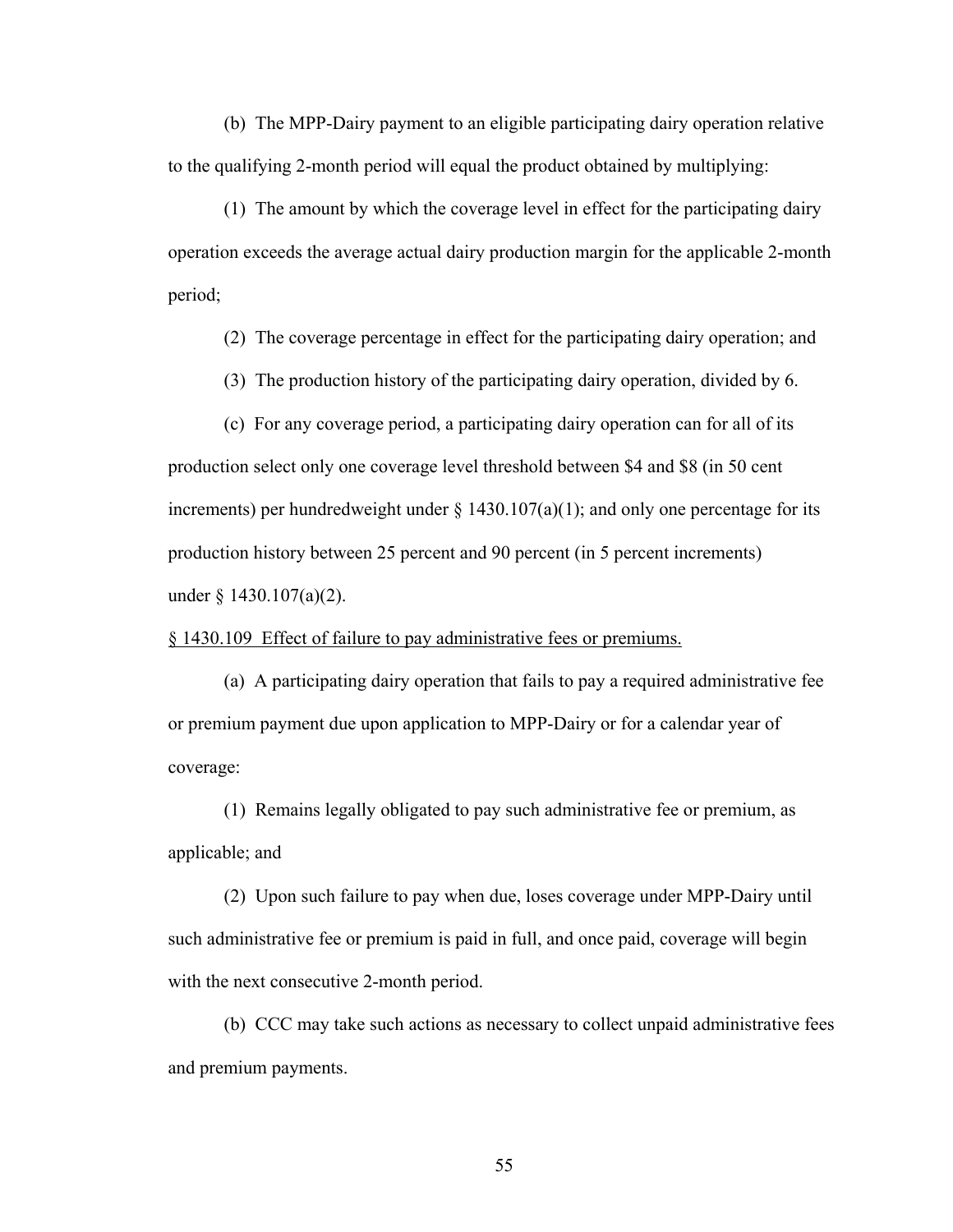§1430.110 Calculation of average feed cost and actual dairy production margins.

(a) Payments are made to a participating dairy operation as specified in this subpart only when, for a consecutive 2-month period, the calculated average actual dairy production margin is below the coverage level in effect for the participating dairy operation. That margin will be calculated on a national basis and is the amount by which for the relevant consecutive 2-month period, the all milk price exceeds the average feed cost for dairy producers. All calculations will be made on a per cwt basis. The average actual dairy production margin calculation applies to all participating dairy operations. The calculations are not made on an operation by operation basis or on their marketings.

(b) For calculating the national average feed cost that dairy operations use to produce a cwt of milk, the following three items will be added together:

(1) The product determined by multiplying 1.0728 by the price of corn per bushel;

(2) The product determined by multiplying 0.00735 by the price of soybean meal per ton; and

(3) The product determined by multiplying 0.0137 by the price of alfalfa hay per ton.

(c) To make those feed calculations, the Deputy Administrator on behalf of CCC will use the following full month data:

(1) For corn, the full month price received by farmers during the month in the United States as reported in the monthly Agricultural Prices report by USDA NASS;

(2) For soybean meal, the Central Illinois soybean meal price delivered by rail as reported in the USDA AMS Market News-Monthly; and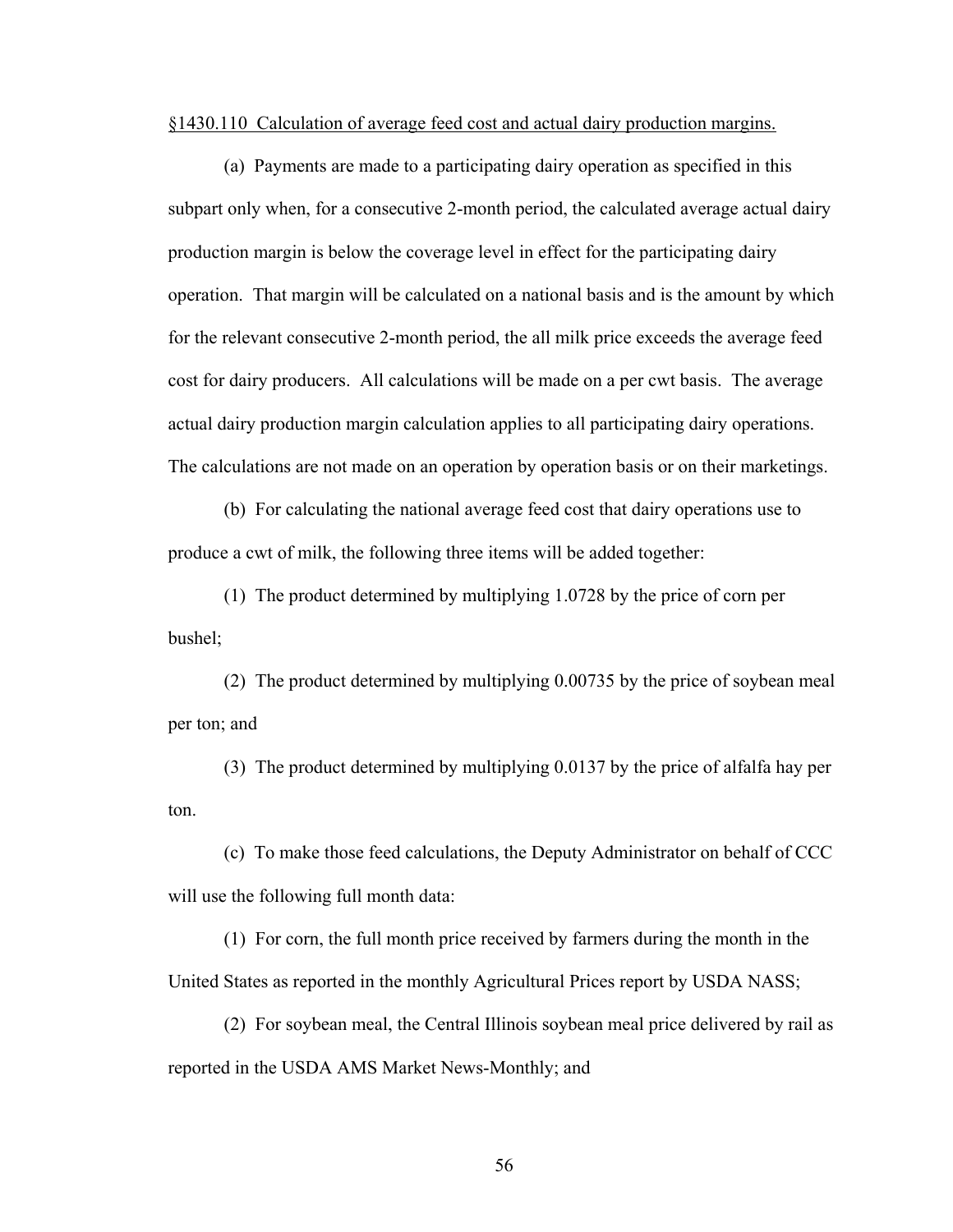(3) For alfalfa hay, the full month price received during the month by farmers in the United States for alfalfa hay as reported in the monthly Agricultural Prices report by USDA NASS.

(d) The national average feed cost data for corn, soybean meal, and alfalfa hay used in the calculation of the national average feed cost to determine the actual dairy production margin for the relevant period, will be the data reported in the publication the following month. (For example, preliminary May prices for corn and soybean meal were reported in the May Agricultural Prices publication but full month May prices will be available in the June publication, and those will be the prices used).

(e) The actual dairy production margin for each consecutive 2-month period, will be calculated by subtracting:

 (1) The average feed cost for that consecutive 2-month period, determined under paragraph (b) of this section; from

(2) The all-milk price for that consecutive 2-month period.

## § 1430.111 Relation to RMA's LGM-Dairy Program.

 (a) In general, a producer may participate in either MPP-Dairy through a dairy operation or the LGM-Dairy program operated by RMA, but not both. However, since MPP-Dairy is first being made available after potential applicants may have already applied for 2014 or 2015 coverage under LGM-Dairy, for the annual election period for MPP-Dairy established for the 2014 and 2015 calendar year coverage only, a producer with coverage under LGM-Dairy that wishes to participate through their dairy operation in MPP-Dairy, is required to: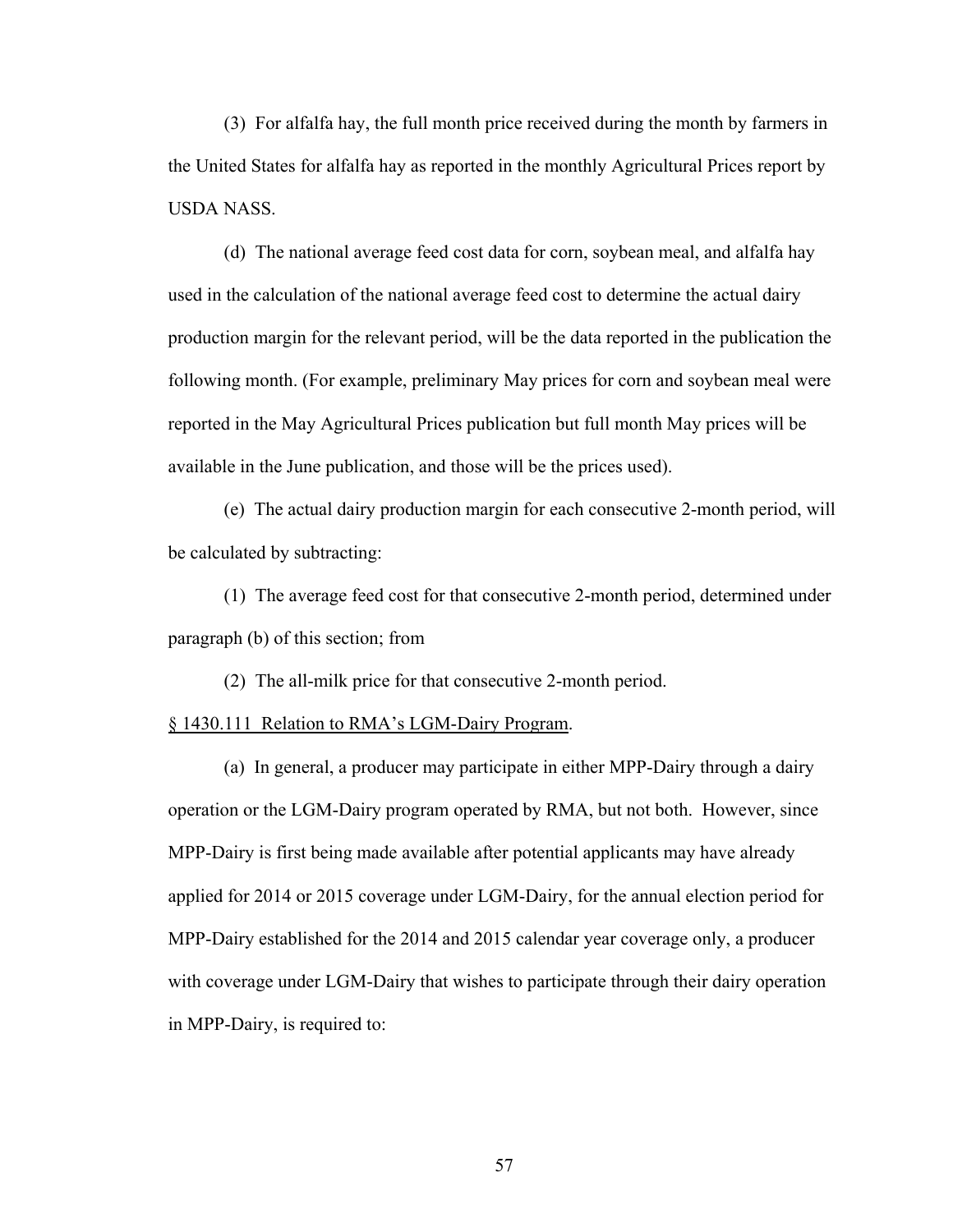(1) Register the dairy operation to participate in MPP-Dairy during the annual election period established for calendar year 2014 and 2015, as established by the Deputy Administrator;

(2) Agree not to extend or obtain new LGM-Dairy coverage;

 (3) Acknowledge in writing at the time of registration that no MPP-Dairy payment will be made to the dairy operation for any month included in any period for which any producer in the dairy operation has LGM-Dairy coverage; and

(4) Pay applicable administrative fees in the same manner as other participating dairy operations by paying fees and premiums that may be prorated by the Deputy Administrator to reflect the limited period of coverage.

 (b) Margin protection coverage under MPP-Dairy will not become effective until after the target month of marketings under LGM-Dairy has ended by natural expiration of the LGM-Dairy agreement or by an RMA-allowed cancellation. Any applicable premium for the participating dairy operation will be prorated based on the remaining months of the applicable calendar year of coverage following the month the LGM-Dairy target month has ended.

 (c) MPP-Dairy payment may only trigger after the target month of marketings under LGM-Dairy has ended.

 (d) A participating dairy operation will be required to provide proof, to the satisfaction of FSA, of the cancellation or expiration of the LGM-Dairy policy based on the final month of target marketings under the LGM-Dairy policy.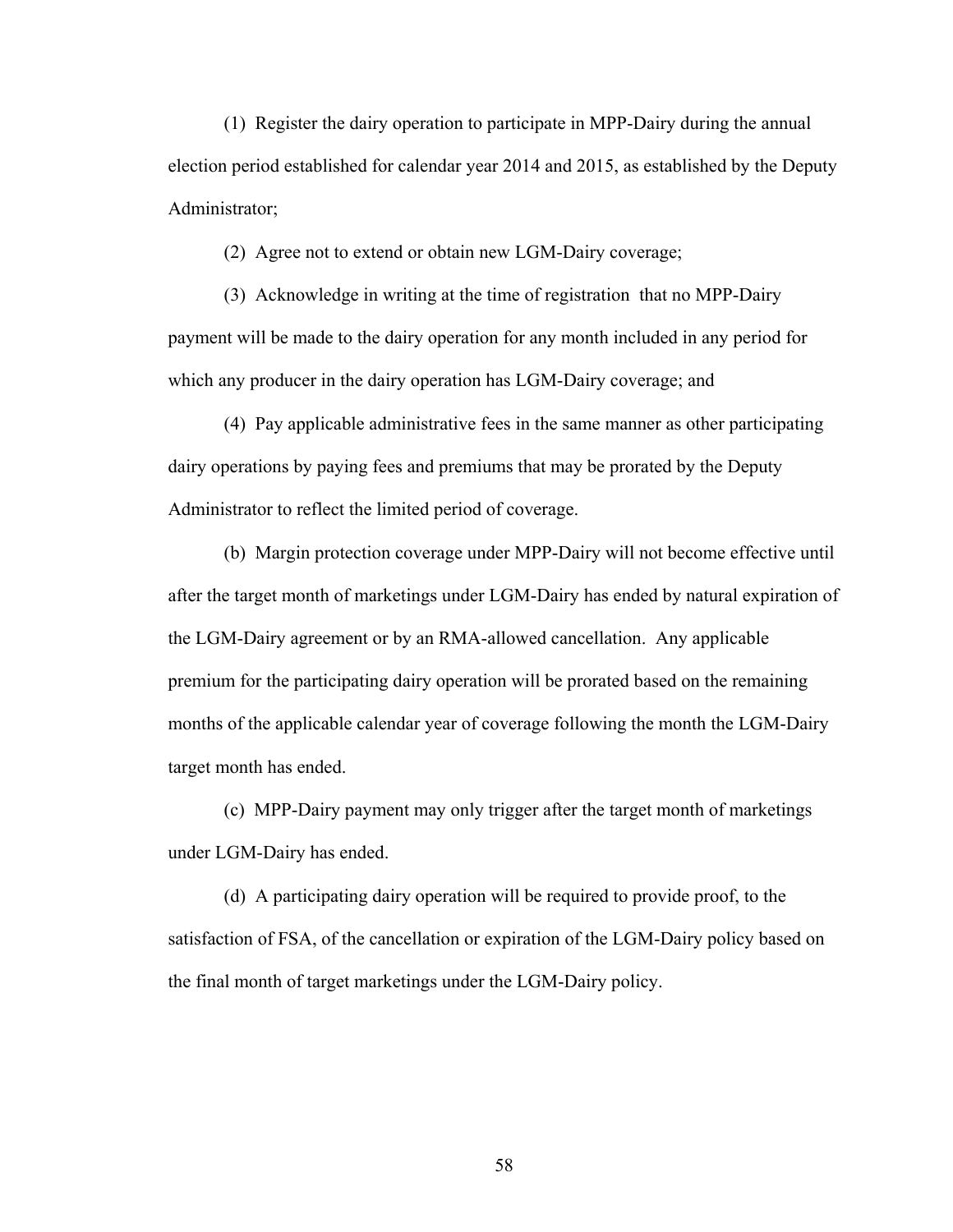#### §1430.112 Multi-year contract.

(a) Participating dairy operations enrolled in MPP-Dairy are enrolled until December 31, 2018. As such, a participating dairy operation is obligated to pay initial and annual administrative fees and applicable premiums each succeeding calendar year following the date the contract is first entered into through December 31, 2018.

(b) Failure to pay administrative fees and premiums will result in the loss of coverage, and the participating dairy operation remains obligated to pay such administrative fees and premiums as provided in § 1430.108.

(c) If a participating dairy operation goes out of business as described in § 1430.107(k) before December 31, 2018, the contract will be terminated immediately, except with respect to payments accrued to the benefit of the participating dairy operation under this subpart before such termination.

# §1430.113 Contract modifications.

(a) Producers in a participating dairy operation must notify FSA immediately of any changes that may affect their participation in MPP-Dairy under this subpart. Changes include, but are not limited to death of a producer on the contract, producer joining the operation, producer exiting the operation, relocation of the dairy operation, transfer of shares by sale or other transfer action, or dairy operation reconstitutions as provided in §1430.114.

(b) Payment of any outstanding premium or administrative fee for a participating dairy operation must be paid in full before a transfer of shares by sale or any other change in producers on the contract originally submitted to FSA may take effect. Otherwise, producer changes will not be recognized until the following annual election period, and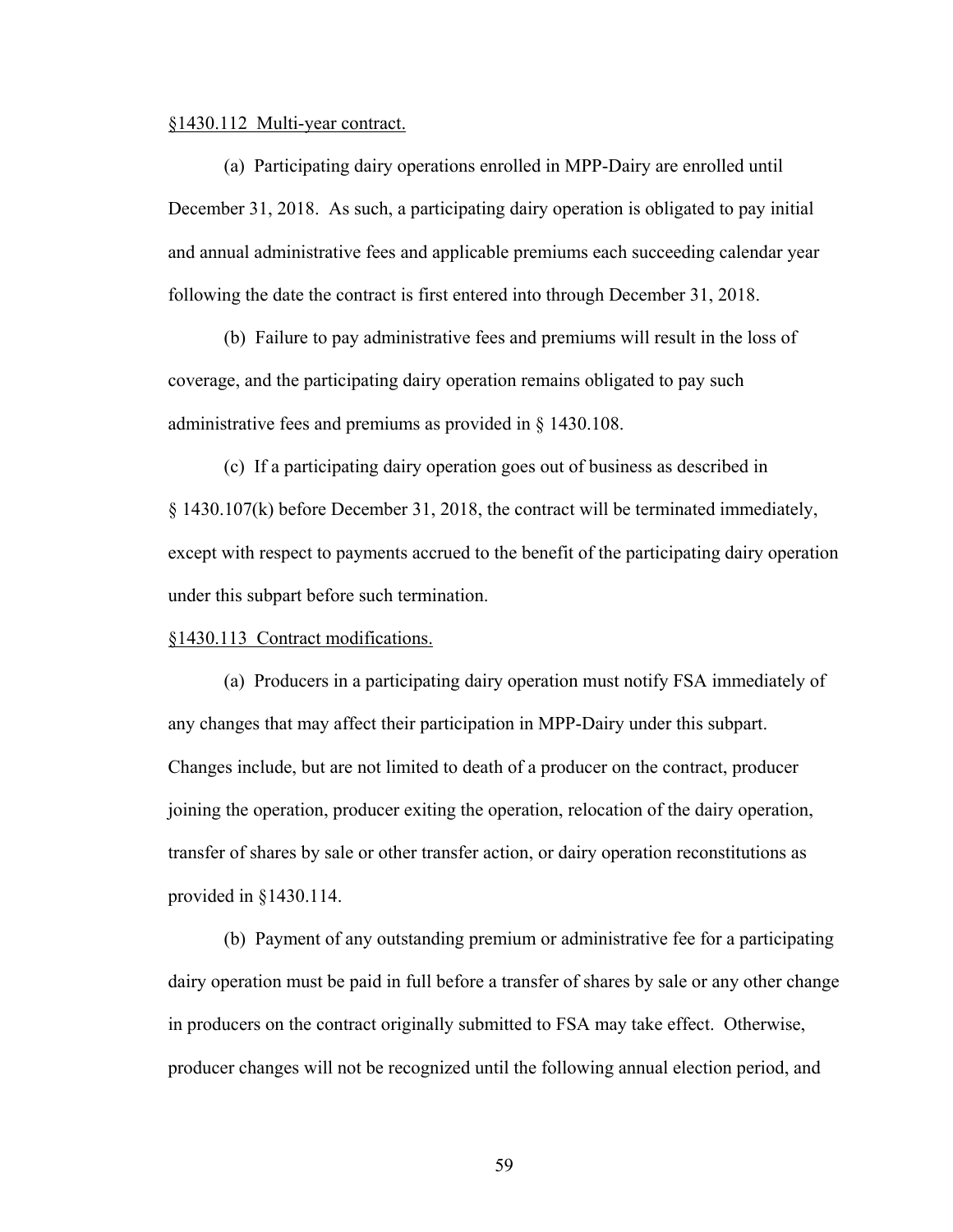only if at that time all associated premiums and administrative fees from any previous calendar year of coverage have been paid in full.

# §1430.114 Reconstitutions.

 (a) A participating dairy operation under this subpart may reorganize or restructure itself in such a way that the constitution or makeup of its operation is reconstituted in another organization framework. However, any participating dairy operation that reorganizes or restructures after enrolling is subject to a review by FSA to determine if the operation was reorganized or restructured for the sole purpose of establishing an alternative production history for a participating dairy operation or was reorganized or restructured to otherwise circumvent any MPP-Dairy provision under this subpart (including the tier system for premiums) or otherwise to prevent the accomplishment of the purpose of the program.

 (b) A participating dairy operation that FSA determines has reorganized solely to establish a new production history or to circumvent the determination of applicable fees or premiums based on an established production history determined under this subpart will be considered to have failed to meet MPP-Dairy requirements and, in addition to other sanctions or penalties that may apply, will not be eligible for MPP-Dairy payments.

(c) Under no circumstance, except as approved by the Deputy Administrator or provided for in these regulations, will the reconstitution or restructure of a participating dairy operation change the determined production history for the operation. The Deputy Administrator may, however, adjust the production history of a participating dairy operation if there is a calculation error or if erroneous information has been supplied by or on behalf of the participating dairy operation.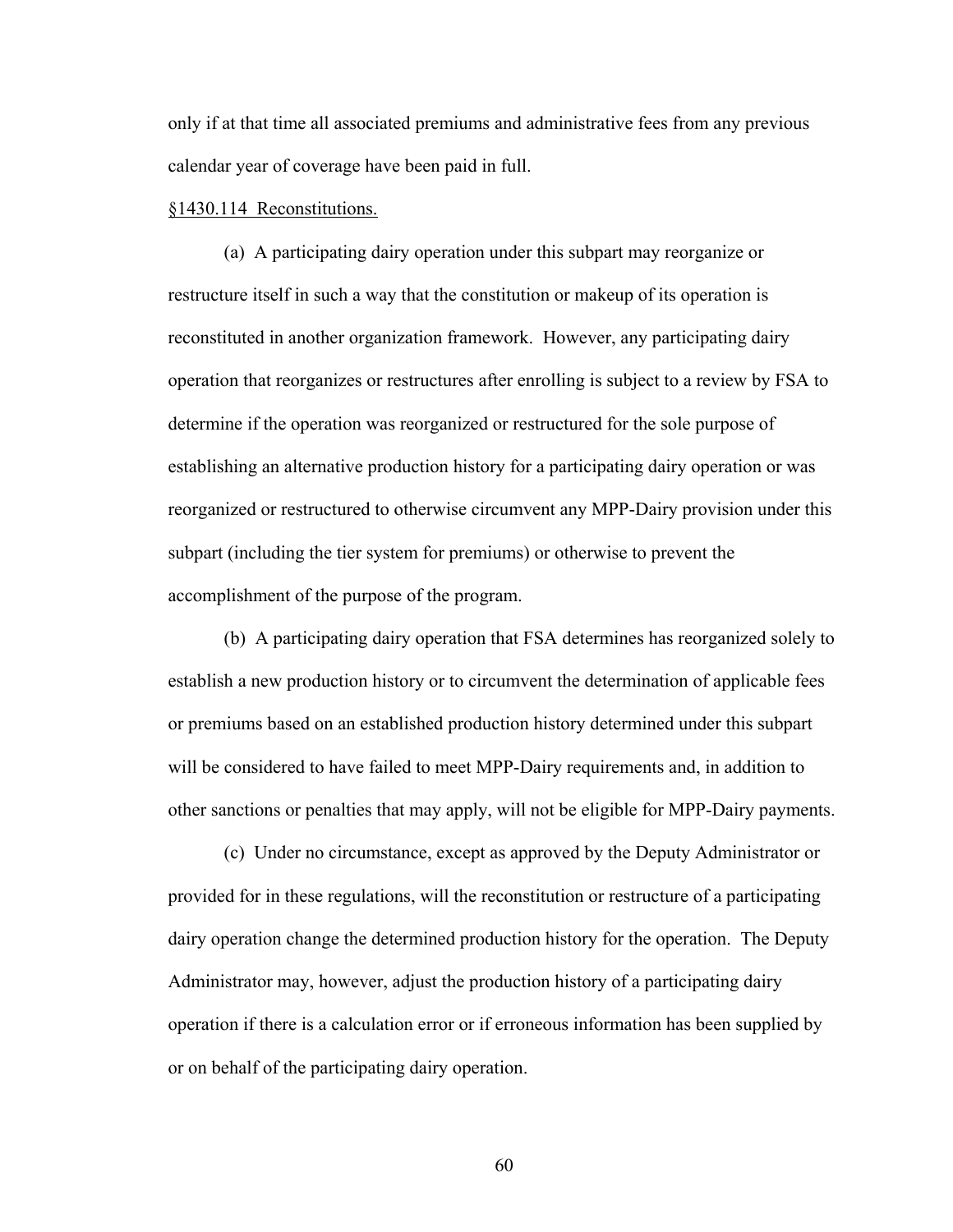# §1430.115 Offsets and withholdings.

FSA may offset or withhold any amount due FSA under this subpart under the provisions of part 1403 of this chapter or any successor regulations, or any other authorities that may allow for collection action of that sort.

#### §1430.116 Assignments.

 Any producer may assign a payment to be made under this subpart in accordance with part 1404 of this chapter or successor regulations as designated by the Secretary or as allowed by the Deputy Administrator in writing.

# §1430.117 Appeals.

 Any producer who is dissatisfied with a determination made pursuant to this subpart may request reconsideration or appeal of such determination under parts 11 or 780 of this title.

# §1430.118 Misrepresentation and scheme or device.

 (a) In addition to other penalties, sanctions or remedies as may apply, all or any part of a payment otherwise due a person or legal entity on all participating dairy operations in which the person or legal entity has an interest may be withheld or be required to be refunded if the person or legal entity fails to comply with the provisions of this subpart or adopts or participates in adopting a scheme or device designed to evade this subpart, or that has the effect of evading this part. Such acts may include, but are not limited to:

(1) Concealing information that affects an registration or coverage election;

(2) Submitting false or erroneous information; or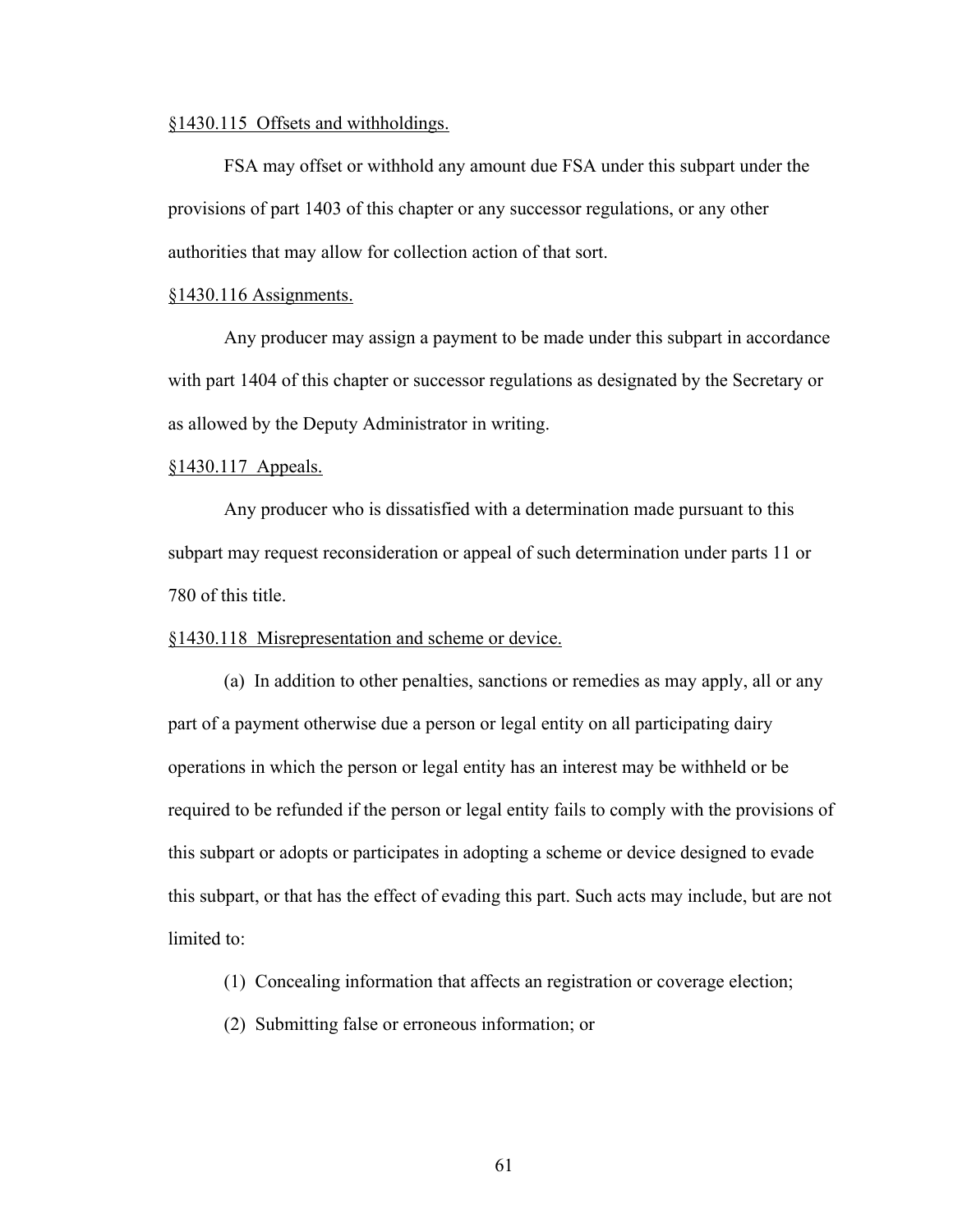(3) Creating a business arrangement using rental agreements or other arrangements to conceal the interest of a person or legal entity in a dairy operation for the purpose of obtaining MPP-Dairy payments the individual or legal entity would otherwise not be eligible to receive. Indicators of such business arrangement include, but are not limited to the following:

(i) No milk is produced and commercially marketed by a participating dairy operation;

(ii) The participating dairy operation has no appreciable assets;

(iii) The only source of capital for the dairy operation is the MPP-Dairy payments; or

(iv) The represented dairy operation exists mainly for the receipt of MPP-Dairy payments.

(b) If the Deputy Administrator determines that a person or legal entity has adopted a scheme or device to evade, or that has the purpose of evading, the provisions of this subpart, such person or legal entity will be ineligible to receive MPP-Dairy payments in the year such scheme or device was adopted and the succeeding year.

(c) A person or legal entity that perpetuates a fraud, commits fraud, or participates in equally serious actions for the benefit of the person or legal entity, or the benefit of any other person or legal entity, in violation of the requirements of this subpart will be subject to a 5-year denial of all program benefits. Such other equally serious actions may include, but are not limited to:

(1) Knowingly engaging in, or aiding in the creation of a fraudulent document or statement;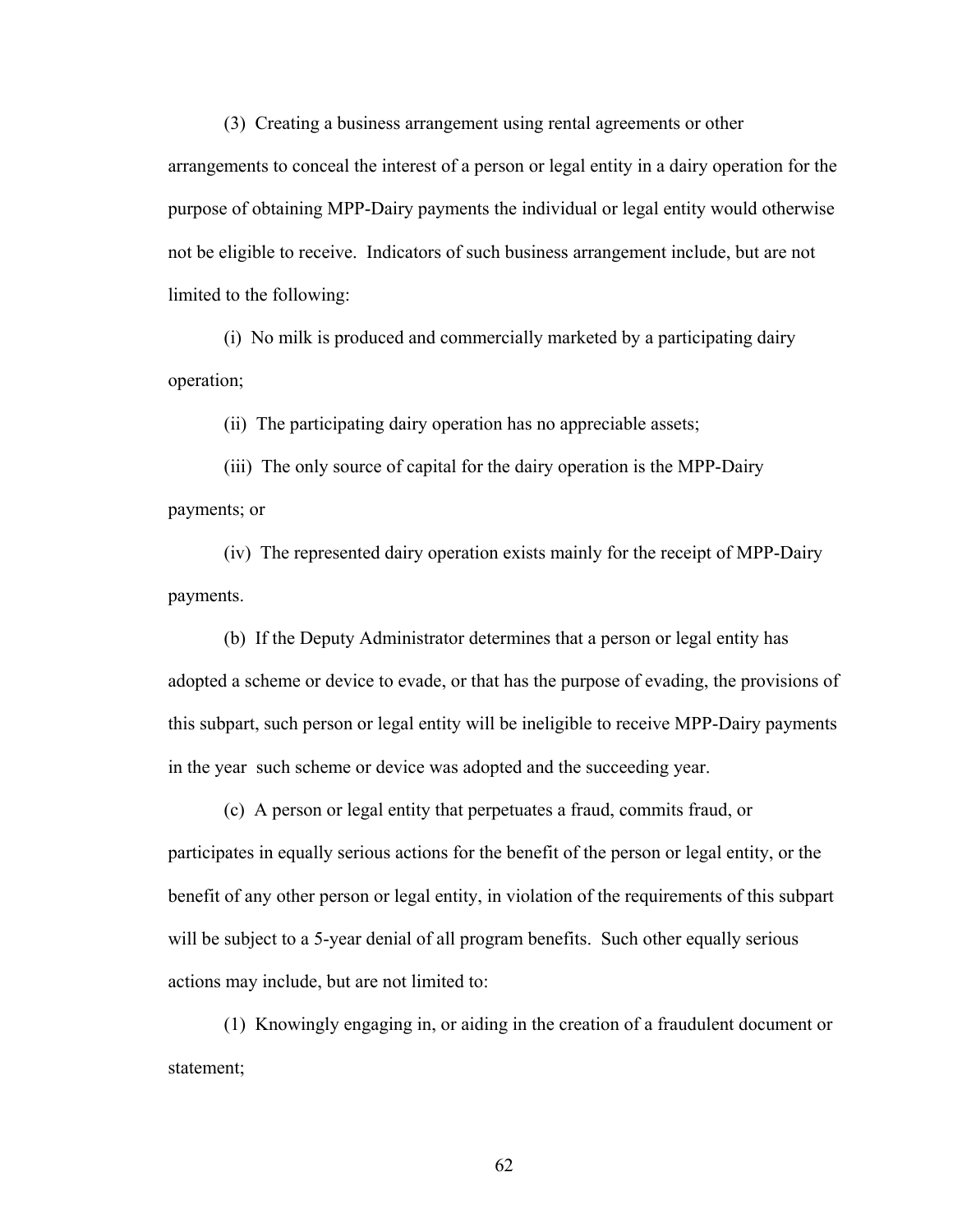(2) Failing to disclose material information relevant to the administration of the provisions of this subpart, or

(3) Engaging in any other actions of a person or legal entity determined by the Deputy Administrator to be designed, or intended to, circumvent the provisions of this subpart.

(d) Program payments and benefits will be denied on pro-rata basis:

(1) In accordance with the interest held by the person or legal entity in any other legal entity or joint operations; and

(2) To any person or legal entity that is a cash rent tenant on land owned or under control of a person or legal entity for which a determination of this section has been made.

§1430.119 Estates, trusts, and minors.

(a) MPP-Dairy documents executed by producers legally authorized to represent estates or trusts will be accepted only if such producers furnish evidence of the authority to execute such documents.

(b) A minor who is otherwise eligible for benefits under this subpart is also required to:

(1) Establish that the right of majority has been conferred on the minor by court proceedings or by law;

(2) Show that a guardian has been appointed to manage the minor's property and the applicable MPP-Dairy documents are executed by the guardian; or

(3) Furnish a bond under which the surety guarantees any loss incurred for which the minor would be liable had the minor been an adult.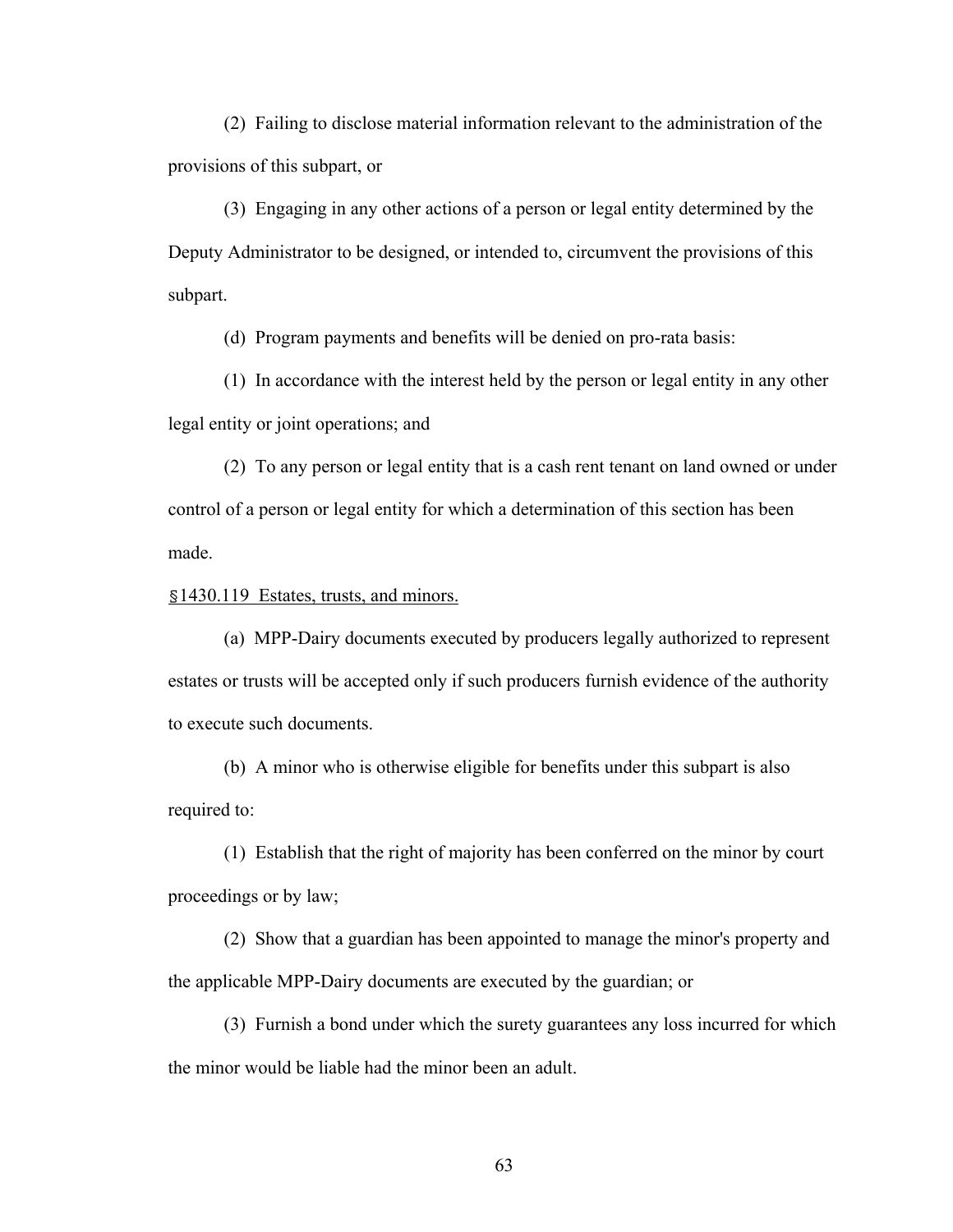# §1430.120 Death, incompetency, or disappearance.

 In the case of death, incompetency, disappearance or dissolution of a producer that is eligible to receive benefits under this subpart, such persons as are specified in part 707 of this title may receive such benefits, as determined appropriate by FSA.

# §1430.121 Maintenance and inspection of records.

(a) Participating dairy operations are required to maintain accurate records and accounts that will document that they meet all eligibility requirements specified in this subpart, as may be requested by CCC or FSA. Such records and accounts are required to be retained for 3 years after the date of MPP-Dairy payments to the participating dairy operation. Destruction of the records 3 years after the date of payment will be at the risk of the party undertaking the destruction.

(b) A participating dairy operation is required to allow authorized representatives of CCC, the Secretary, or the Comptroller General of the United States to have access to the premises of the dairy operation in order to inspect the herd of cattle, examine, and make copies of the books, records, and accounts, and other written data as specified in paragraph (a) of this section.

(c) Any producer or dairy operation that does not comply with the provisions of paragraphs (a) or (b) of this section, or that otherwise receives a payment for which it is not eligible, is liable for that payment and is required to repay it to FSA, with interest to run from the date of disbursement.

# §1430.122 Refunds; joint and several liability.

(a) Any legal entity, including joint operations, joint ventures and partnerships, and any member of a legal entity determined to have knowingly participated in a scheme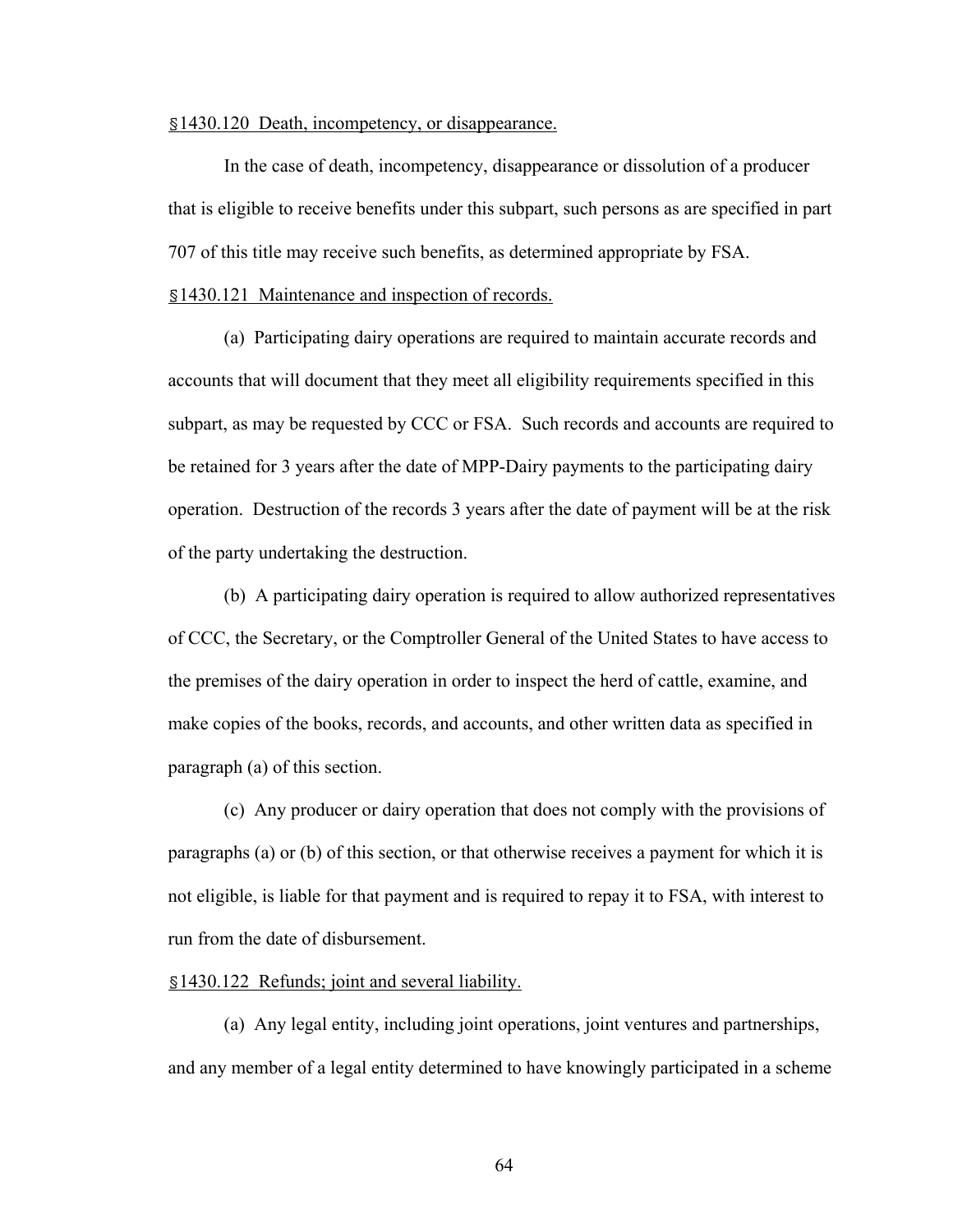or device, or other such equally serious actions to evade, or that has the purpose of evading the provisions of this part, will be jointly and severally liable for any amounts determined to be payable as the result of the scheme or device, or other such equally serious actions, including amounts necessary to recover the payments.

(b) Any person or legal entity that cooperates in the enforcement of the provisions of this part may be partially or fully released from liability, as determined by the Executive Vice President, CCC.

(c) The provisions of this section will be applicable in addition to any liability that arises under a criminal or civil statute, regulation, or provision of law.

# §1430.123 Violations of highly erodible and wetland conservation provisions.

The provisions of part 12 of this title apply to this part.

### §1430.124 Violations regarding controlled substances.

The provisions of §718.6 of this title apply to this part.

3. Revise 7 CFR part 1430, subpart C to read as follows:

Subpart C ─ Dairy Product Donation Program

Sec.

1430.300 Administration, purpose, and funding.

1430.301 Definitions.

1430.302 Commencement and termination of DPDP purchases.

1430.303 DPDP purchases.

1430.304 Distribution of DPDP purchased products.

Subpart C – Dairy Product Donation Program

§1430.300 Administration, purpose, and funding.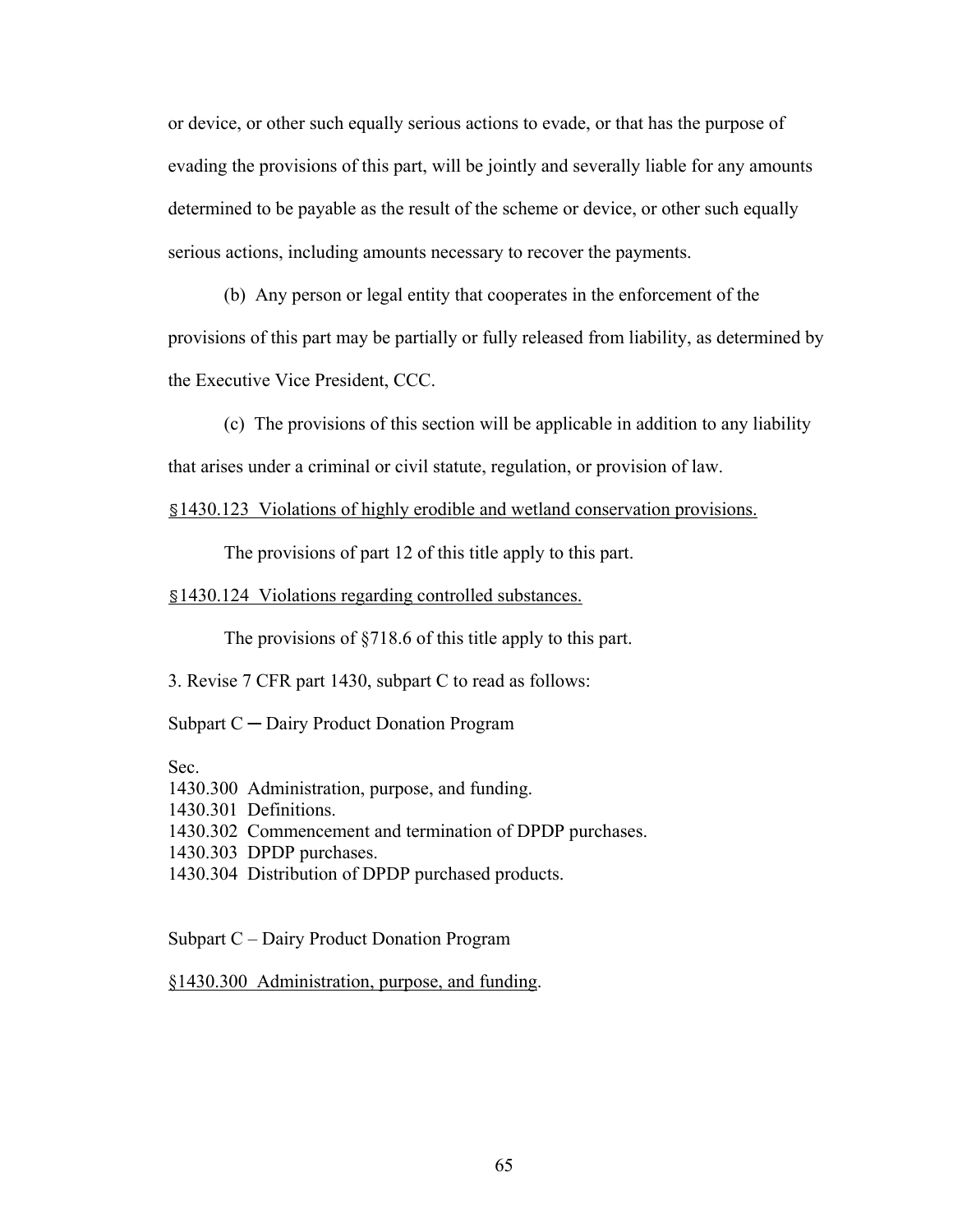(a) The regulations in this subpart apply for the Dairy Product Donation Program (DPDP). DPDP is authorized by section 1431 of the Agricultural Act of 2014 (Pub. L. 113-79, 7 U.S.C. 9071).

 (b) DPDP is designed to address low dairy producer margins, through periodic purchases of dairy products, as specified in this subpart. Dairy products purchased for DPDP will be used to provide nutritional assistance to members of low-income groups.

 (c) The purchase aspect of DPDP will be operated for the Secretary of Agriculture and for the Commodity Credit Corporation by the Farm Service Agency (FSA) under the direction of the FSA's Deputy Administrator for Commodity Operations. Purchases are subject to the terms and conditions in FSA's purchase announcements. The distribution of products purchased through DPDP will be operated for the Secretary under the direction of the Food and Nutrition Service.

# §1430.301 Definitions.

For purposes of this subpart, the following terms and acronyms apply:

2014 Farm Bill means the Agricultural Act of 2014 (Pub. L. No. 113-79).

Actual dairy production margin is as defined in subpart A of this part.

AMS means the Agricultural Marketing Service of the USDA.

CCC means the Commodity Credit Corporation.

Deputy Administrator means the Farm Service Agency Deputy Administrator for Commodity Operations.

Distribution means the provision of products purchased through DPDP to lowincome groups through FNS food distribution programs in accordance with those program regulations and 7 CFR part 250.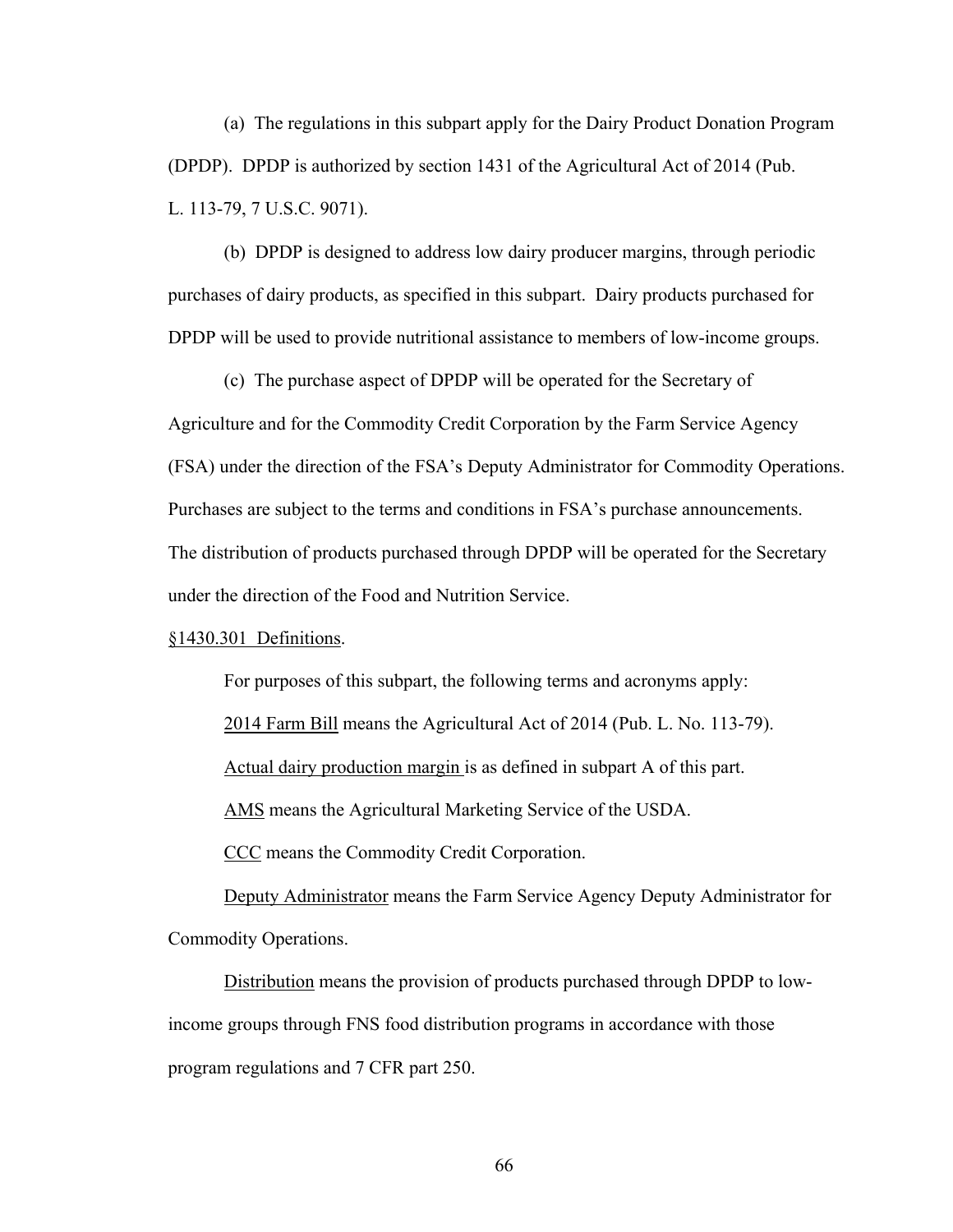DPDP means the Dairy Product Donation Program.

FNS means the Food and Nutrition Service of the USDA.

FSA means the Farm Service Agency of the USDA.

FSA Administrator means Administrator of the Farm Service Agency, USDA.

Hundredweight or cwt means 100 pounds.

MPP-Dairy means the Margin Protection Program for Dairy provided for in subpart A of this part.

NDM means non-fat dry milk.

Recipient agencies means agencies or organizations that are eligible to receive donated product for distribution under this subpart.

USDA means the United States Department of Agriculture.

§1430.302 Commencement and termination of DPDP purchases.

 (a) DPDP purchases commence only if approved by the FSA Administrator under the provisions of this subpart. The FSA Administrator will approve DPDP purchases only if the actual dairy production margin has been \$4 or less per cwt for each of the preceding 2 months. The actual dairy production margin will be calculated as specified in § 1430.110. The following chart shows an example of the timing for the determination of DPDP purchases.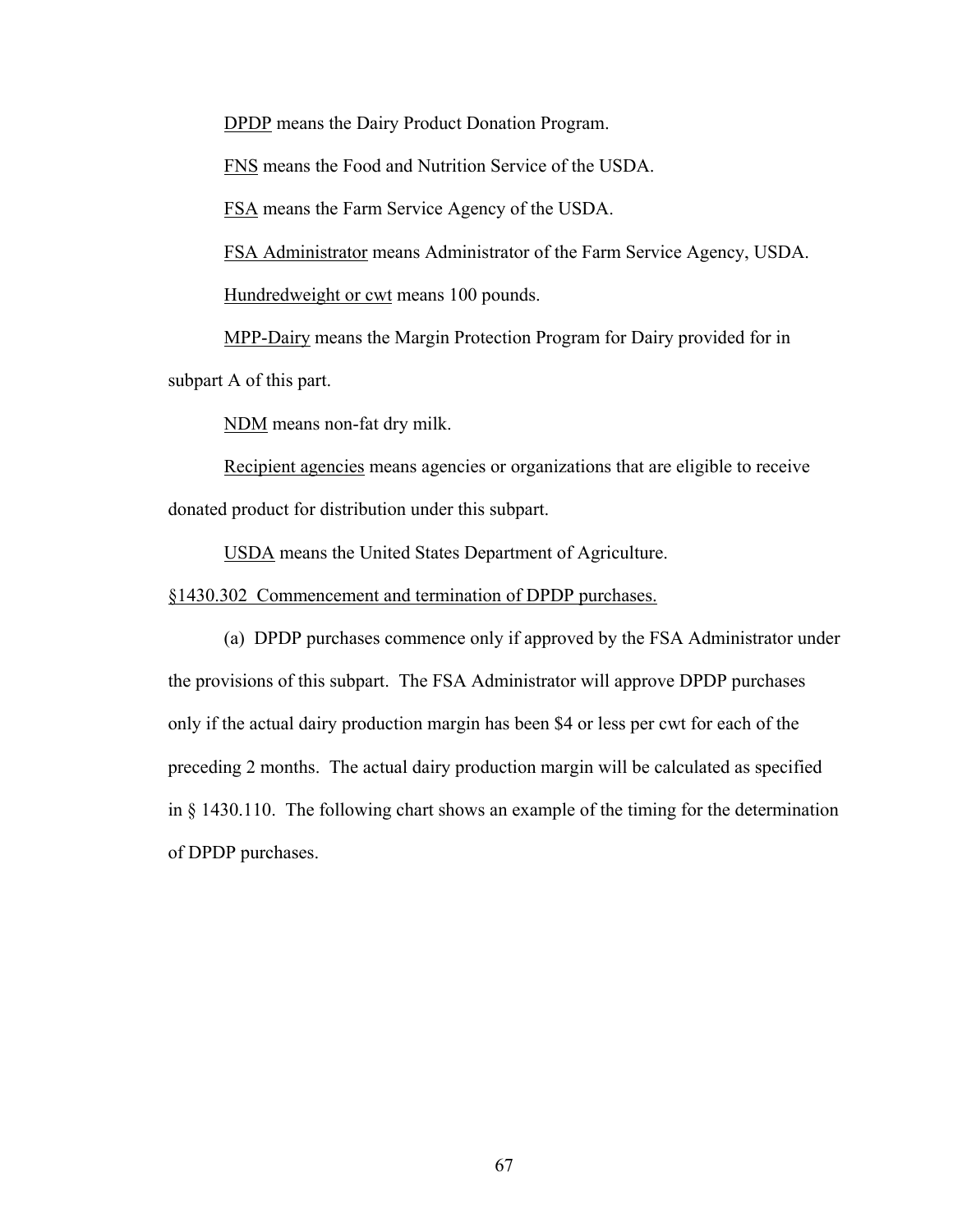| <b>DPDP</b> Purchase Determination Example                                       |                                   |                                            |                                    |                            |  |  |
|----------------------------------------------------------------------------------|-----------------------------------|--------------------------------------------|------------------------------------|----------------------------|--|--|
| Based on Dairy Production Margins and 3-Month Maximum for Purchases <sup>1</sup> |                                   |                                            |                                    |                            |  |  |
| 2 Consecutive Months                                                             | Calculate Margin for              | If Both Margins Below \$4 per              | 3-Month Maximum                    | If Either Margin Above \$4 |  |  |
|                                                                                  | 2 Consecutive Months <sup>2</sup> | cwt in the 2 Consecutive                   | Consideration                      | per cwt in the             |  |  |
|                                                                                  |                                   | Months                                     |                                    | 2 Consecutive Months       |  |  |
| January and February                                                             | March                             | Dairy product purchases <sup>3</sup> begin | 1 <sup>st</sup> month of purchases | No purchases               |  |  |
|                                                                                  |                                   | in April                                   |                                    |                            |  |  |
| February and March                                                               | April                             | Dairy product purchases <sup>3</sup> begin | $2nd$ consecutive month of         | No purchases               |  |  |
|                                                                                  |                                   | in May                                     | purchases                          |                            |  |  |
| March and April                                                                  | May                               | Dairy product purchases <sup>3</sup> begin | $3rd$ consecutive month of         | No purchases               |  |  |
|                                                                                  |                                   | in June                                    | purchases                          |                            |  |  |
|                                                                                  | June <sup>4</sup>                 | No purchases; terminated after             | 3-month maximum reached            | No purchases               |  |  |
|                                                                                  |                                   | 3 consecutive months                       | (1 <sup>st</sup> month off)        |                            |  |  |
|                                                                                  | July                              | No purchases; terminated after             | 3-month maximum reached            | No purchases               |  |  |
|                                                                                  |                                   | 3 consecutive months                       | (2nd month off)                    |                            |  |  |
|                                                                                  | August                            | No purchases; terminated after             | 3-month maximum reached            | No purchases               |  |  |
|                                                                                  |                                   | 3 consecutive months                       | (3rd month off)                    |                            |  |  |
|                                                                                  | September                         | Dairy product purchases <sup>3</sup> begin | 1 <sup>st</sup> month of purchases | No purchases               |  |  |
|                                                                                  |                                   | in October                                 |                                    |                            |  |  |
| August and September                                                             | October                           | Dairy product purchases <sup>3</sup> begin | $2nd$ consecutive month of         | No purchases               |  |  |
|                                                                                  |                                   | in November                                | purchases                          |                            |  |  |
| September and October                                                            | November                          | Dairy product purchases <sup>3</sup> begin | $3rd$ consecutive month of         | No purchases               |  |  |
|                                                                                  |                                   | in December                                | purchases                          |                            |  |  |
| October and November                                                             | December                          | No purchases; terminated after             | 3-month maximum reached            | No purchases               |  |  |
|                                                                                  |                                   | 3 consecutive months                       | (1 <sup>st</sup> month off)        |                            |  |  |
| November and December                                                            | January                           | No purchases; terminated after             | 3-month maximum reached            | No purchases               |  |  |
|                                                                                  |                                   | 3 consecutive months                       | (1 <sup>st</sup> month off)        |                            |  |  |

<sup>1</sup>This example assumes that purchases begin in January. In reality, DPDP can – depending on prices and margin triggers – begin on September 1, 2014, which is the start of MPP-Dairy.

<sup>2</sup>The full month data for a given month is available at the end of the following month. For example, January data are not available until the end of February.

<sup>2</sup>Purchases cannot begin unless domestic cheddar cheese or nonfat dry milk prices are at certain differentials relative to world prices.

 $3$ In the example, June is the  $3<sup>rd</sup>$  month of consecutive purchases. June would not be calculated as a potential trigger month, but it is shown on the chart to clearly show the concept of 3 months on and 3 months off for purchases. If purchases are taking place during a month, that month cannot be used as a trigger month for a future purchase period.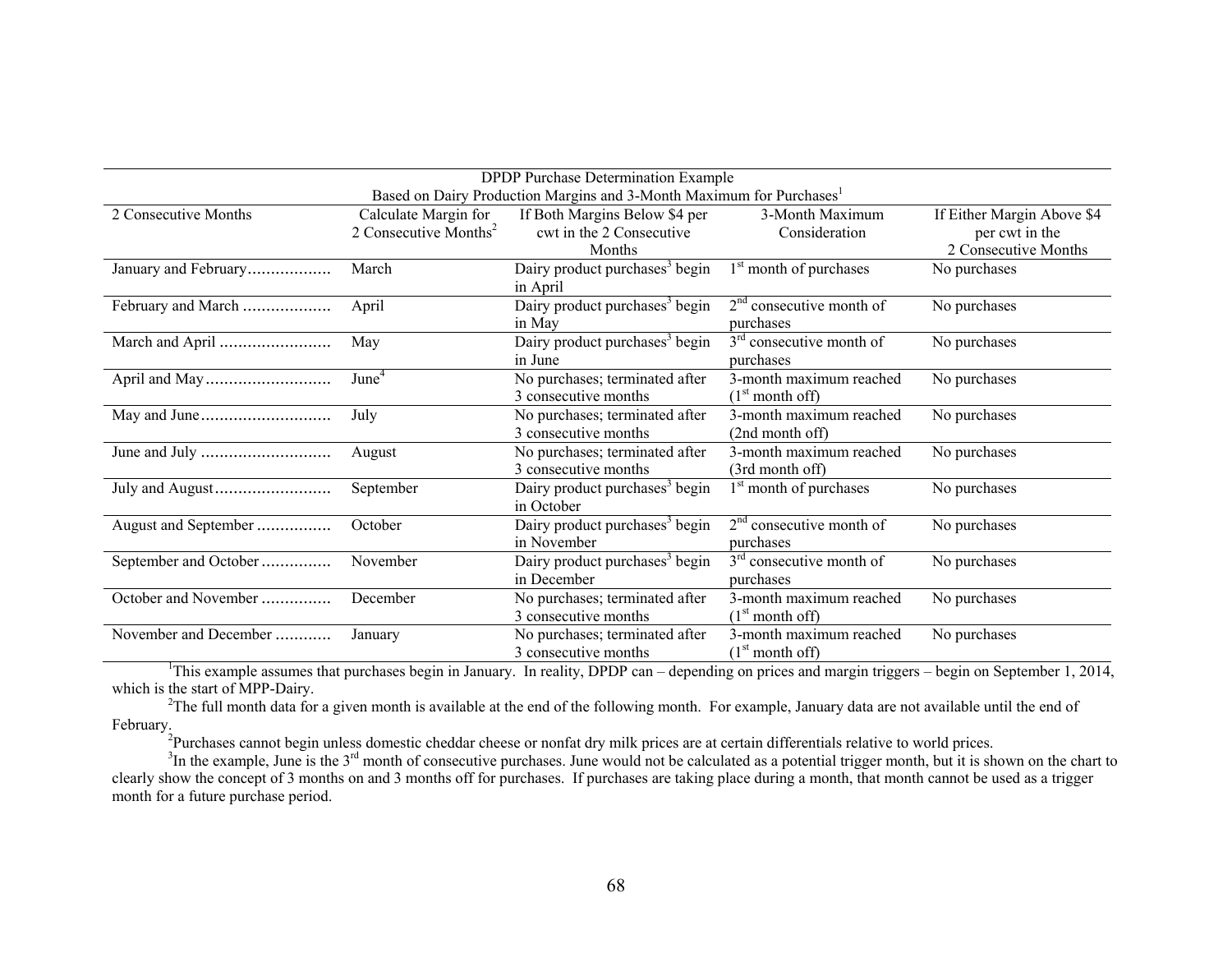(b) DPDP purchases terminate and are not reinstated until the condition specified in paragraph (a) of this section is again met, whenever any one of the following occurs:

(1) If purchases were made for the preceding 3 months, even if the actual dairy production margin remains \$4 or less per cwt of milk.

(2) If the actual dairy production margin has been greater than \$4 per cwt of milk for the immediately preceding month.

(3) If the actual dairy production margin has been \$4 or less, but more than \$3, per cwt for the immediately preceding month and during the same month --

(i) The price in the United States for cheddar cheese was more than 5 percent above the world price, or

(ii) The price in the United States for non-fat dry milk (NDM) was more than 5 percent above the world price of skim milk powder.

(4) If the actual dairy production margin has been \$3 or less per cwt of milk for the immediately preceding month and during the same month --

(i) The price in the United States for cheddar cheese was more than 7 percent above the world price; or

(ii) The price in the United States for NDM was more than 7 percent above the world price of skim milk powder.

 (c) Purchases will terminate beginning with the first day of any month that does not qualify for DPDP purchases.

(d) For calculations under paragraphs (b)(3) and (4) of this section, the FSA Administrator may use data from a single or multiple locales or markets, including weighted averages, in consultation with AMS or other USDA agencies.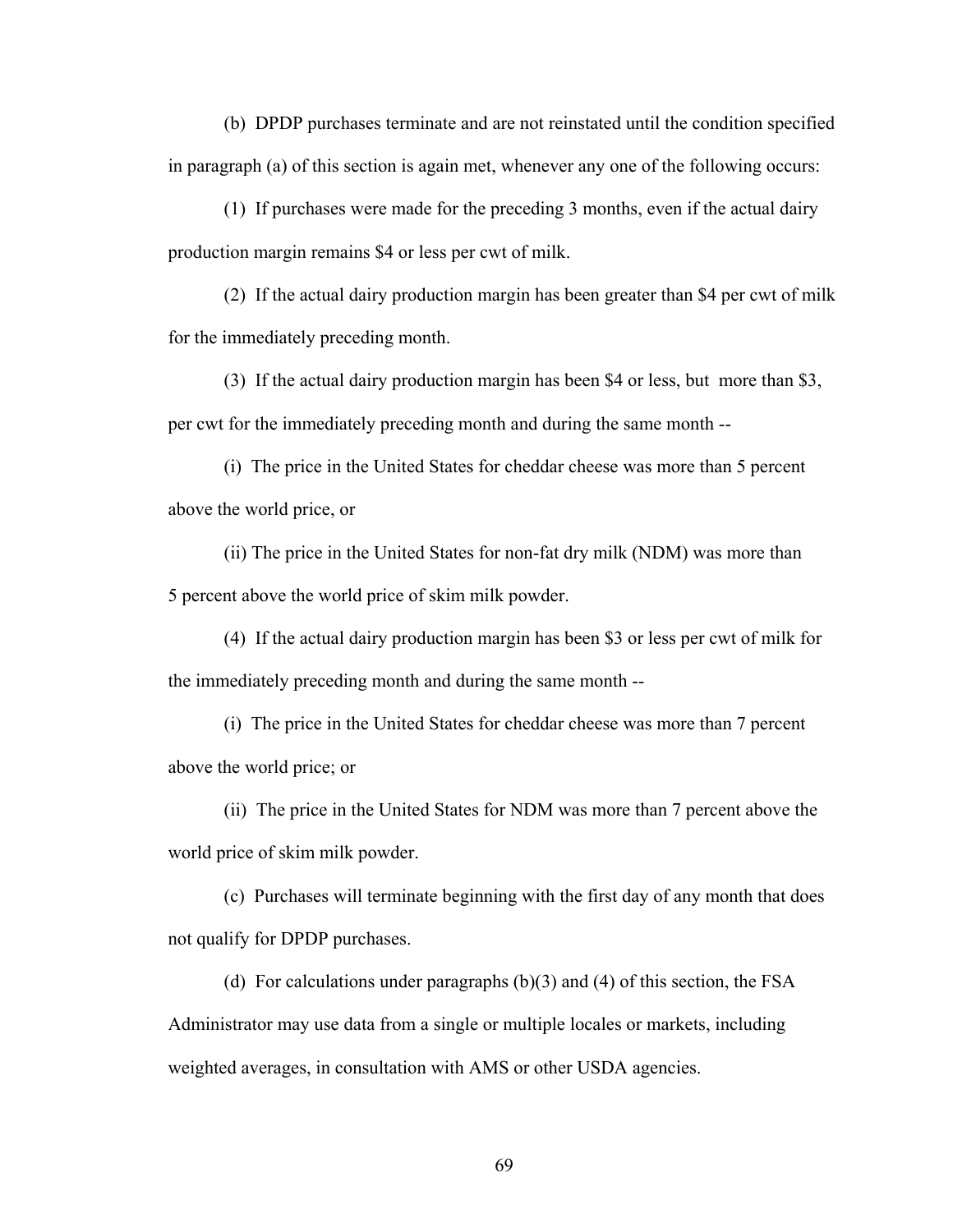# § 1430.303 DPDP purchases.

 (a) DPDP purchases will be made only for those months that the FSA Administrator has determined meet all the requirements specified in § 1430.302. The purchases are subject to DPDP requirements including price and quantity restrictions specified in this subpart.

 (b) The Secretary has the authority to determine purchase and distribution methods for dairy product purchases and distribution. Unless otherwise determined by the Secretary, this authority is delegated to the Deputy Administrator in consultation with FNS.

 (c) FSA and FNS will determine the types and quantities of products that will be purchased, in consultation with public or private nonprofit organizations and State and local agencies eligible to receive such products.

 (d) The FSA Administrator will determine the quantity of purchases to be made for a qualifying month and will consider the results of any consultations in determining the quantity to be purchased. In making the determination, the FSA Administrator will also take into account a number of factors, including, but not limited to, dairy product market conditions, logistical considerations involved in the efficient and immediate distribution of the dairy products, the potential effect on markets and margins, time constraints of DPDP, and the cost effectiveness of the purchases. Approved quantities for a month will not exceed the amount of product that may be effectively distributed without waste.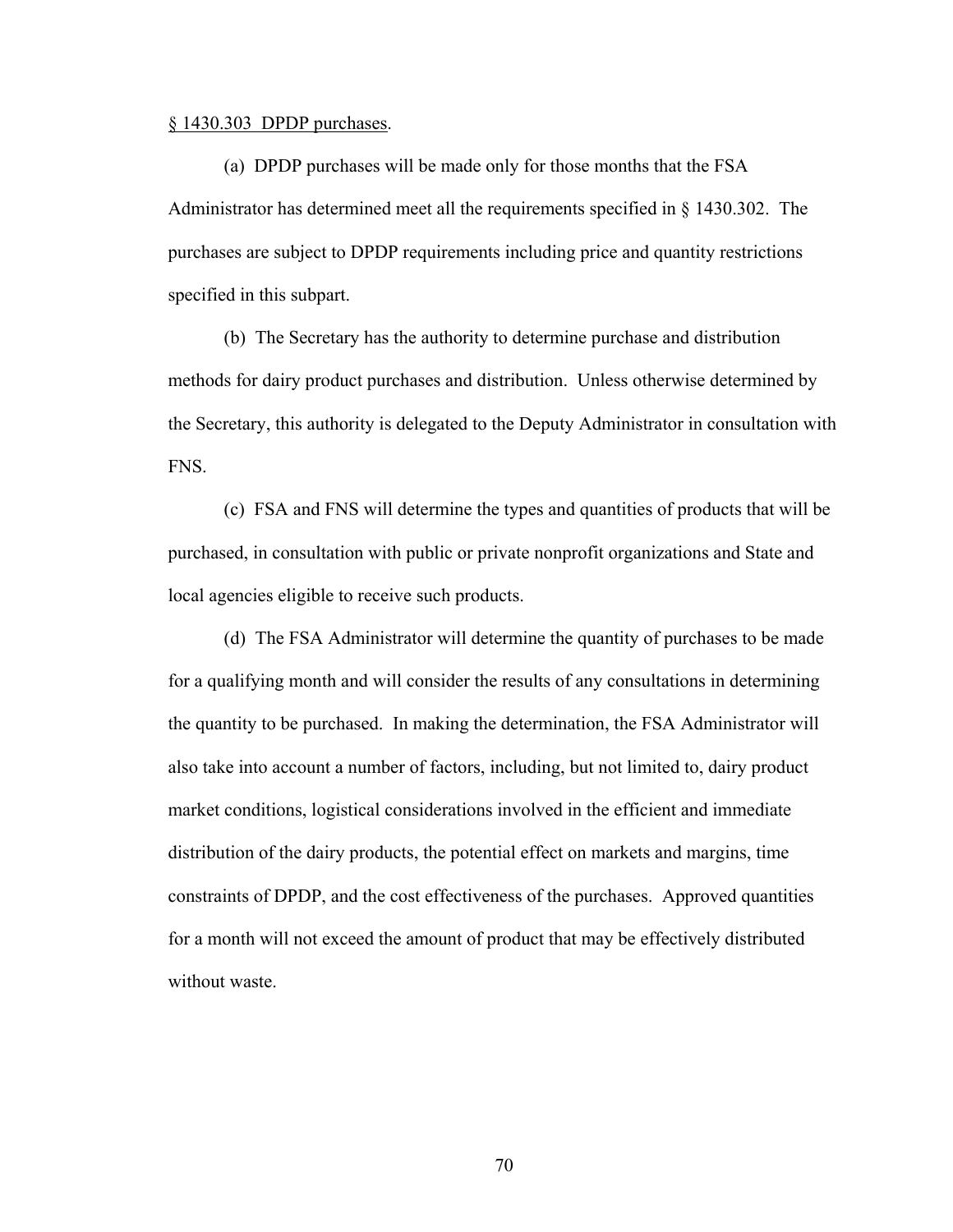(e) Purchases may be approved for a qualifying month to the extent that the purchase by FSA can reasonably be expected to be completed in that calendar month and the products delivered to recipient agencies within 90 days.

 (f) DPDP purchases cannot be stored by or for CCC, and CCC cannot incur storage costs on behalf of recipient agencies for the dairy products.

 (g) The purchase price of products will be the prevailing market price for like dairy products for private buyers as determined by the Deputy Administrator. That price may be, if approved by the Deputy Administrator, the price determined by the normal procurement methods used to procure foods for FNS domestic food assistance programs, if the dairy products are obtained that way.

# §1430.304 Distribution of DPDP purchased products.

 (a) Purchased products will be distributed to private and public nonprofit organizations eligible to receive donated foods for distribution to low-income groups through FNS' food distribution programs as specified in FNS program regulations and the requirements in 7 CFR part 250.

 (b) Public and private nonprofit organizations receiving donated dairy products under this section will be responsible for the proper handling and distribution of such products in accordance with FNS program regulations, 7 CFR part 250, and FNS guidance and instructions.